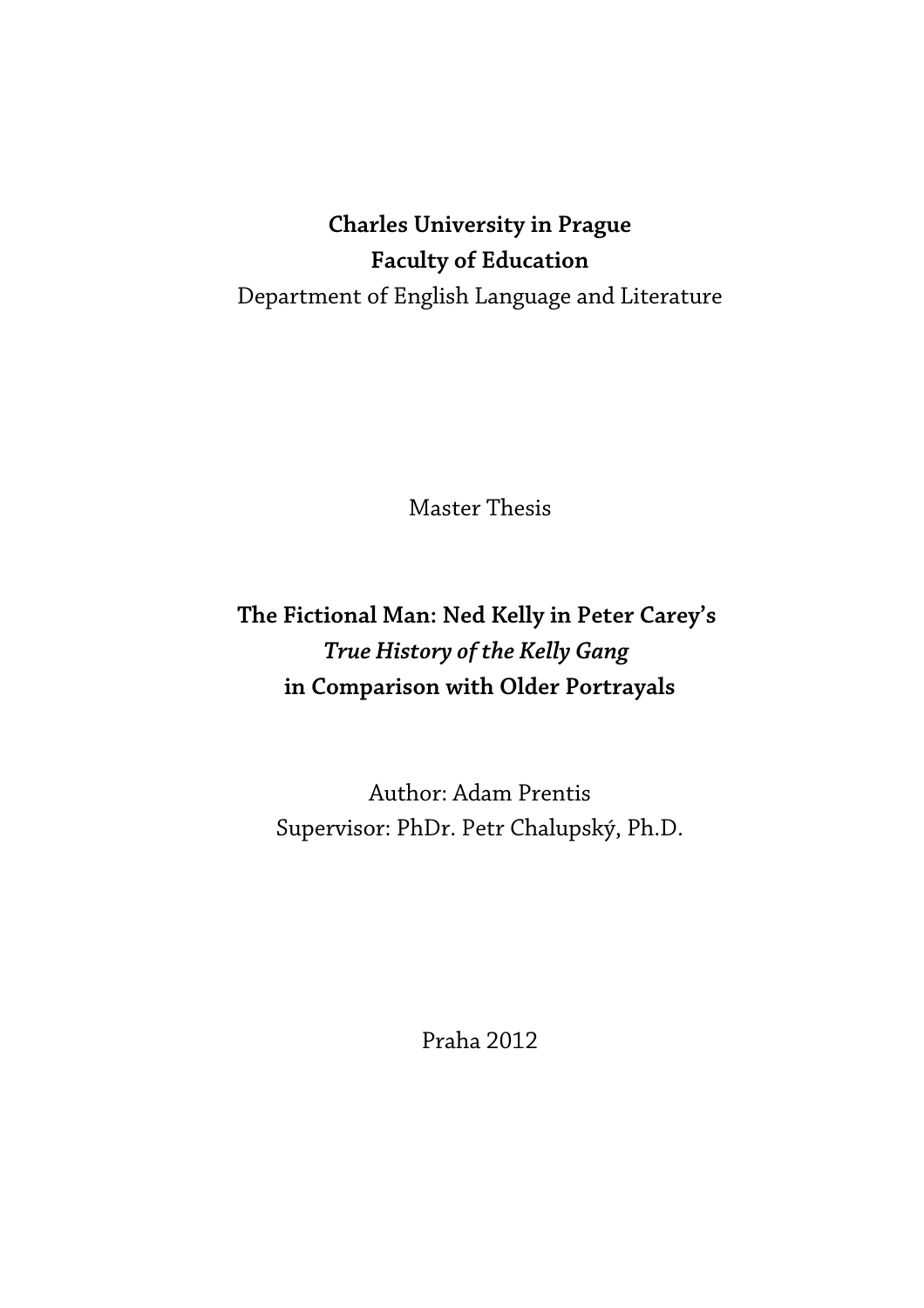#### **DECLARATION**

I hereby declare that this diploma thesis, titled "The Fictional Man: Ned Kelly in Peter Carey's *True History of the Kelly Gang* in Comparison with Older Portrayals", is the result of my own work and that I used only the sources cited. The text of the thesis (excluding the preliminary pages, footnotes and the References section) fulfils the minimum length requirement of 108'000 characters, being in the excess of 144'000 characters. I also declare that I have not previously used this work to gain any other academic title than the one applied for.

Prague, 30 November 2012

\_\_\_\_\_\_\_\_\_\_\_\_\_\_\_\_\_\_\_\_\_\_\_\_\_\_\_\_ Adam Prentis

#### **ACKNOWLEDGEMENTS**

I would hereby like to pay my respects to the memory of the recently deceased doc. PhDr. Anna Grmelová, CSc., who inspired me to take a deeper interest in postcolonial literatures and who offered me valuable insight during my pre-research preparations. I would like to thank PhDr. Petr Chalupský, Ph.D., for lending me his time, experience, expertise and encouragement as supervisor for this diploma thesis. Finally, I would like to thank my wife Radka for her understanding and her much needed support.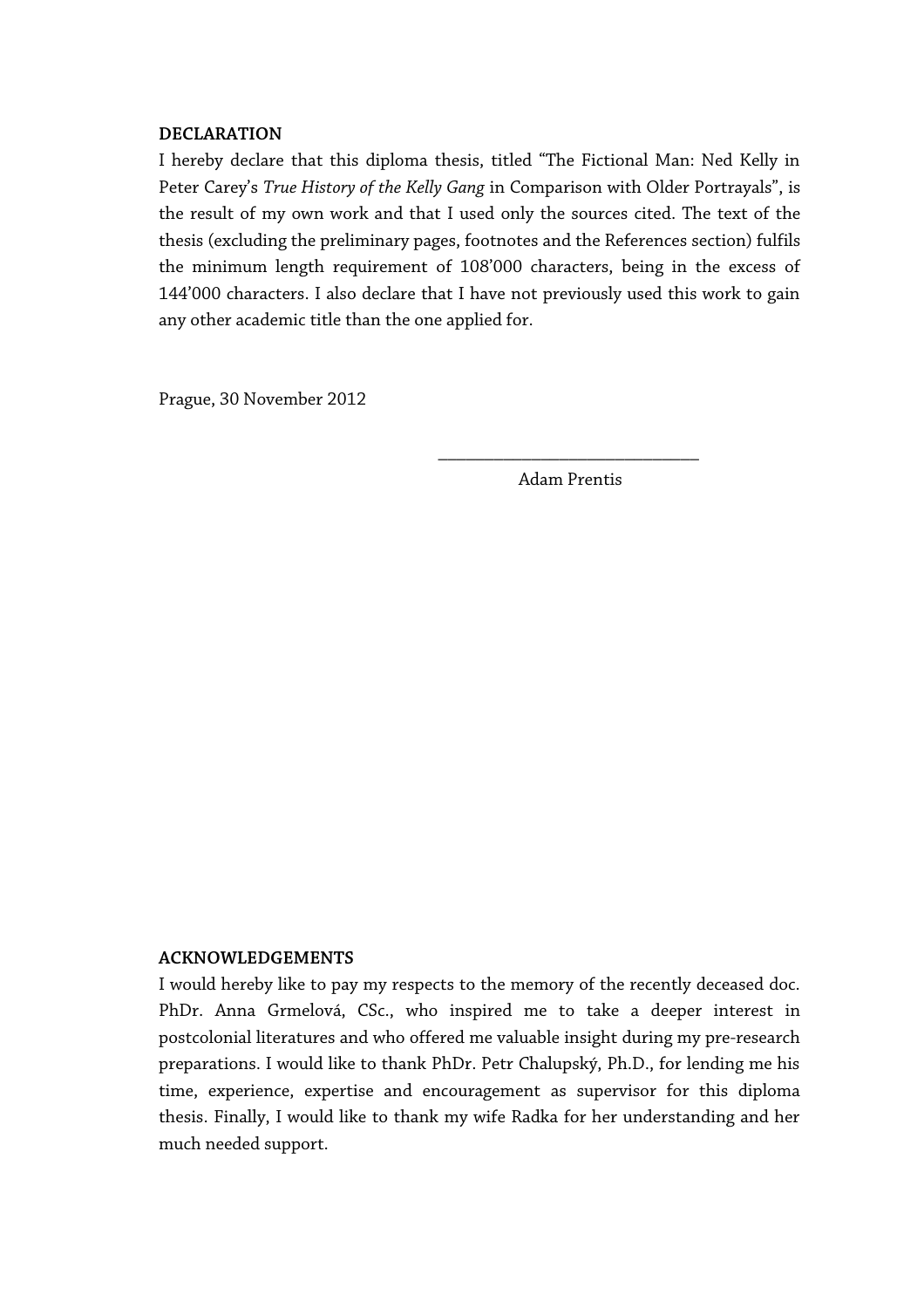#### **TITLE:**

The Fictional Man: Ned Kelly in Peter Carey's *True History of the Kelly Gang* in Comparison with Older Portrayals

#### **AUTHOR:**

Adam Prentis

#### **DEPARTMENT:**

Department of English Language and Literature

#### **SUPERVISOR:**

PhDr. Petr Chalupský, Ph.D.

#### **ABSTRACT:**

The thesis concerns itself with the analysis of various personality aspects of the protagonist of Peter Carey's *True History of the Kelly Gang* (2000) – Ned Kelly. Albeit a historical figure, Ned Kelly is approached as a fictional character with focus placed on his symbolic status of Australian nationality, myth and manhood, and on the literary means that point to this. The separate aspects are placed in an evolutionary context through comparisons with older portrayals of the same character – in Max Brown's *Australian Son* (1948) and J. J. Kenneally's *The Complete Inner History of the Kelly Gang and their Pursuers* (1929), all of which use a heroising approach to the man.

The work shows that Ned Kelly may be perceived in many complex ways, with further possibilities for analysis suggested. Comparing the three books, it is found that although considerable unifying tendencies and moments exist, some aspects have a significant difference in focus or emphasis. A shift is noted from a confrontational idealising defence of what is perceived as a historical person to a more mythical glorifying of imperfection. No other clear developmental tendency was found, though a more broader comparison with further books on the subject could offer a better picture.

#### **KEYWORDS:**

Australian literature, manhood, national myth, outlaw, hero, Ned Kelly, Peter Carey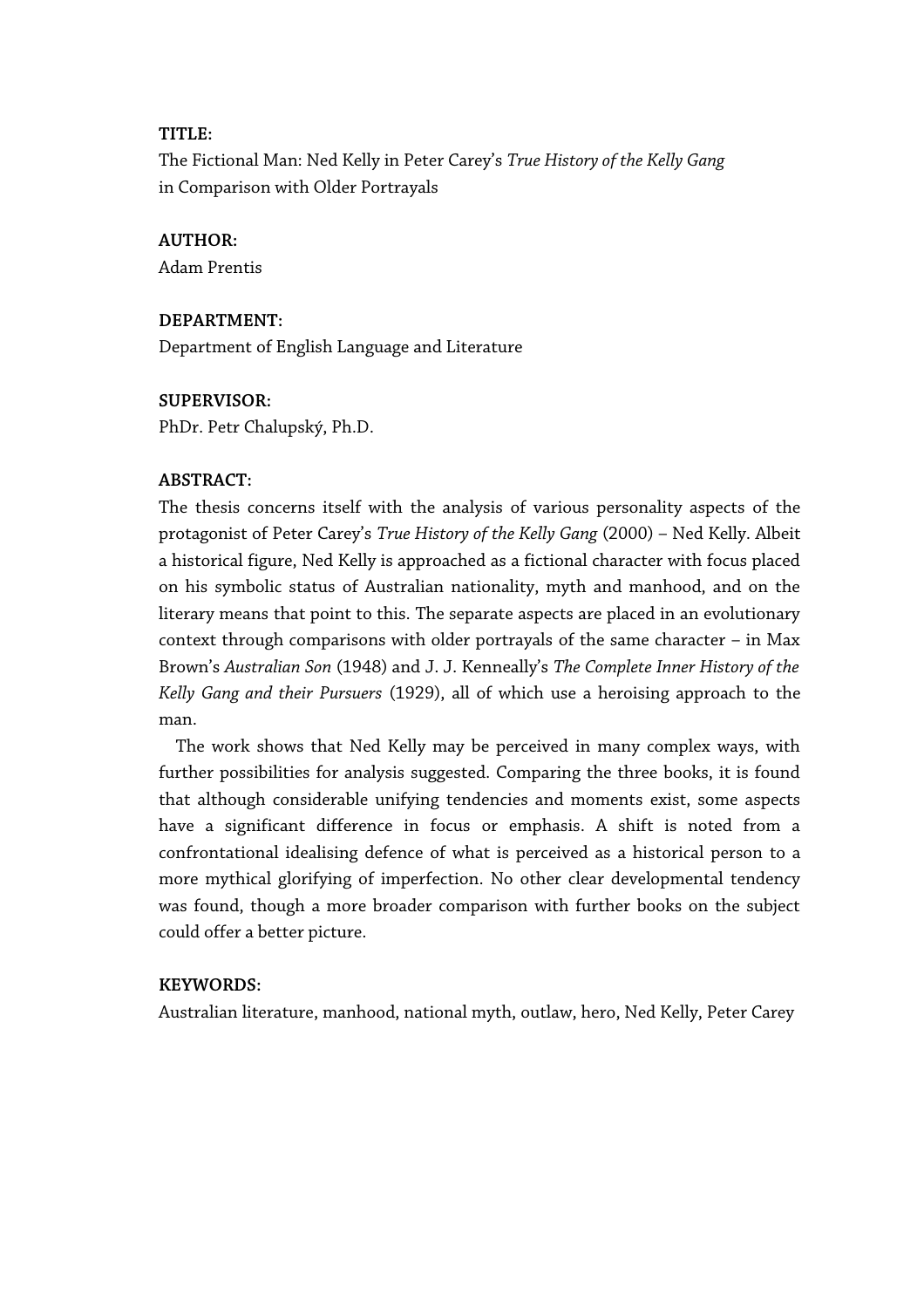#### **NÁZEV:**

Reflexe postavy Neda Kellyho v umělecké a memoárové literatuře

#### **AUTOR:**

Adam Prentis

#### **KATEDRA:**

Katedra anglického jazyka a literatury

#### **VEDOUCÍ PRÁCE:**

PhDr. Petr Chalupský, Ph.D.

#### **ABSTRAKT:**

Práce se zabývá analýzou různých osobnostních aspektů Neda Kellyho, hlavní postavy knihy Petera Careyho *True History of the Kelly Gang* (Pravdivý příběh Kellyho party; 2000). I když je Ned Kelly historickou postavou, je k němu přistupováno jako k fiktivní postavě, se zaměřením na jeho australskou národnostní, mýtickou a mužskou symboličnost a na literární způsoby, kterými je těchto obrazů docíleno. Jednotlivé aspekty jsou vztaženy do vývojového kontextu skrze porovnání se staršími vyobrazeními této postavy – v knize *Australian Son* (1948) od Maxe Browna a *The Complete Inner History of the Kelly Gang and their Pursuers* (1929) od J. J. Kenneallyho – všechny tři texty zaujímají kladné stanovisko k Nedu Kellym.

Práce ukazuje, že Ned Kelly může být vnímán mnoha komplexními způsoby. Další možnosti pro analýzu jsou naznačeny v závěru. V porovnání výše zmíněných knih bylo zjištěno, že i když zde existují značně sjednocující prvky tendence, v některých aspektech se projevuje výrazně odlišný důraz či zaměření. Je vysledován posun z konfrontační a idealisující obhajoby historické osoby k spíše mýtickému oslavování nedokonalého člověka. Žádná další jednoznačné vývojové tendence nebyly průkazně zjištěny, ale rozšířená komparace zahrnující další knihy na toto téma by mohlo dát lepší představu.

#### **KLÍČOVÁ SLOVA:**

australská literatura, mužství, národní mýtus, loupežník, hrdina, Ned Kelly, Peter Carey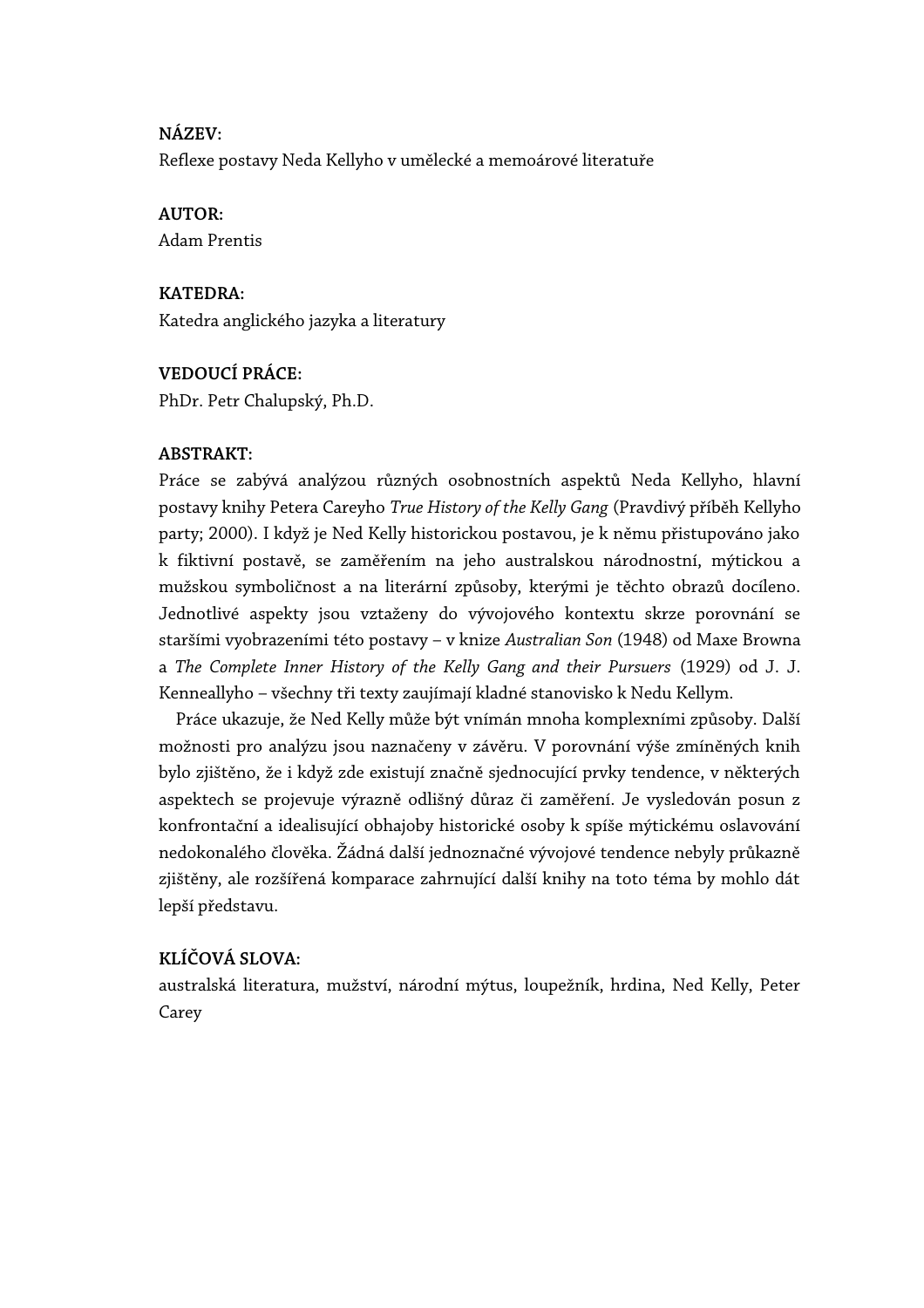# **Table of Contents**

| 6  |
|----|
| 8  |
|    |
|    |
|    |
|    |
|    |
|    |
|    |
|    |
|    |
|    |
|    |
| 24 |
|    |
|    |
|    |
|    |
| 30 |
|    |
|    |
|    |
|    |
|    |
|    |
|    |
|    |
|    |
|    |
| 66 |
| 70 |
|    |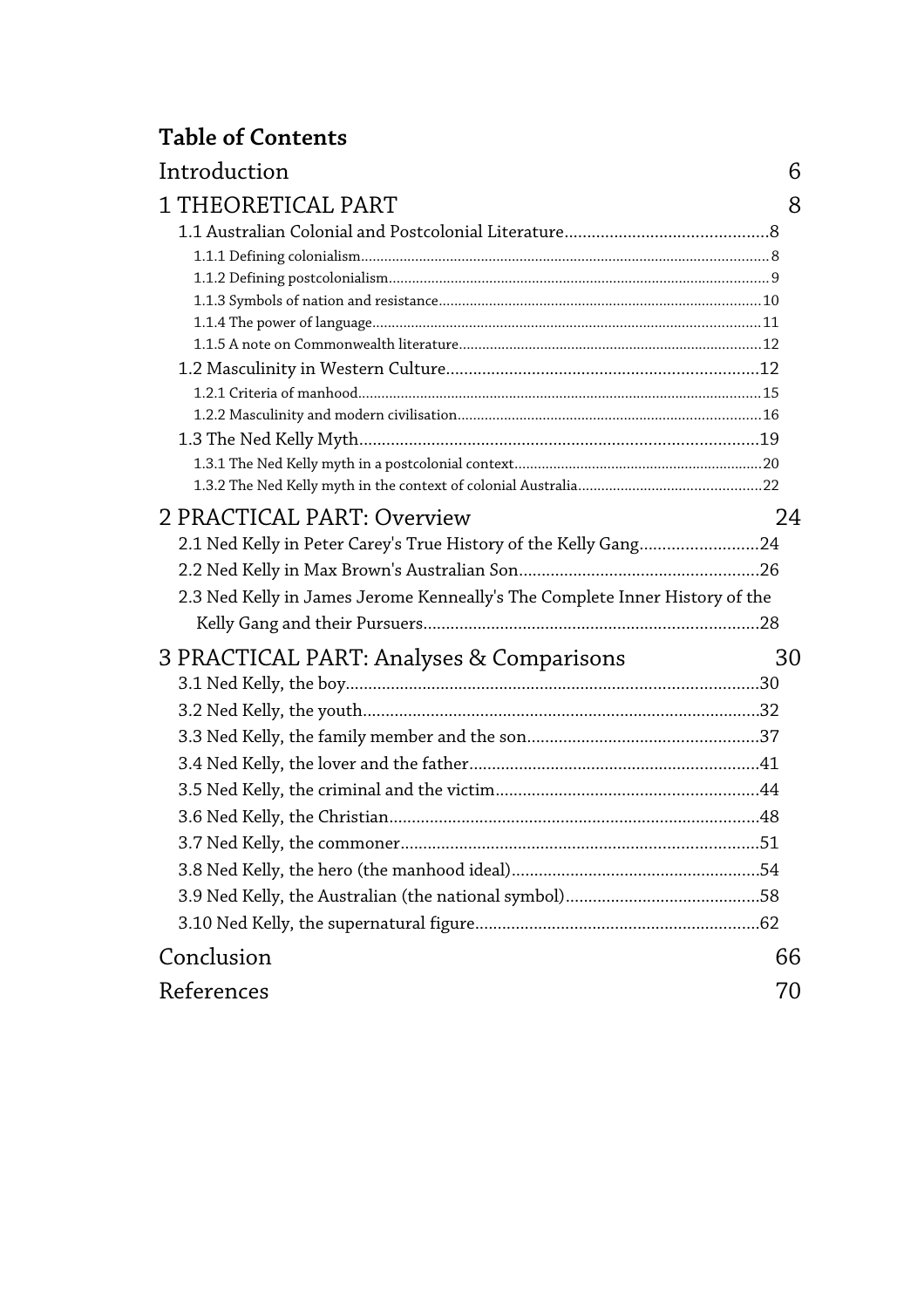## Introduction

Already during his lifetime, the Australian outlaw Ned Kelly's various public images differed to such an extent that it would be hard to guess the man's true character. (cf. Innes 83-4 and others) Even the people in direct contact with him would have interpreted his words and actions in different ways – in the light of which point of view they accepted as their own. Although their certainly was a one true and real Ned Kelly, that man is not only long dead, but is becoming more and more detached from the character he gave birth to: the starkly contrasting and ever-changing Ned Kelly of hearsay and popular legend, of newspaper articles and police reports, of "Kelly Gang books" and popular biographies, of films and comic books, of cultural memory and postcolonial fiction. (cf. McFarlane 26 and others) Thus it may be understood that although Ned Kelly is a real historical person $^1\!,\,$  $^1\!,\,$  $^1\!,\,$  in the books that purport to tell his life story, he is first and foremost a literary figure in the hands of writers who must themselves decide what image to give the man and how they will achieve this portrayal. And so, as time moves on and history slips inevitably further and further, with the man himself and the testimonies of witnesses forgotten or layered with the dust of a distant past, a reader interested in his story is more and more likely to find themself confronted with Ned Kelly, the fictional man.

This paper undertakes to make a complex analysis of the fictional Ned Kelly as he is set out in Peter Carey's highly-acclaimed and influential novel *True History of the Kelly Gang* (first published in 2000), and through a comparison with two older portrayals of the character in Max Brown's *Australian Son* (1948) and J. J. Kenneally's *The Complete Inner History of the Kelly Gang and Their Pursuers* (1929), to give a glimpse of the dynamics of the character's evolution in the written word.

The paper is divided into three parts. The first aims to give the reader a minimalist context by briefly introducing Australian literature of the colonial and postcolonial eras, the concepts and ideals of masculinity in Western culture, and the basics pertaining to the Ned Kelly myth. The second part offers three overviews of the three aforementioned books to further increase the reader's contextual means for evaluating the third part, which is the mainstay of the thesis: the analyses and

<span id="page-5-0"></span><sup>1</sup> Readers who have never heard of Ned Kelly and are completely unaware of his story may find a brief summary of his life and the relevant events at the beginning of chapter 1.3 The Ned Kelly Myth.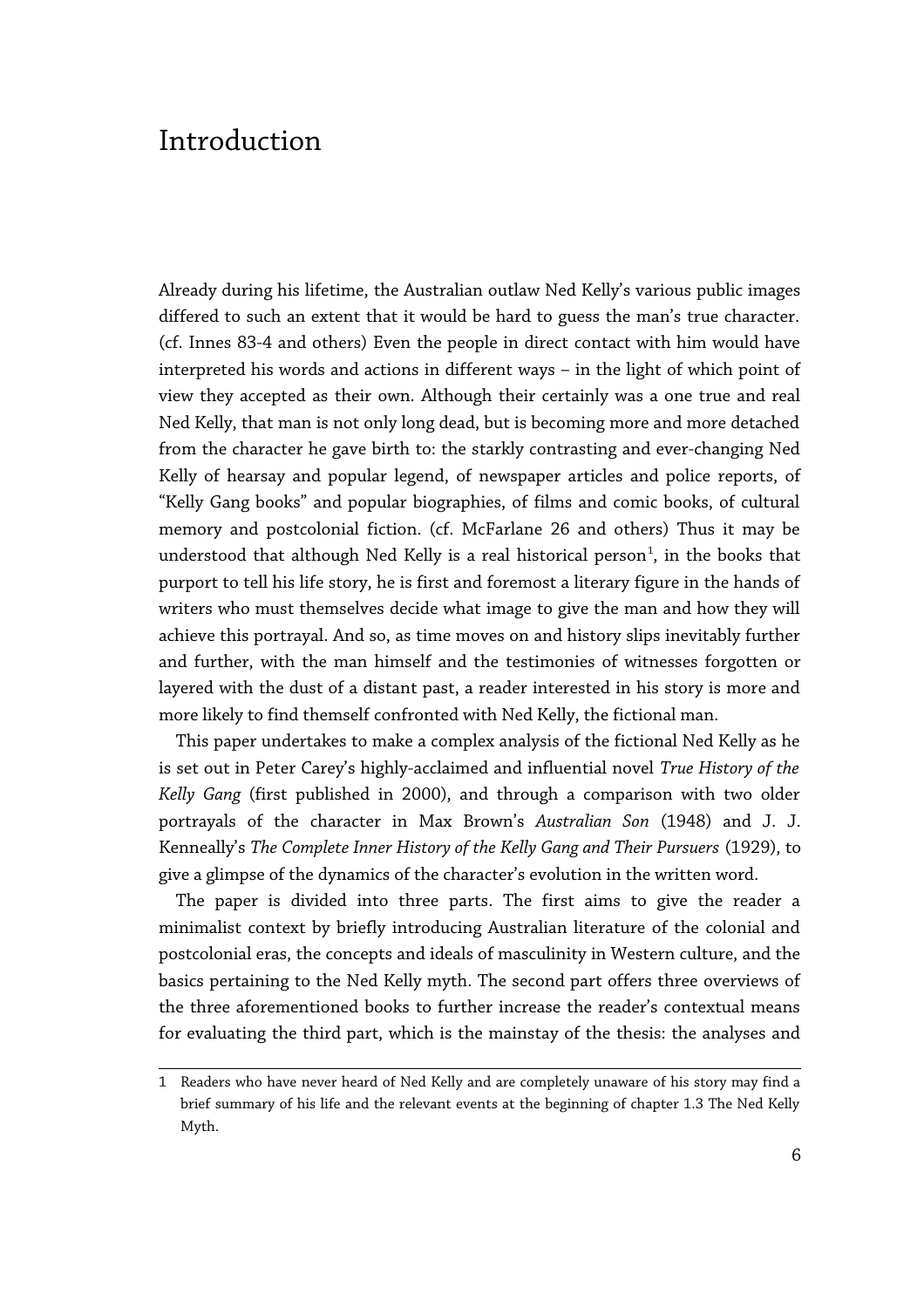comparisons of various aspects of the fictional Ned Kelly, as he is directly or indirectly portrayed by the separate authors.

The expectations are as following: that the character of Ned Kelly will differ in each book, but more so in Peter Carey than in the other two; that the changes in character will be increasingly mythical in tendency, with a movement from factual or matter-of-fact description to more vivid and emotional discourse; that Ned Kelly will be most strongly represented as an Australian national symbol, a hero and a victim of police (government) persecution; that Peter Carey's Ned Kelly will contain contemporary (and) postcolonial tendencies, such as the questioning of the narrator's reliability in depicting reality, the questioning of sexuality, gender roles, identity and national symbolism.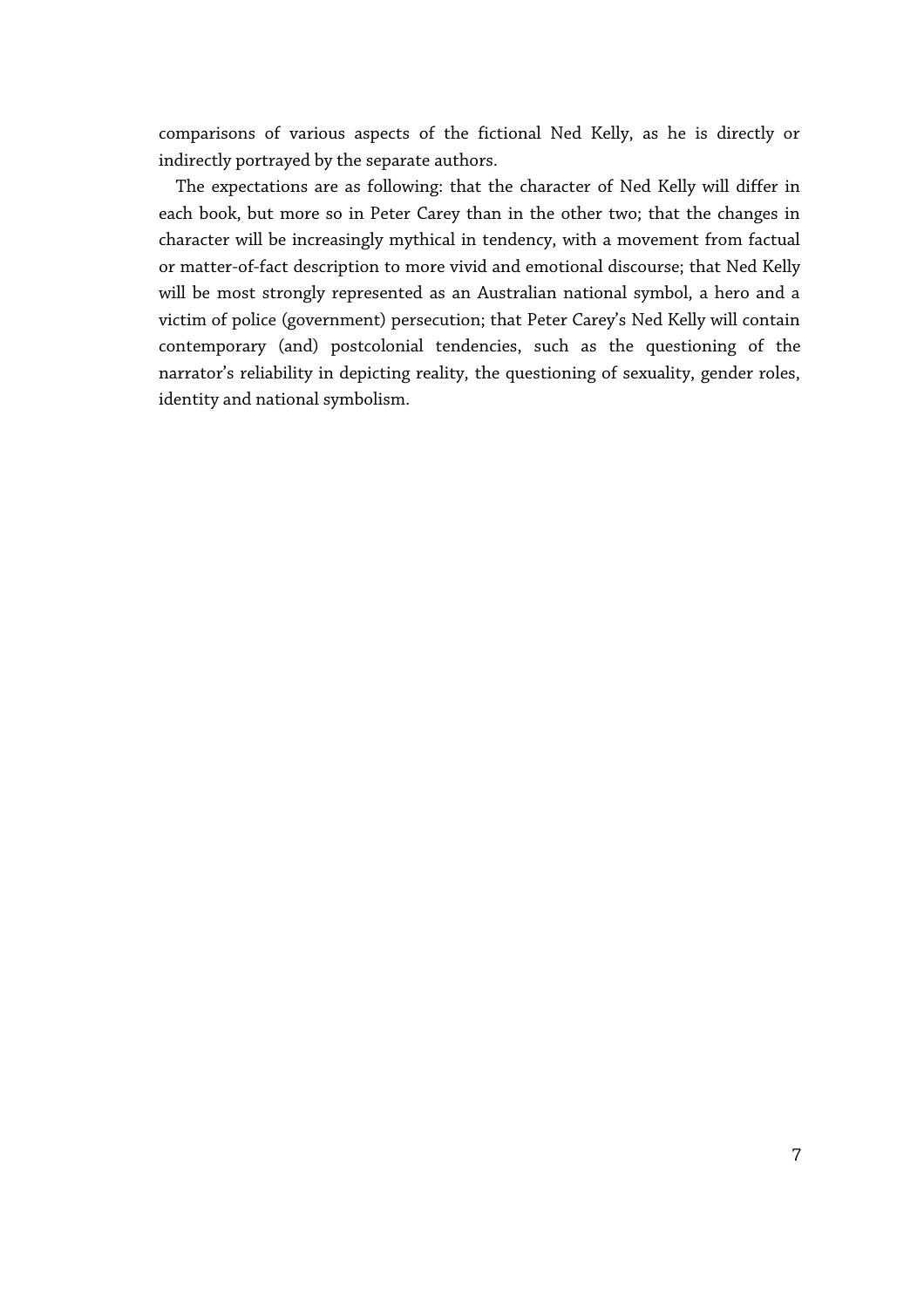## 1 THEORETICAL PART

### **1.1 Australian Colonial and Postcolonial Literature**

The first problem any person writing on colonial and postcolonial literature stumbles on, right on the outset, is to explain the terms themselves and to describe the scope of the subject. (cf. McLeod 2) Many of the experts on the subject spend considerable time arguing for this or that take on the generalised and the more specific meaning of the field, and one could understand whole books to be a protracted attempt to make clear the boundaries and characteristics of the problem – as in Elleke Boehmer's critical overview *Colonial & Postcolonial Literature*.

There will be an effort to avoid embroiling the reader in the bitter struggle for the definition of *colonial*, *colonialist*, *postcolonial*, *postcolonial literatures*, *postcolonial studies* etc., as the purpose of this work lies more in the analysis of a fascinating developmental tendency – one of history turning into myth, fact into fiction. Thus these theoretical sections will be limited to brief and simplified summaries that give only a basic context and framework. The reader is welcome to deepen their theoretical understanding of the matter in the cited texts and the bibliographies they contain.

#### **1.1.1 Defining colonialism**

"Colonialism refers to the practice of planting and securing colonies", where colonies change from their initial meaning of (roughly) "distinct kinds of farming settlement […] in distant locations" to "areas subject to systems of rule or control by European powers". Imperialism might then be defined as "the attitudes, structures, philosophies or processes that facilitate the practice of colonialism". (Mullaney 3)

In the field of literature, Boehmer contrasts between *colonial* and *colonialist*, stipulating that:

In general, texts described as colonial or colonialist are taken to be those […] which exhibit a tinge of local colonial colour, or feature colonial motifs[.] (Boehmer 2)

Colonial literature, which is the more general term, will be taken to mean writing concerned with colonial perceptions and experience, written mainly by metropolitans, but also by creoles and indigenes, during colonial times […] colonialist literature in contrast was that which was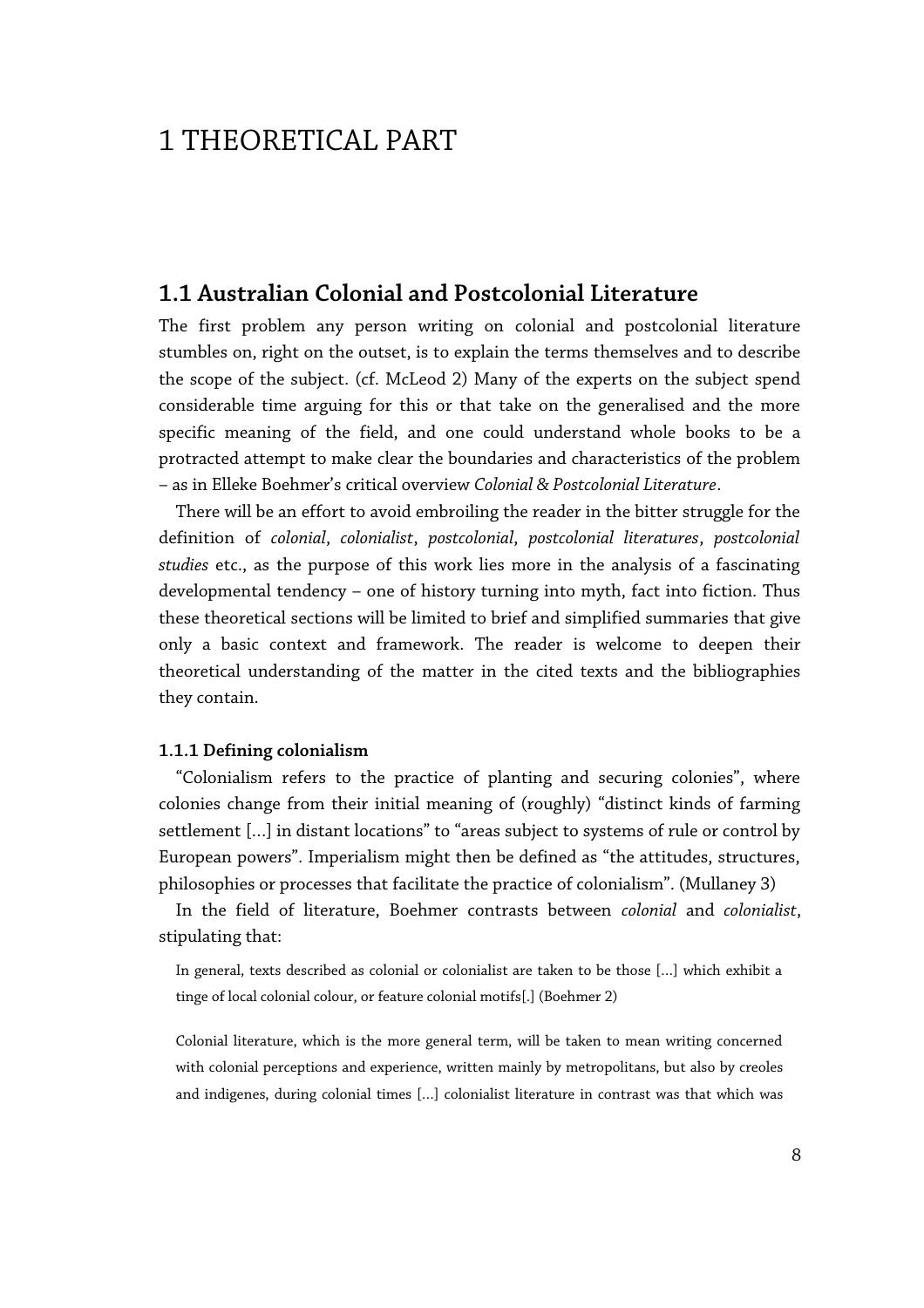specifically concerned with colonial expansion. […] It embodied the imperialists' point of view. (2-3)

*Colonial* could thus be considered to relate to the content of the writing, that is life in the colony, and *colonialist* to relate to the function, that is the reinforcement of the colonising power. From this point of view the Ned Kelly narrative and its popular renditions of the time are of a colonial tone, but most if not all of the reactions of the contemporary press (cf. Brown 11 and elsewhere) are colonialist in their effort to protect their concept of civilisation and the established order by consistently denigrating the bushranger's public image.

#### **1.1.2 Defining postcolonialism**

Postcolonialism is a tougher morsel to chew, but an attempt will be made to serve only that which has been already digested and offered up by minds more knowledgeable of the subject. To begin with it is possible to note Boehmer's stipulation that

*postcolonial* literature is generally defined as that which critically or subversively scrutinizes the colonial relationship. It is writing that sets out in one way or another to resist colonial perspectives. (Boehmer 3, original italics) $1$ 

This offers a view of postcolonialism as a reactionary force, attempting to change and negate the colonial paradigm. John McLeod sees postcolonialism

not just in terms of strict historical periodisation, but as referring to disparate forms of *representations*, *reading practices* and *values*. (McLeod 5, original italics)

That is in a more general aspect, not just history, not just writing, but as an overarching school of thought. For a third opinion, a more specific definition will be given by Julie Mullaney:

Postcolonial literatures encompass that complex and various body of writing produced by individuals, communities and nations with distinct histories of colonialism and which diversely treats its origins, impacts and effects in the past and the present. (Mullaney 3-4)

Postcolonial literatures are often characterised by such adjectives as "new", "global", "plural", keeping in touch with contemporary tendencies. The scope of studies termed postcolonial is complex in nature and, as Mullaney notes, "addresses itself to the ramifications of colonialism from the point of first contact, to beginnings as well

<span id="page-8-0"></span><sup>1</sup> Although British spelling is adhered to throughout this work, cited texts are reproduced with the spelling conventions of the referenced source and may thus differ from the main typographic style.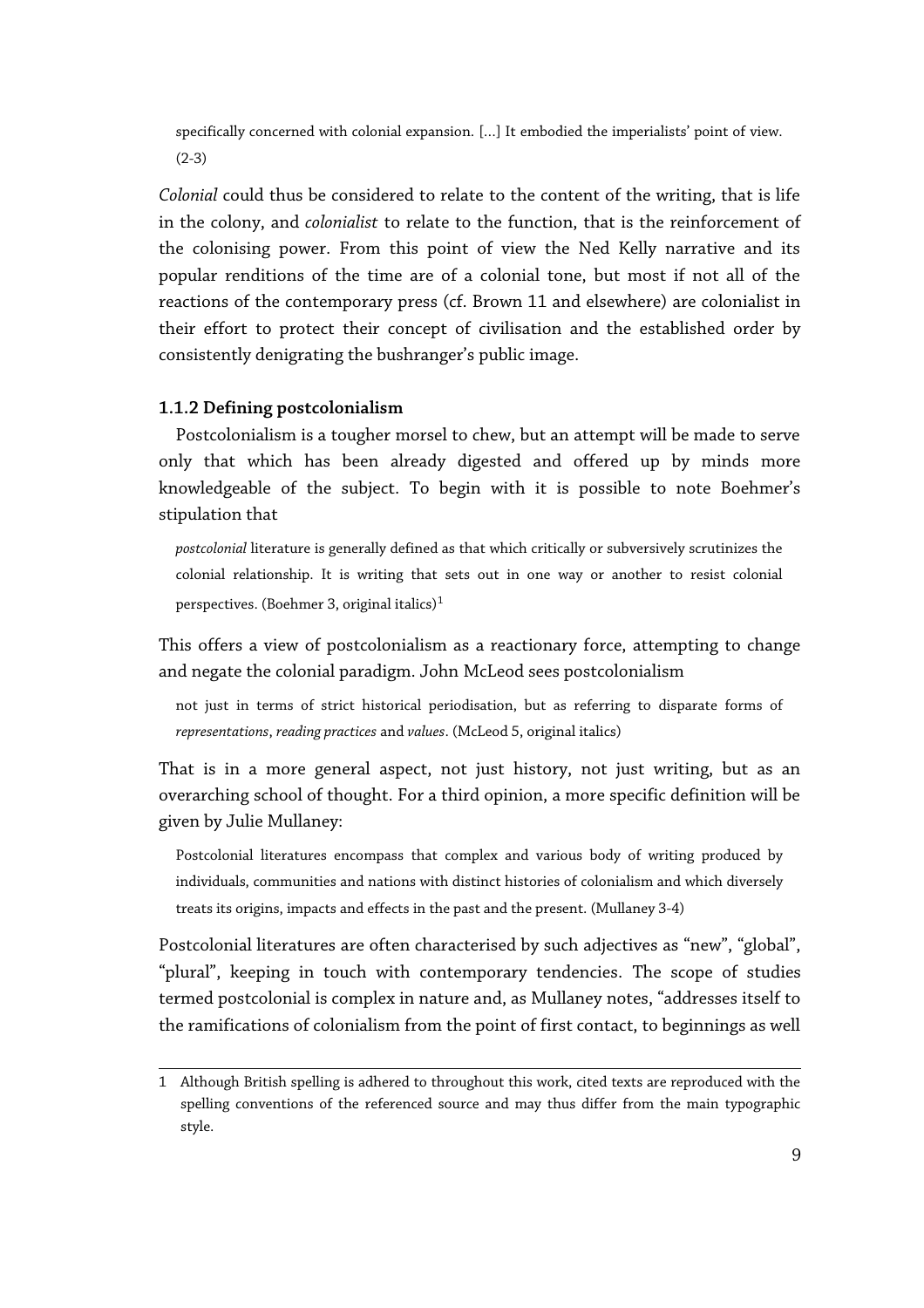as putative endings […] [and] stresses continuities *and* departures." (Mullaney 4-5, original italics)

A more radical, reactionist interpretation is given by Robert Young in his work *Postcolonialism: A Short Introduction* (2003), as quoted by Mullaney:

"A lot of people don't like the word postcolonial … It disturbs the order of the world. It threatens privilege and power. It refuses to acknowledge the superiority of western cultures. Its radical agenda is to demand equality and well-being for all human beings on this earth." (Mullaney 6)

As it is possible to see, the term postcolonial can be understood (simply speaking) in a more general or a more specific sense, it can be viewed according to its topic (countries with a colonial past), according to its approach (critical and reactionary), according to its goals (pushing for equality in a world recently or as yet dominated by others), or according to its specific themes and effects.

#### **1.1.3 Symbols of nation and resistance**

One of the strongest forces connected with the move from colonial to postcolonial, in history and as mirrored by literature, is nationalism. Separating oneself from the imperial power required having an identity to place in its stead – an identity to claim as one's own, as unique, strongly rooted to the land and people, something to be proud of, to defend, support and fight for. A people with a strong sense of self will not be so willing to have their dignity hurt by foreign rule. So it was that culture, with its ability to instil with pride, to glorify "in the form of reinterpreted history, religious revivals, elegiac and nostalgic poetry – developed into an important front for nationalist mobilization." (Boehmer 96)

The Australian society at the time of coloniality and independence (and further on until the late 20<sup>th</sup> century) did not have a great history of their own or a long-rooted cultural heritage to lean on, as the Aboriginal inhabitants of the land were pushed deep into the shadows and largely ignored. It was necessary for Australians to come up with their own symbols, or to draw inspiration from a culture close to them in blood and cause – the Irish, from whom many of the colonists were descended. As Boehmer notes, although Ireland is generally not counted among (post)colonial countries, "the Irish resistance struggle was in certain other colonies taken as talismanic". (4) This seems to hold true for the story of Ned Kelly, the son of Irish immigrants, and Ireland gains considerable prominence especially in Peter Carey's rendition of the story.

In fact, the overpowering influence of the Kelly Gang events comes, among others, from being "brought into conjunction with a number of more or less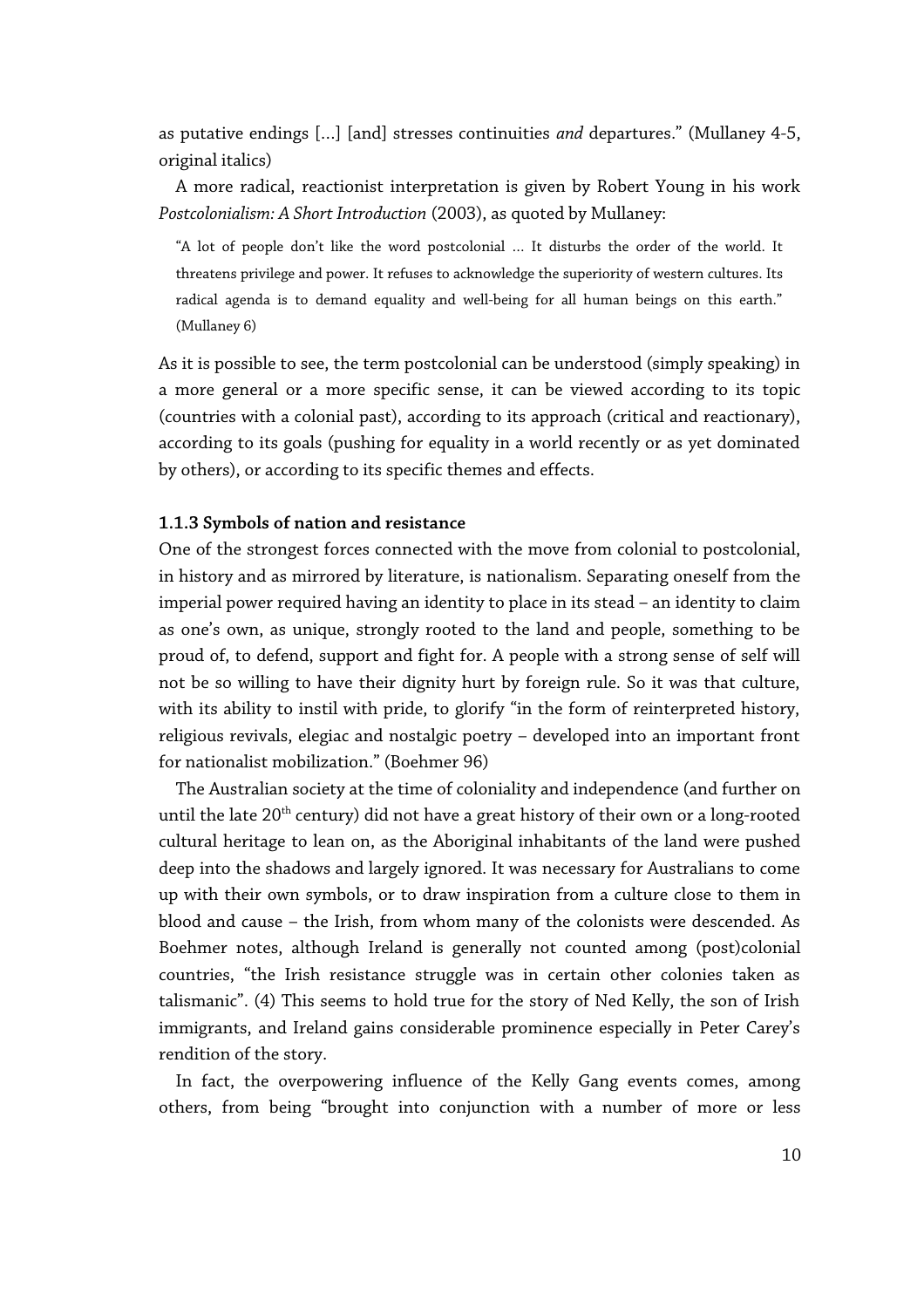compatible legends (101). Among these were the twin legends of the 'noble bushranger' and the 'noble convict': victims both of a palpably unjust penal code," (Huggan 142) with figures such Jack Donahue and Ben Hall paving the way for Ned Kelly with their feats of daring, grim bushranger fates and popular fame asserted especially in the Australian oral culture of "bush ballads". (cf. Seal 10) Elleke Boehmer notes:

Nationalist movements have relied on literature, on novelists, singers, and playwrights, to hone rallying symbols of the past and the self through which dignity might be reasserted. The wellknown image of the oppressed speaking out of silence has meant a willed intervention by colonized people in the fictions and myths that presumed to described them. (Boehmer 5-6)

It is then hardly surprising that the Ned Kelly myth is so successful, coming at a time when Australia was slowly gaining impetus for independence (20 years before its separation from the British Empire in 1901), and containing the very essence of the iconic struggle of the (indigenised) common Australian bushman against the overpowering might of an unjust (imperial) colonial government.

#### **1.1.4 The power of language**

As language was used to power the cohesion and functioning of the British Empire, both as a means of communication and as an agent of cultural influence, it was also through language that colonies (re)gained their cultural sovereignty.

[B]oth the language and its literature become a site of contest for the colonized, a means of challenging the political and cultural ideologies of the Empire. (Mullaney 4)

To conceive an independent national identity, postcolonial writers concentrated on developing a symbolic vocabulary that was recognizably indigenous[.] (Boehmer 179)

Australian writers, such as Henry Lawson and A. B. Paterson, began "selfconsciously developing images of their country to replace those generated in Europe" (Boehmer 104), glorifying the bygone frontier days of Australia and lauding the heroism of that time and the harsh struggle of everyday life. (104) Some of the key notions that were understood and advanced as specifically Australian include: mateship, egalitarianism, the vast wild bush and the bush ballad.

Mateship is "an ethos of undemonstrative loyalty shared by men" (Boehmer 104), a strongly masculine trait consigned to pairs or groups of men toiling in the solitary hardship of the bush. Egalitarianism would at first only be truly demanded between European-descended men, and though equality for women would follow, racial considerations would not be waived until considerably later. (cf. Boehmer 105) The bush, the landscape and environmental conditions unique to Australia, gave the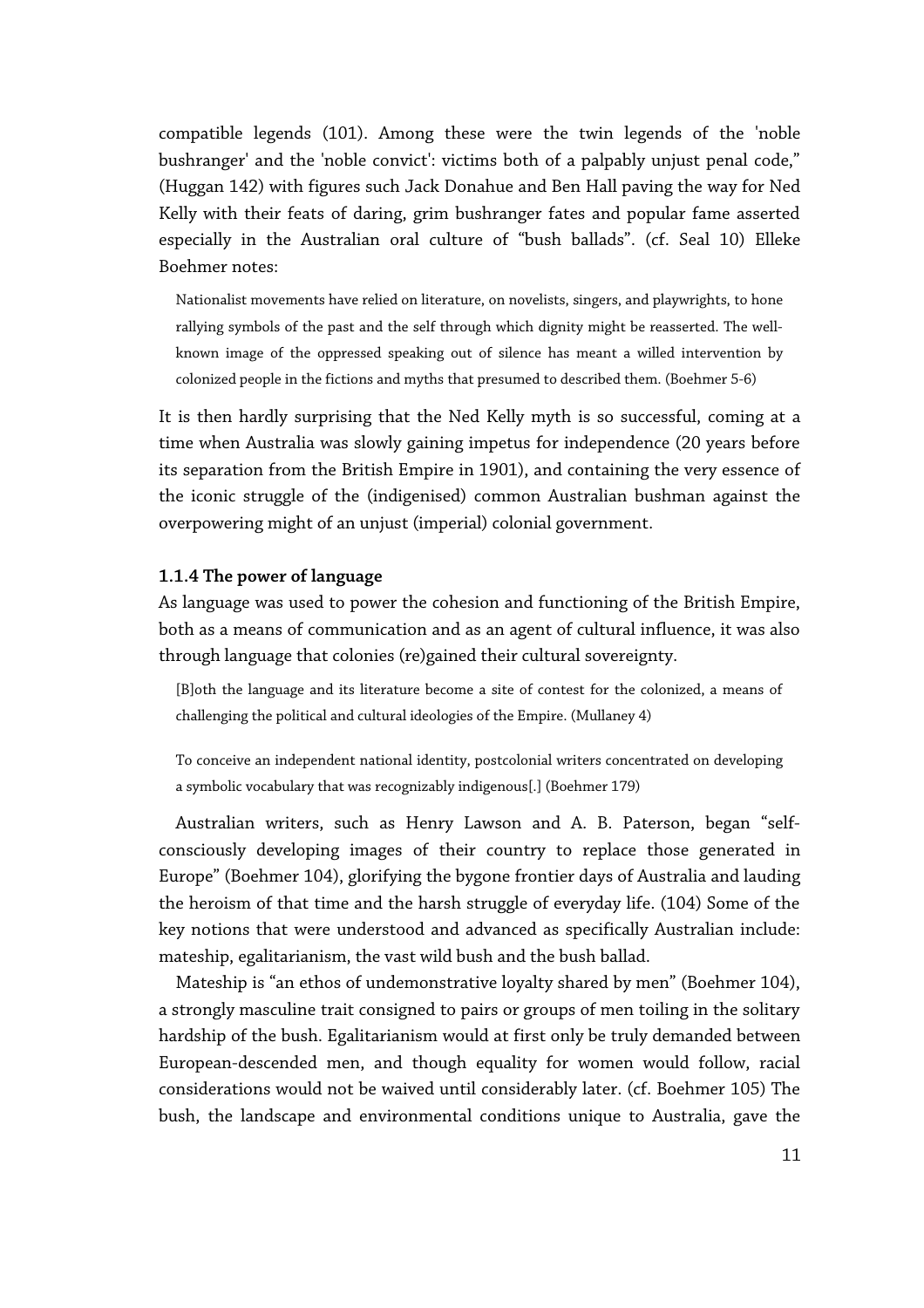people who strived to tame it and live with it an aura of tough endurance, resourcefulness and daring. The bush ballad as an element of oral culture, offered a whimsical take on what would otherwise be a bitter life.

English was the native tongue for the former Australian settlers, citizens of an independent Australia; there was no need for the Australians of European descent to forcefully "acculturise" (conquer) the language, but rather they naturally developed their own local variants and specificalities. (Boehmer 201) A case in point could be the word "flash/flashness" (used to denote a person of showy apparel and behaviour, generally a young man of low moral fibre) and the phrase "bail up", meaning to waylay and rob someone (or as a directive to submit to robbery) – both of which appear with great frequency in all three of the analysed books.

#### **1.1.5 A note on Commonwealth literature**

The need for self-identification and propagation through nationhood-establishing symbols necessarily varies in intensity from country to country. Unlike other colonies, Australia had gained independence and self-determination at an early stage, without much struggle and without the fear of ongoing repression – the need to differentiate itself from the "mother country" and the rest of the world would not be felt so urgently, would not be asserted with such force. (Boehmer 177) As McLeod remarks, an important predecessor to postcolonial studies and literatures was the term "Commonwealth literature", used "from the 1950s to describe literatures in English emerging from a selection of countries with a history of colonialism." (McLeod 10) This approach was one that "promoted unity in diversity" (12) and can be seen as much less antagonistic, though hindered by Western centrism. Considering Australia's relatively mild fight for independence, the European-culture bias of the Ned Kelly story, the documentary or realist mode typical of early nationalist texts (Boehmer 116), the publication dates and absence of any clear anti-imperialist tendencies, it would not be unfitting to describe both J. J. Kenneally's and Max Brown's books as belonging to a "Commonwealth" literature, in contrast with Peter Carey's work, which can be felt to carry a stronger, more probing and poignant postcolonial voice.

### **1.2 Masculinity in Western Culture**

Although not necessarily essential for this analysis, it is important to diverge somewhat into the field of masculine studies. Ned Kelly is a male protagonist, but more than that he is a national symbol, a hero of mythical proportions who yet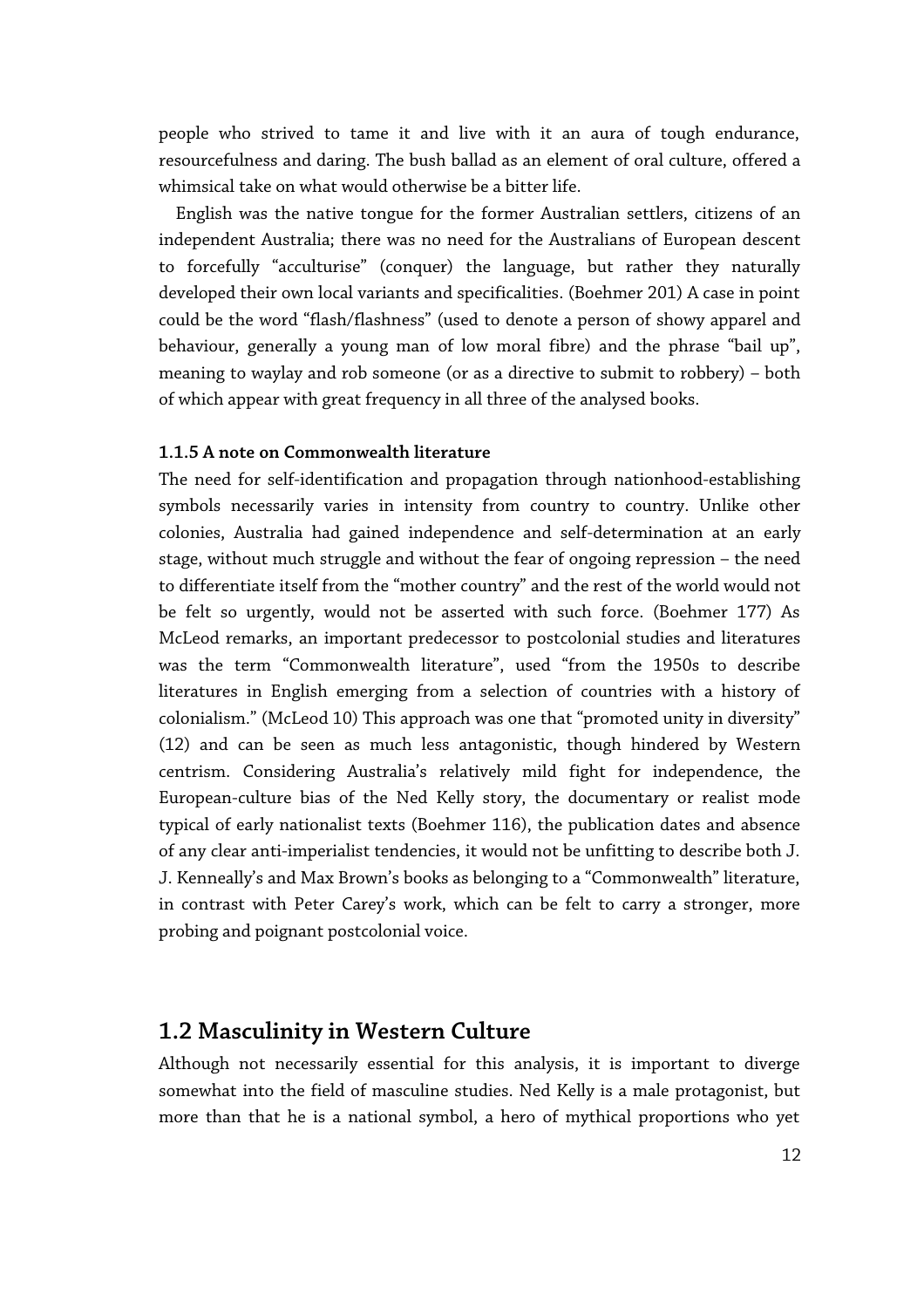captures the hearts and minds of a people, and he is thus the obvious candidate for a masculine role model. This raises a number of questions concerning possible expectations, areas to focus on in the portrayal of his character, details to consider especially important when missing, or the (dis)similarities between the Australian symbol of manhood and other ideals, Western or even universal.

In his book *Manhood in the Making: Cultural Concepts of Masculinity* (1990), the anthropologist David D. Gilmore offers a simple definition of *manhood* as "the approved way of being an adult male in any given society", a status that must be earned, gained and upheld through various rituals, trials and expectations. (1) He argues a certain universality to the criteria of manhood,

that underlying the surface variation in emphasis or form are certain convergences in concepts, symbolizations, and exhortations of masculinity in many societies but—and this is important —by no means in all. I will speak here of tendencies or parallels in male imagery around the world, a ubiquity rather than a universality. (Gilmore 2-3)

The phrase used by Gilmore and others to describe these "widespread resemblances in male images" is the "deep structure of masculinity". (3) This structure builds on acceptance of the ideal of the given culture not only by men, but also women; manhood "is not simply a reflection of individual psychology but a part of public culture, a collective representation." The individual thus has to balance the demands of his self with those of society. (4-5)

[M]ost societies hold consensual ideals—guiding or admonitory images—for conventional masculinity and femininity by which individuals are judged worthy members of one or the other sex and are evaluated more generally as moral actors. (10)

A male national hero/symbol such as Ned Kelly can clearly be expected to resemble or personify one such ideal, though it might be more of "Australian-ness" than of Australian manhood.

One of the most important features of manhood, as Gilmore remarks, is that

there is a constantly recurring notion that real manhood is different from simple anatomical maleness, that it is not a natural condition […] but rather is a precarious or artificial state that boys must win against powerful odds. (11)

In his search for universal attributes or tendencies of manhood, Gilmore finds repeating themes in various cultures throughout the whole world. Greek men from the isle of Kalymnos go diving without equipment, risking life and health to prove "their precious manhood by showing their contempt for death" (12), the urban Mexican must be not only "tough and brave, ready to defend his family's honor at the drop of a hat", but he must also "perform adequately in sex and father many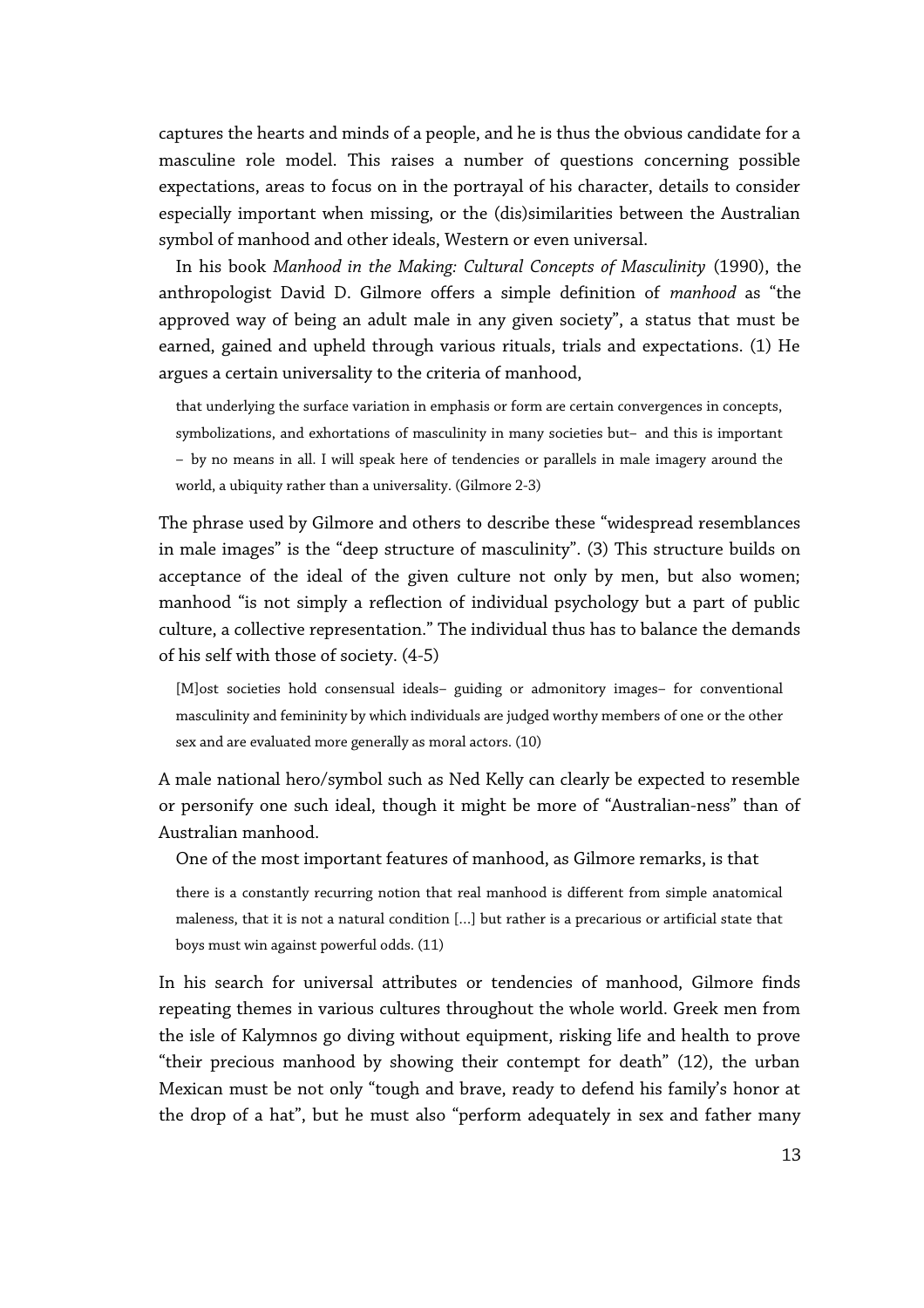children." A Balkans "real man is one who drinks heavily, spends money freely, fights bravely, and raises a large family". (16)

When looking at a Western-based ideal of masculinity, the cultural impact of nearly two thousand years of Christianity must not be overlooked. Jesus Christ himself is the ultimate Christian ideal and, although unattainable by mortal men in his Godhood, he is given as "the supremely manly man", both in physical appearance and behaviour, and in morality – fearless, strong, fully committed and prepared to fight wrong-doing, yet loving, gentle and wise – an ideal stressed especially in Nineteenth-century English-speaking countries. (cf. Gilmore 18)

Manhood has often been used as a signifier of strength powering cultural domination or conversely a movement of resistance or nationalism, as Gilmore notes in the case of Confederate writers and cowboys of the American Wild West (20), or Boehmer writes when describing both imperialism (Boehmer 73) and anticolonial nationalism  $(117).<sup>2</sup>$  $(117).<sup>2</sup>$  $(117).<sup>2</sup>$  The Ned Kelly story is another example of a masculineoriented narrative serving as a flag for nationalism to carry; though female characters may not be quite as marginalised or downplayed in all cases, as we will see.

A psychological explanation of the need for giving stringent requirements to obtaining manhood draws from post-Freudian theorists, focusing on the ontogenetic unity of the male with the female mother during the prenatal period and infancy; until a critical threshold of "separation-individuation" (Gilmore 26) is reached. Gilmore describes:

The special problem the boy faces at this point is in overcoming the previous sense of unity with the mother in order to achieve an independent identity defined by his culture as masculine —an effort functionally equivalent not only to psychic separation but also to creating an autonomous public persona. (27)

This notion is key to Gilmore's concept, as the difficulty separating from the mother (unlike for a girl, whose femininity is reinforced by her original unity with her mother) is one of the main motivations and reasons for placing such stress on gaining manhood through specific hardships and demonstrations (unlike womanhood, which is generally accepted by cultures to be naturally possessed; cf. 11, 27-28).

To become a separate person the boy must perform a great deed. He must pass a test; he must break the chain to his mother. He must renounce his bond to her and seek his own way in the world. […] The ineradicable fantasy is to return to the primal maternal symbiosis. […] In this

<span id="page-13-0"></span><sup>2</sup> Postcolonial writing frequently replies to this emphasis on masculinity by showing women's strong roles in the struggles for nationhood and their alternative viewpoints (cf. Boehmer 216-8).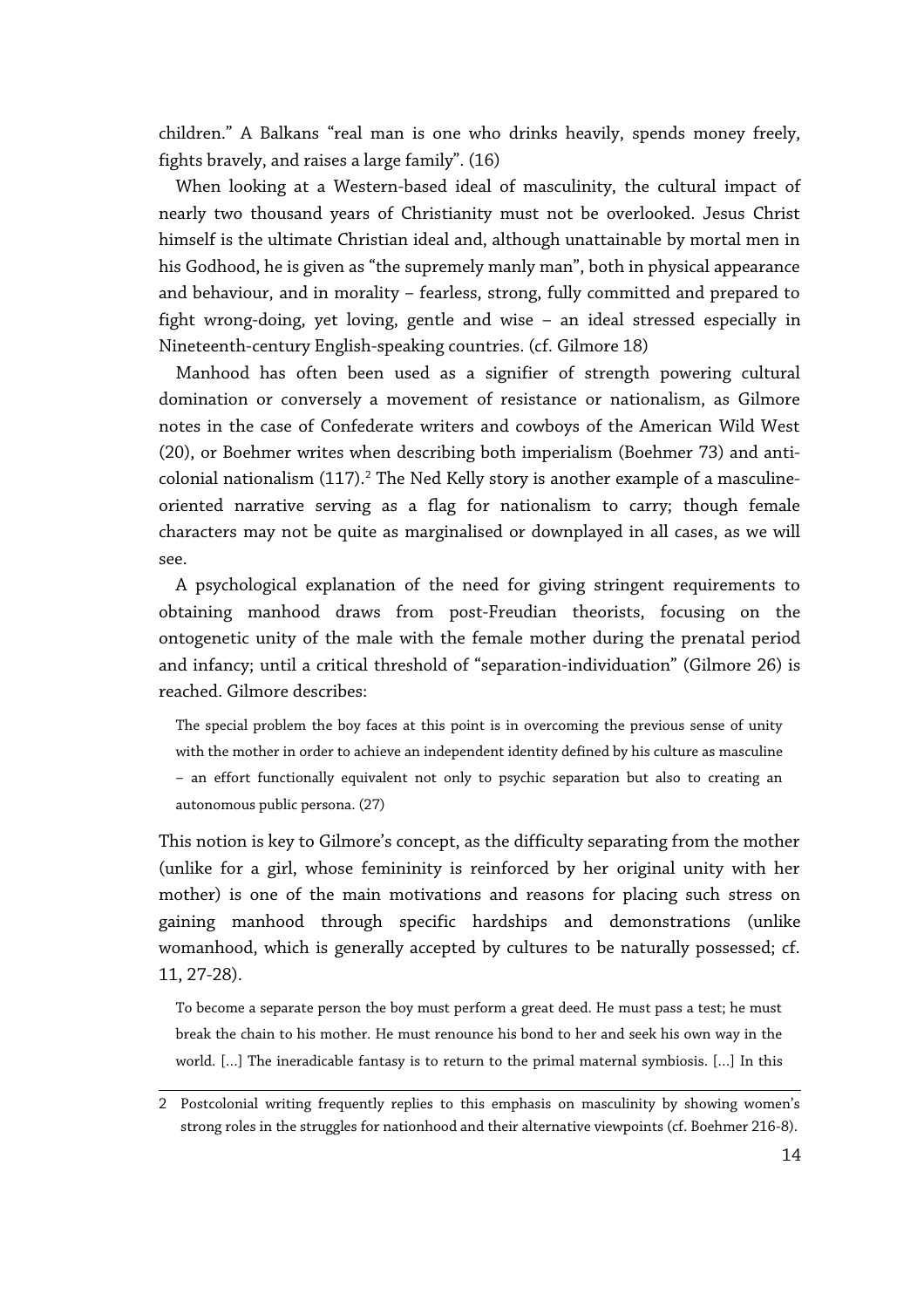view, the struggle for masculinity is a battle against these regressive wishes and fantasies, a hard-fought renunciation of the longings for the prelapsarian idyll of childhood. (28-9)

This struggle is one that is supported in many societies through the institution of manhood criteria, as it is desirable to discourage escapist tendencies in favour of "a participating, contributing manhood". (29)

#### **1.2.1 Criteria of manhood**

So what constitutes a real man? Gilmore spends considerable time discussing the matter on a multitude of examples, but this paper will only give a compact review of his findings.

Firstly, as Gilmore accepts from Michael Herzfeld, it is "being good at being a man" rather than "being a good man" (Gilmore 30), that is keeping to the cultural expectations is more important for achieving manhood status than upholding more general morals. With this in mind, the defining qualities of manliness that an individual's social standing is gauged from are typically (in no specific order of importance or universality): performative excellence, public activity in masculine company, no fear of pain or death – a willingness to protect family and honour at any cost, assertive courtship, potency in procreation, provisioning dependants, loyalty to social class, personal autonomy (the freedom to do what he needs to, to confront the domineering forces of others), visible acts of daring (to prove his disdain for injury and death), respectfulness to women and elders, impressive physical constitution and dexterity, self-assurance and leadership in war and strategy.<sup>[3](#page-14-0)</sup> It will be interesting to evaluate Ned Kelly's image in regards to each of these.

The items on this formidable list of requirements are not always enforced in all societies and the specifics of application vary greatly. To simplify, Gilmore proposes a more concise and more nearly universal triad of expectations, based on performance:

To be a man in most of the societies we have looked at, one must impregnate women, protect dependants from danger, and provision kith and kin. (222-3)

The forcefulness of manhood ideologies stems from the danger it poses to men: the "penalty of being robbed of their identity, a threat apparently worse than death." The reason for this strictness, Gilmore argues, is because men "especially in atomistic social contexts, are not always under the domination of others and are therefore harder to control socially." (221) Thus a concept of "real manhood" is

<span id="page-14-0"></span><sup>3</sup> For more on the separate items see (in the order above) Gilmore 30; 33; 39, 45, 67; 40; 41; 42; 46; 49; 62; 66; 86; 86; 101.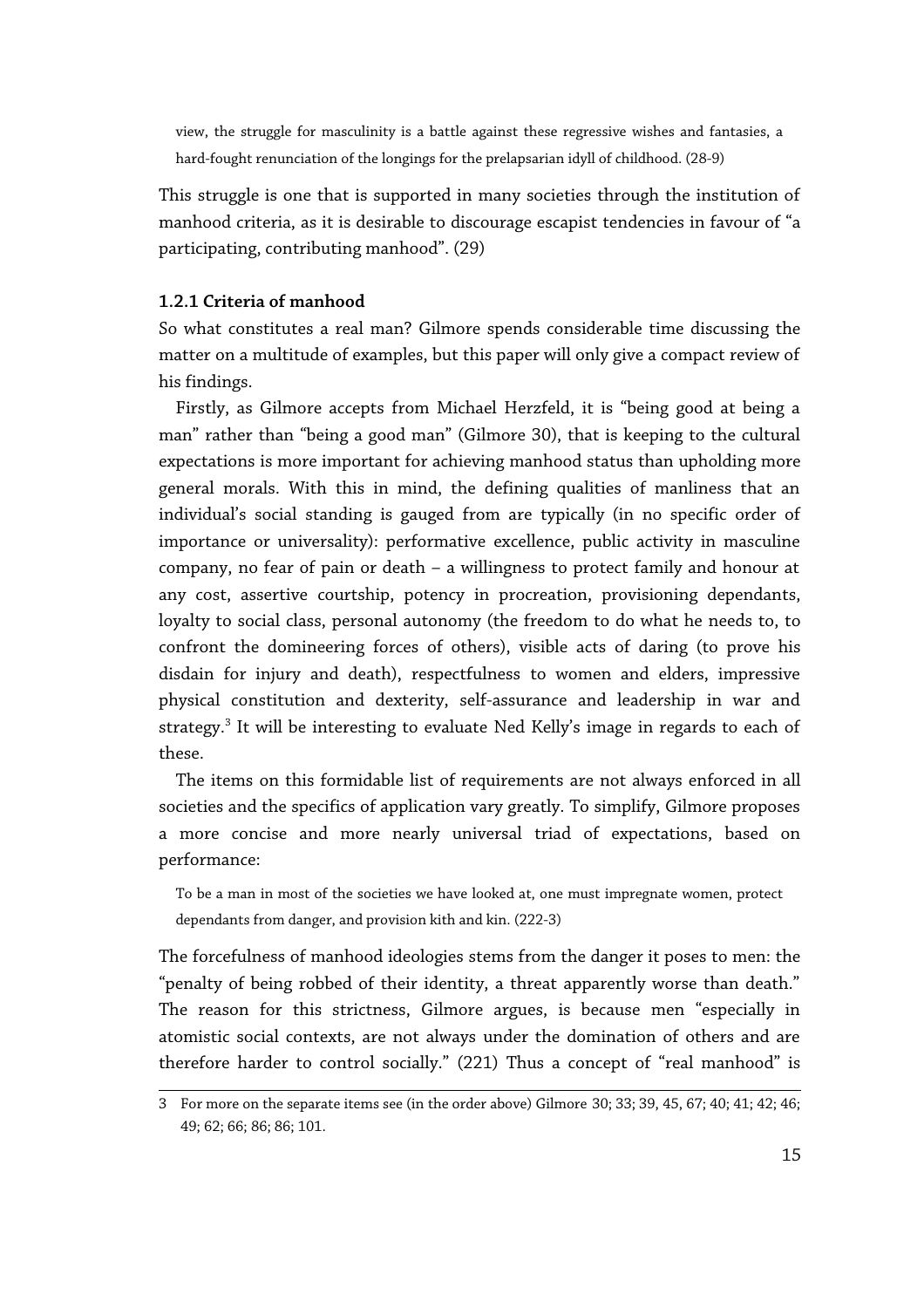required to ensure their voluntary cooperation with societal needs, especially considering that "men are innately not so very different from women and need motivation to be assertive." (230)

These requirements are all the more important not only in atomistic (secluded) social contexts, but also in competitive egalitarian societies where resources are scarce and inner inhibitions must be overcome to advance collective interests. (221-2) Both of these conditions apply in the wild reaches of the Australian bush – and a demand for "manly" men especially during the harsh times throughout the Nineteenth century may be expected just as much as the need to create a symbol of Australian manliness as an ideal for men (and the new nation as a whole) to relate to – all the more reason to exonerate and glorify Ned Kelly.

#### **1.2.2 Masculinity and modern civilisation**

The aforementioned descriptors relate to a raw manhood, a masculine ideal passed on from more savage times that stands somewhat in opposition to the needs of a modern society, one marked by industrialisation and the rapid growth of cities, where autonomy is lost in the crowd and physical hardiness slowly gives way to a more sedate comfort – a development well under way in the second half of the Nineteenth century, when Ned Kelly lived, and fully in place in the current times one-hundred-and-thirty years later. This is explored by Christopher E. Forth in his book *Masculinity in the Modern West*. (Forth 2)

Forth stipulates a "double logic of modern civilization" which "both supports and dismantles the 'natural' rationale for male dominance" – in the growing competitiveness of a compacted society and the decreasing requirements of physical exertion, among other influences. (5) Overall, Forth claims that three major developments "implicit to the original concept of civilization have had profound implications for the male body and the vexed notions of masculinity that are attached to it" with a fourth "unsavoury fellow traveller" (7) in sedentary lifestyles. These developments of a "soft" civilisation are summarised in opposition to the "old" ideals of a "hard" masculinity – a full quote of this section is justified:

The *refined manners* that grease the wheels of sociability are frequently contrasted to the putatively more direct and authentic expressions of simpler times; the *cerebral regimens* that constitute the training ground for most modern professions are counterposed morally and medically to more physically active and risky male occupations; the *consumer luxuries* that inevitably accompany material abundance and which are a spur to industry are frequently denigrated as fostering an 'effeminate' submission to appetite, appearances and vice supposedly absent in earlier, simpler times; finally, the *sedentary existence* that seems implicit in this polite, cerebral, and consumer-oriented society is almost always condemned as the exact opposite of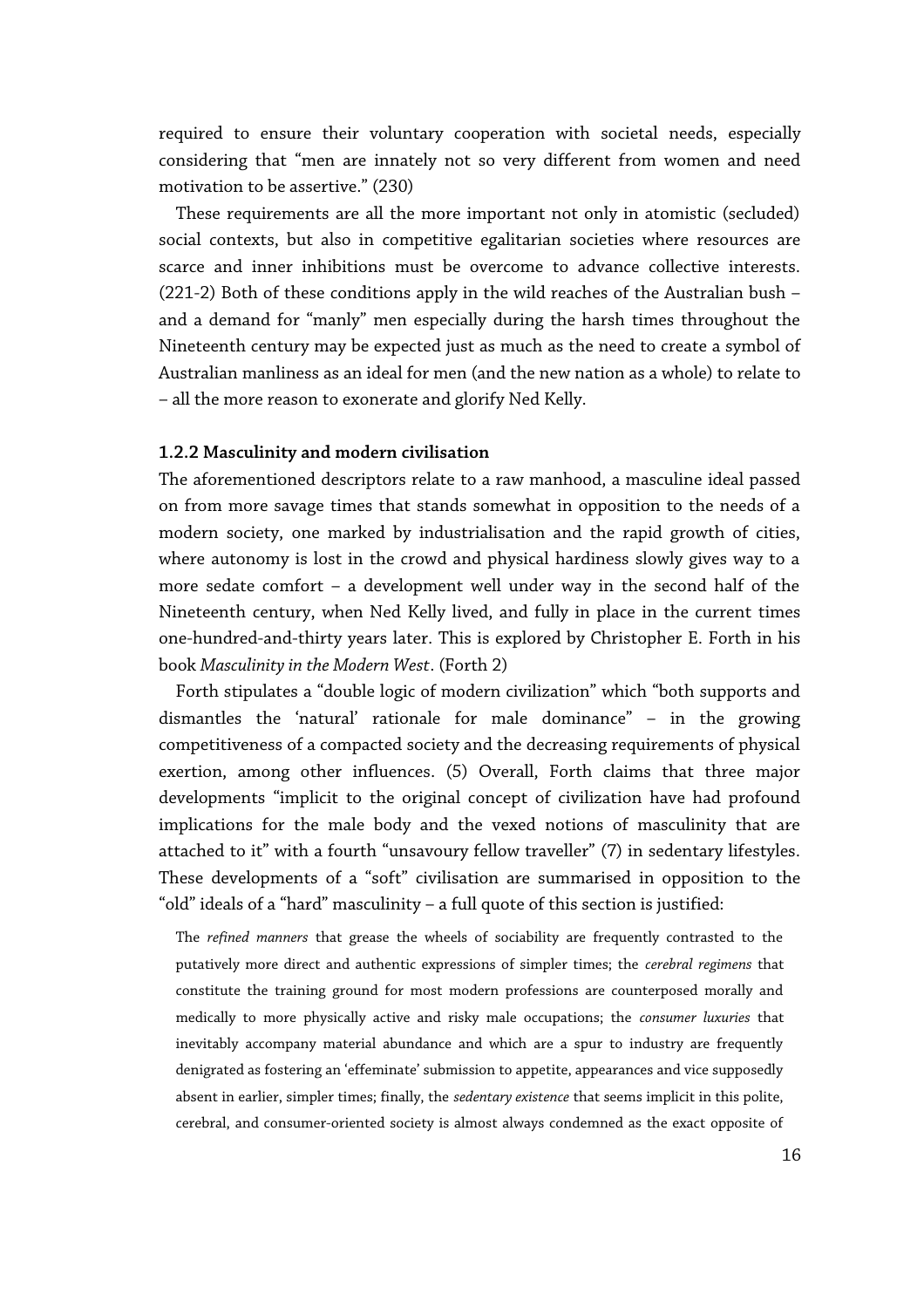manly action and health, the root cause of obesity and muscular atrophy that were meant to be 'cured' through sports and military training. (Forth 8, italics added)

Despite this, the modern male body is still asked to strive for ideals of bravery, strength, endurance and sexual potency, along with grace, beauty and harmony of form, while at the same time enduring discomfort and containing displays of emotion. (8-9) This lasting "nostalgic" ideal of "rugged manhood" is placed outside the "corrupting city" (10), in more secluded locations where civilisation has not yet fully mastered nature – this dichotomy is also easily visible in the case of Ned Kelly, a tough man of the wild bush, versus the effeminate and corrupt police force controlled from a faraway Melbourne. As Forth notes:

[S]ettlers often represented the potential for moral and physical regeneration through the encounter with harsh and physically taxing new conditions […] what Richard Slotkin calls a 'regeneration through violence' of older, decadent and 'effeminate' societies. (14)

And as colonies such as Australia progressed, the tension between the "refined and unhealthy" city and the "robust" country increased, at once emulating the culture of European cities and "displacing its most distinctive national myths into rural contexts." A case in point being the Australian bush myth which placed the tough, coarse (Australian) man well above the refined, consumer-oriented (English-like) urban citizen. (15)

Yet even a more rural society would require the sophistication of civilised manhood, demanding that men "had to incorporate aspects of both the savage and the civilised in a balance" that appears even more untenable and unattainable than the fulfilment of the "raw" ideals stipulated by Gilmore, mentioned in subchapter 1.2.1. This paradoxical situation brings about the notion of gentlemanliness – the true gentleman being at once fully civilised and authentic in his manhood. (cf. 17, 21ff.). This is supposedly achieved through manners and discipline, where manners can be understood as "an array of codes and practices instilled in individuals so that their bodily actions, emissions and emotional expression are curbed in the interests of maintaining decorum and politeness" (22) and discipline is the ability to uphold the aforementioned at all times and in all situations. Thus can the wildness of the warrior body be tempered by the grace of the noble spirit.

With the growth of civilisation, sedentary lifestyles increased and the man of action was seen with heightening nostalgia as a person of the glorious and unfettered Middle Ages. In reinforcement of the gentleman paradox, the boundaries set by civilisation itself must needs be crossed to awaken that authenticity of a bygone time. (40) The life and character of Ned Kelly offer themselves to exactly such a view, possibly fuelling his real and mythical popularity, or conversely, the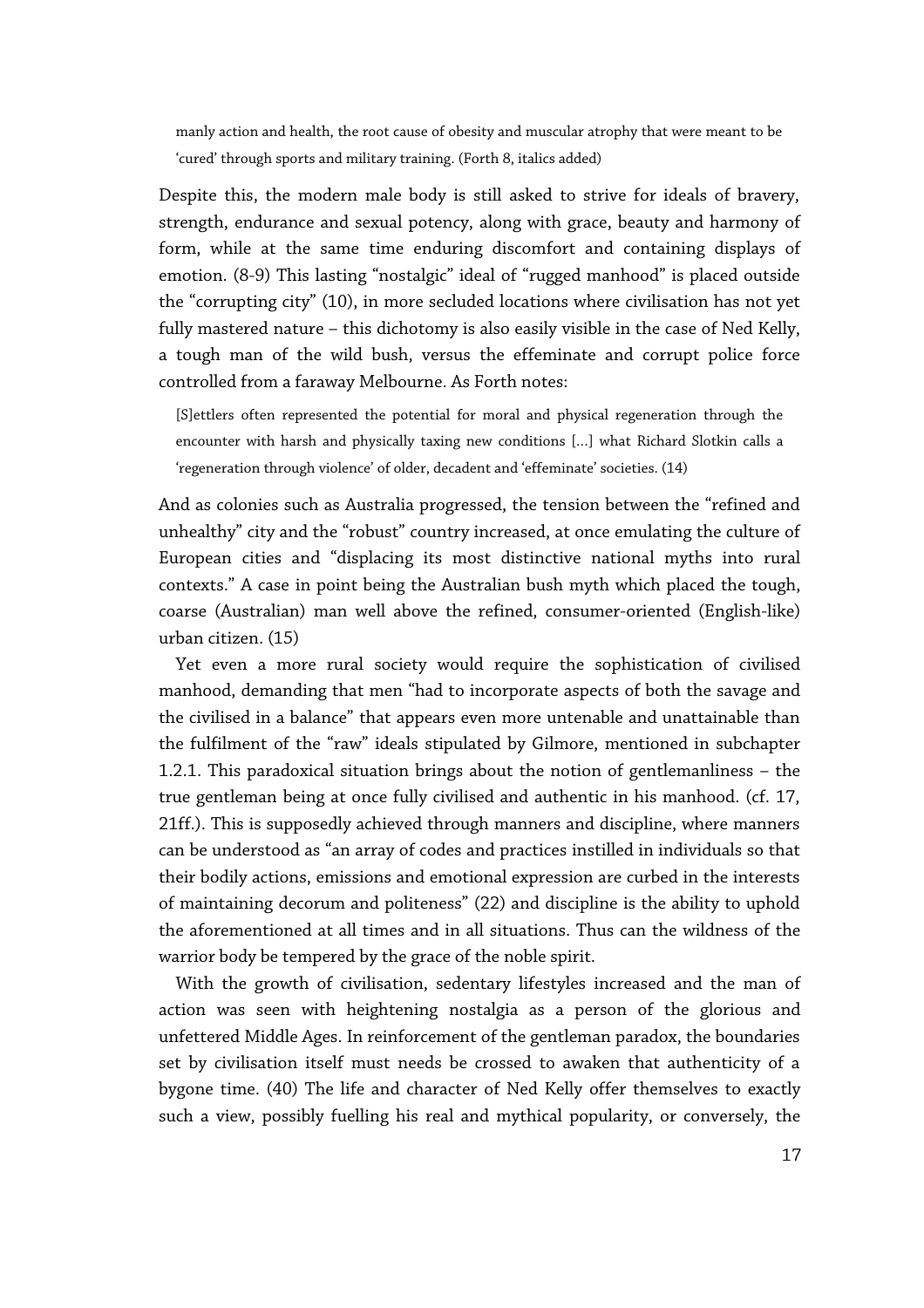myth and mystery surrounding the man may have boosted or even recreated his character to fit that of the desired ideal. This would be nothing new, as literature's fascination with the gentleman-ruffian is noted in Erin Sky Mackie's monograph on the subject. (Mackie 2)

At the same time, with physical activity and also violence on the retreat, the modern manhood ideal retains a focus on warfare and the question of life and death:

unless a male has risked his life struggling on equal terms with another male, he has not really actualized his masculine potential. In this scenario only the male who is willing to risk it all emerges as the 'master', while the one who yields by choosing life over death is placed in the subordinate, implicitly 'feminized' position of a slave or bondsman. (Forth 115)

The low level of physical hardship and the decreasing opportunity for individualised combat in countries with rising levels of comfort and refinement meant concerns about the loss of manhood had to be addressed in another way – somewhat ironically, by empowering men through story-telling:

Edifying tales of men who could silently bear extraordinary hardships circulated as counternarratives to the standard accounts of how weak and effeminate elites had become. (Forth 116)

Forth gives the example of the hardy sailor untainted by luxury accomplishing "feats of martial prowess and military discipline" (116), but this could just as well apply to the hardy bushman untainted by luxury accomplishing feats of horsemanship and derring-do – such as Ned Kelly. This gives yet another explanation to understand the success of the Kelly narrative, and all the more reason to expect this aspect of manliness to be stressed or at least subtly brought out in subsequent re-tellings.

With civilisation and its legal and governmental system affecting more and more aspects of social and individual life, a strong need was felt to display some part of manhood as yet free of restraints, forever wild and untameable. The willingness to fight, duel and brawl offered this option, as it "challenged the government's presumed monopoly of the use of violence and was thus generally illegal". (118; also cf. Mackie 72) Ned Kelly's fighting spirit in the face of the superior numbers and resources of the police can again be seen as emblematic of this idealistic yearning. His "war" against what he and many of his admirers saw as an unjust and oppressive colonial government also resembled the nation-building process of baptism by fire (cf. Forth 123) and may well have been echoed by nationalist sentiments in the decades following his execution.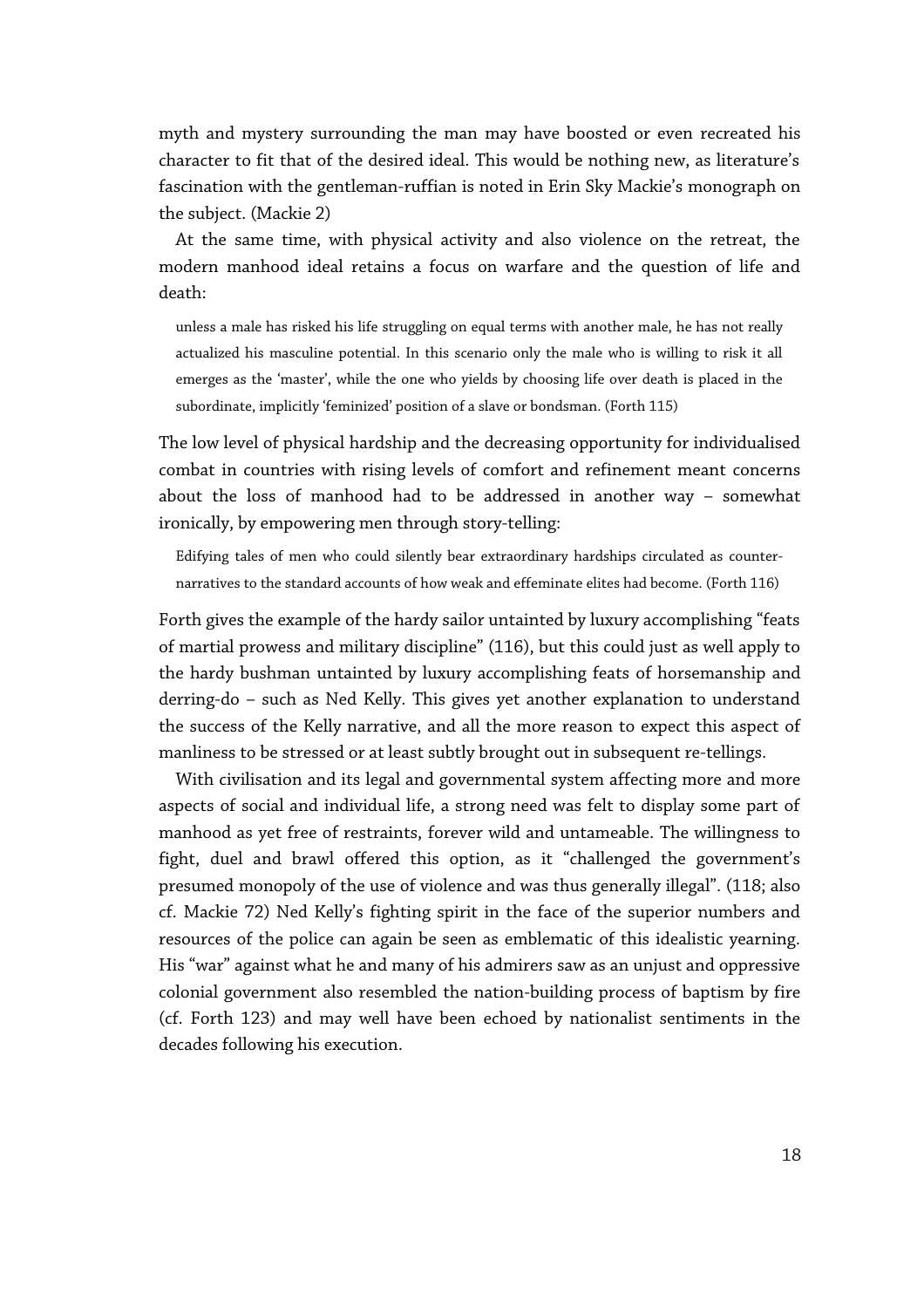## **1.3 The Ned Kelly Myth**

The Kelly Gang story is unlike many of those from colonial and postcolonial literature in that instead of "maybe happening" or "apparently happening", the bushrangers' ordeals were well-documented already by their contemporaries. On the other hand, this groundedness in reality is paradoxically contrasted by the contrariness and wild differentiation of interpretations of Ned Kelly and his deeds. (cf. Boehmer 14, 16; McFarlane 24-25)

There is something of a dilemma whether to proceed as might be expected, or as could be more suitable: whether to give an outline of the real historical events surrounding Ned Kelly and his companions, or to refuse to attempt any such "historical" grounding, as the analysis of the character portrayed in the books will not consider this aspect in so much as it might be held as a criterion for assessment, but only in such a way as in a reader new to the narrative and devoid of facts might gain an impression of historical reality from the book. A compromise will be made by laying out a very brief and undetailed summary of the historical context and the course of events.

Edward "Ned" Kelly was born in Australia in December 1854. His father "Red" Kelly was an Irish convict, his mother Ellen Kelly (née Quinn) an Irish immigrant. He was the oldest son with a number of brothers and sisters. His father died in 1866 after two years in prison and the family moved to a "selection" of land near Greta in rural Victoria. Ned had various troubles with the police, ending up in jail for three years between 1871-4. In 1878, Ned's mother was imprisoned and Ned was outlawed. He and his companions Joe Byrne, Dan Kelly (his brother) and Steve Hart got into a firefight with a party of four policemen in search of them in Stringybark Creek – three of the police were shot. The Kelly Gang, with a growing reward on their heads, evaded capture and robbed banks in Euroa and Jerilderie. One of the most important extant pieces of writing about Ned Kelly is the "Jerilderie Letter" by the bushman himself, the full text of which was not published until after his death. In 1880, after shooting a man named Aaron Sherritt, the gang (wearing self-made armour) was apprehended and besieged in an inn in Glenrowan by a large police force. In the ensuing protracted firefight, Ned's three companions died along with a number of civilian casualties. Ned was heavily wounded and arrested by the police. He was placed on trial and sentenced to death, alongside strong public support for a reprieve. He died by hanging in Melbourne Gaol on 11 November 1880. (cf. O'Reilly 1-2, Seal 10-11) A Royal Commission was appointed in 1881 to inquire into irregularities in the handling of the case by the police. (Kenneally  $22/2)^4$  $22/2)^4$ 

<span id="page-18-0"></span><sup>4</sup> Given as Chapter/Page. See References for note on page number citation regarding Kenneally.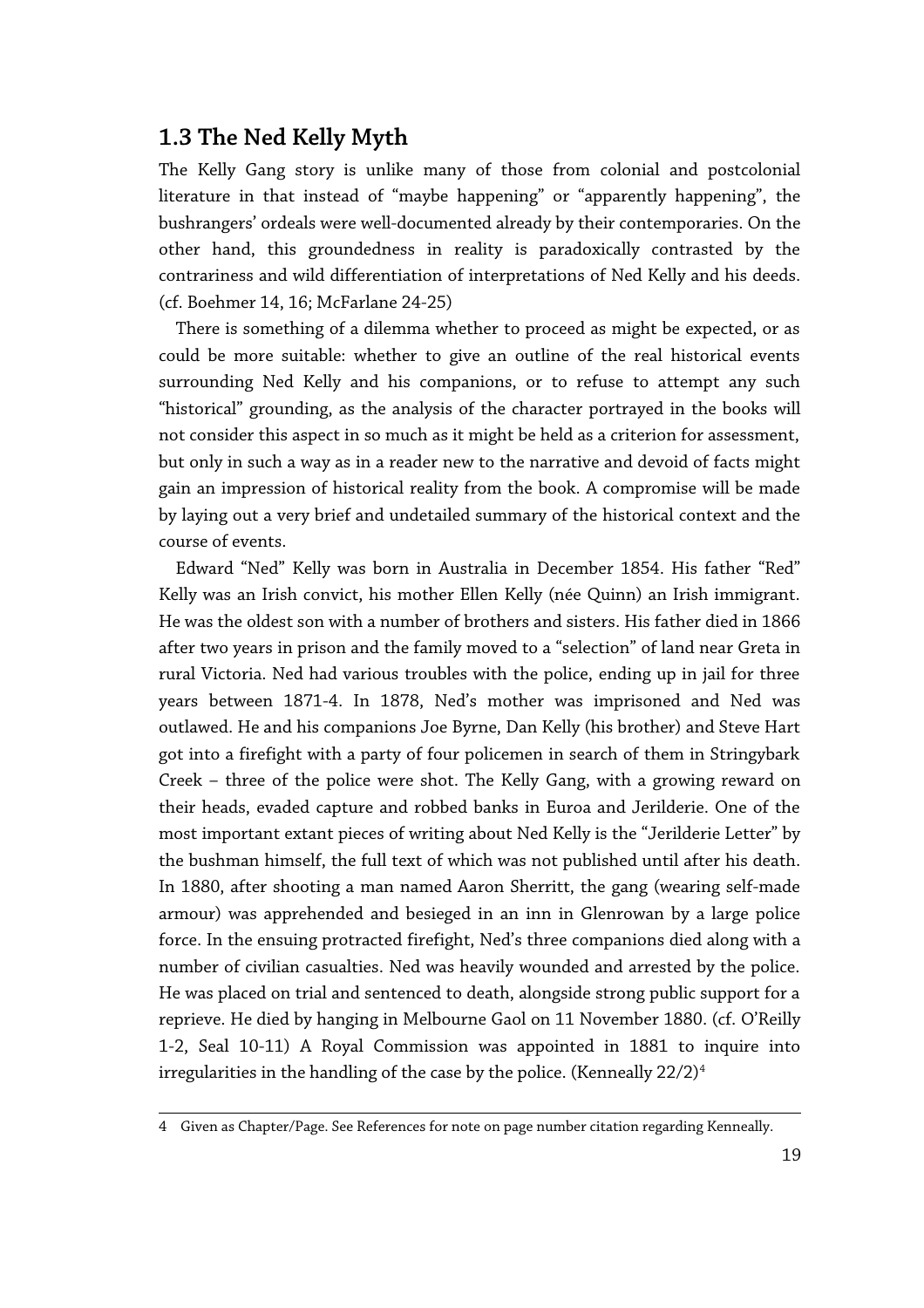The man died, but the myth that was already coalescing about him and his fellows during their lifetime spread like wildfire. "Kelly the myth quickly outstripped Kelly the man," Michael Fitzgerald notes while reviewing the 2003 exhibition in Melbourne titled *Kelly Culture: Reconstructing Ned Kelly*. (Fitzgerald 56) Ned Kelly's fame soon transcended local boundaries to make him "Australia's sole national hero" (Seal 9), with plays about him staged not only during his life, but on the days following his death and then repeatedly in years to come, with Australia's first feature film attempting to capture his essence, with heaps of books written either for or against him, with the effort either to clear history from hearsay or on the contrary to embellish popular fantasy with even more mythology, so that "with each telling, the man seems to disappear from view." (Fitzgerald 58; cf. McFarlane 26, O'Reilly 2 and others)

[S]tories of his exploits were taught in primary school, and children often emulated Kelly and his gang in the school playground. […] Long before learning other national narratives, […] we learned about Ned Kelly. (O'Reilly 1)

When an Australian wants to give a big compliment in recognition of a person's courage, pluck or general worthiness, they will say the person is "as game as Ned Kelly". (cf. Seal 9)

#### **1.3.1 The Ned Kelly myth in a postcolonial context**

It is not surprising, considering his life, that this "bandit, who shot policemen and was hanged for murder" (Seal 9) had mixed reactions to his escapades and, especially when history was yet fresh, conflicting mythologies. It is all the more understandable when realising the highly antagonised social environment of the British colony; returning to Boehmer and postcolonial theory:

But if the ambition of the colonizer was to know, to appropriate, and to rule, the reality for colonized, enslaved and indentured peoples, even where they were consulted about the colonial process, was very different – very far removed from the colonizers' lawcourts, city halls, and libraries. […] for many peoples imperialism represented, if not the destruction of their communities and populations, then a harsh existence of dispossession and privation. (Boehmer 20)

In Australia, this was the case of mainly the Irish and Irish-descended colonists, the indentured people forced into a hard life, labouring to survive not only the pressure of an unknown and (to the European mind) wild land, but also the oppression and prejudice of a mistrustful government. Thus, despite being of the colonisers, the Irish-Australians were placed on par with the colonised, with those who were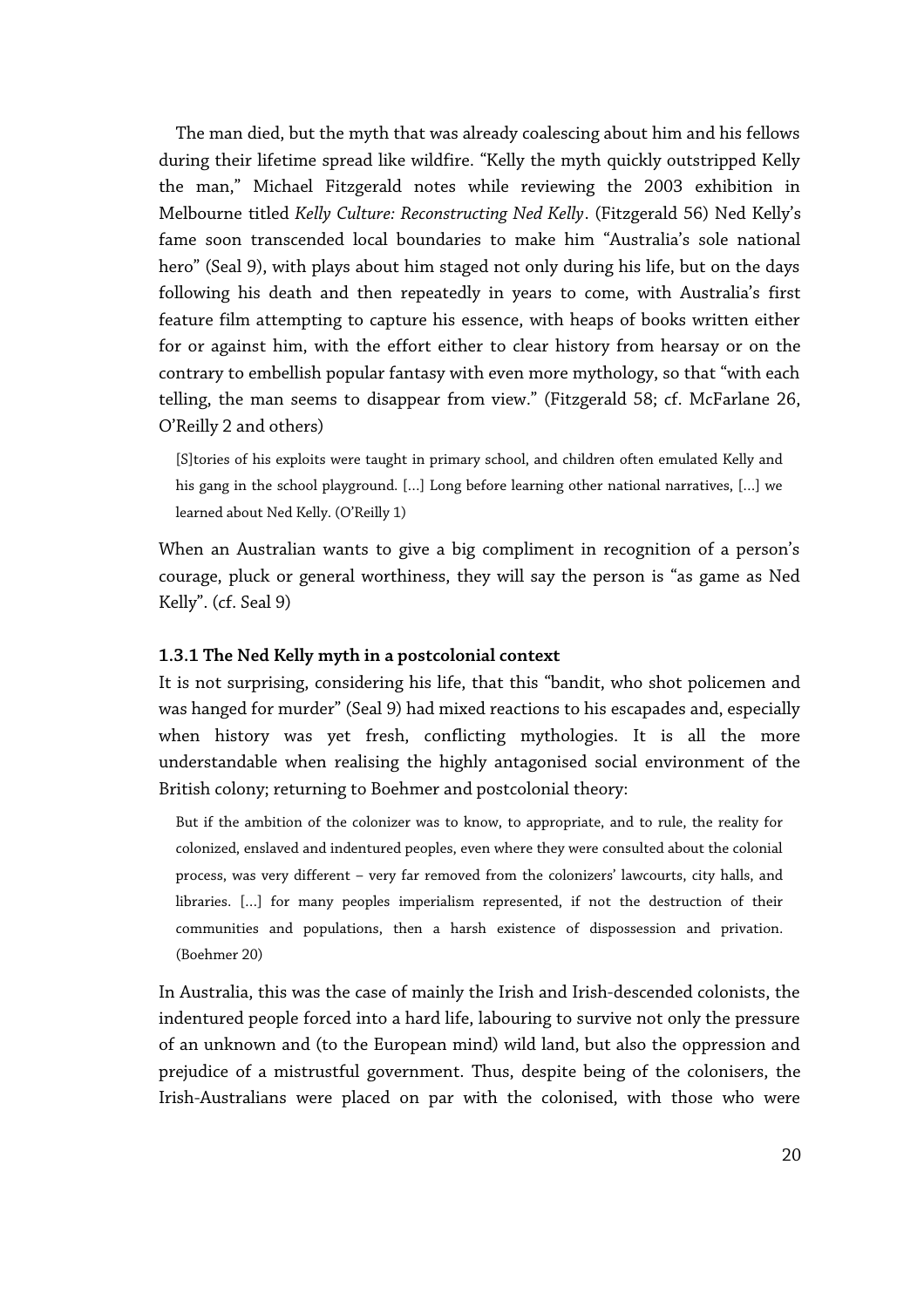referred to as the *other*, a term which "signifies that which is unfamiliar and extraneous to a dominant subjectivity, the opposite or negative against which an authority is defined." (Boehmer 21)

As Kenneally notes, "Irish patriotism was such an unforgiveable crime in the eyes of British Government officials in the Colony of Victoria, that even the serving of a savage sentence would not wipe out the campaign of anti-Irish hatred so well organised in the Colonies." (Kenneally 1/2). This alienation begins to make sense of why it was possible, or rather unsurprising, that Ned Kelly, a member of this class of *other* people, could have been portrayed in such unanimously negative terms as he was in the contemporary press. Looking at this through the prism of the imperial discourse of power (cf. Boehmer 48), the newspapers are defending Empire, and the civilisation and order that it is symbolised by, from the ruthless savage of the "degenerated" Irish-Australian country folk. (cf. Boehmer 21) Yet typically for the Ned Kelly story, the view from the other side, from the common people of that and later times, is completely subverted – in their narrative the police are savage brutes misusing Law and the courts to their own ends, tyrannising the honest poor – it is the police who are the cowardly, effeminate other. (cf. 1.2.2 herein)

This is in fact an early example of a more universal situation, that is of a colony turning against its coloniser in the need to separate itself, to establish its own unique identity – a tendency to react to colonialism by turning the imperialist patriotism the other way, towards a nationalist pride and sovereignty. (cf. Boehmer 95) Interestingly enough, though, the Ned Kelly story remained (and remains) controversial long after the creation of an independent Australian federation, as we can see from Kenneally's letter to the Australian government from 1929 appended to his Inner History: "It would be well, in this Christian community, for our Governmental heads to recognise Christian principles, and regard Ned Kelly as he now appears before his Creator, and cease condemning him on the refuted testimony of the various Judas Iscariots, whose perjury sold him for so many pieces of silver." (Kenneally 22/5). This is echoed ever so slightly in Brown who, despite acknowledging "the willing assistance" of Government ministers and officials, does not fail to remark in his foreword that "behind the name of evil given these young men was a certain worth little understood then or *now*" (Brown 5, 9; italics added), and can be seen as late as 1980 in the Victoria State Government refusing to take any part in celebrating the  $100<sup>th</sup>$  anniversary of Kelly's last stand. This antagonistic take on Ned Kelly may still linger in certain circles today (cf. Huggan 149), but for the most part it is drowned out by the consistently positive popular renditions of the man which are reinforced by the veneration shown by more official institutions such as the State Library of Victoria exhibition and conservation efforts (Fitzgerald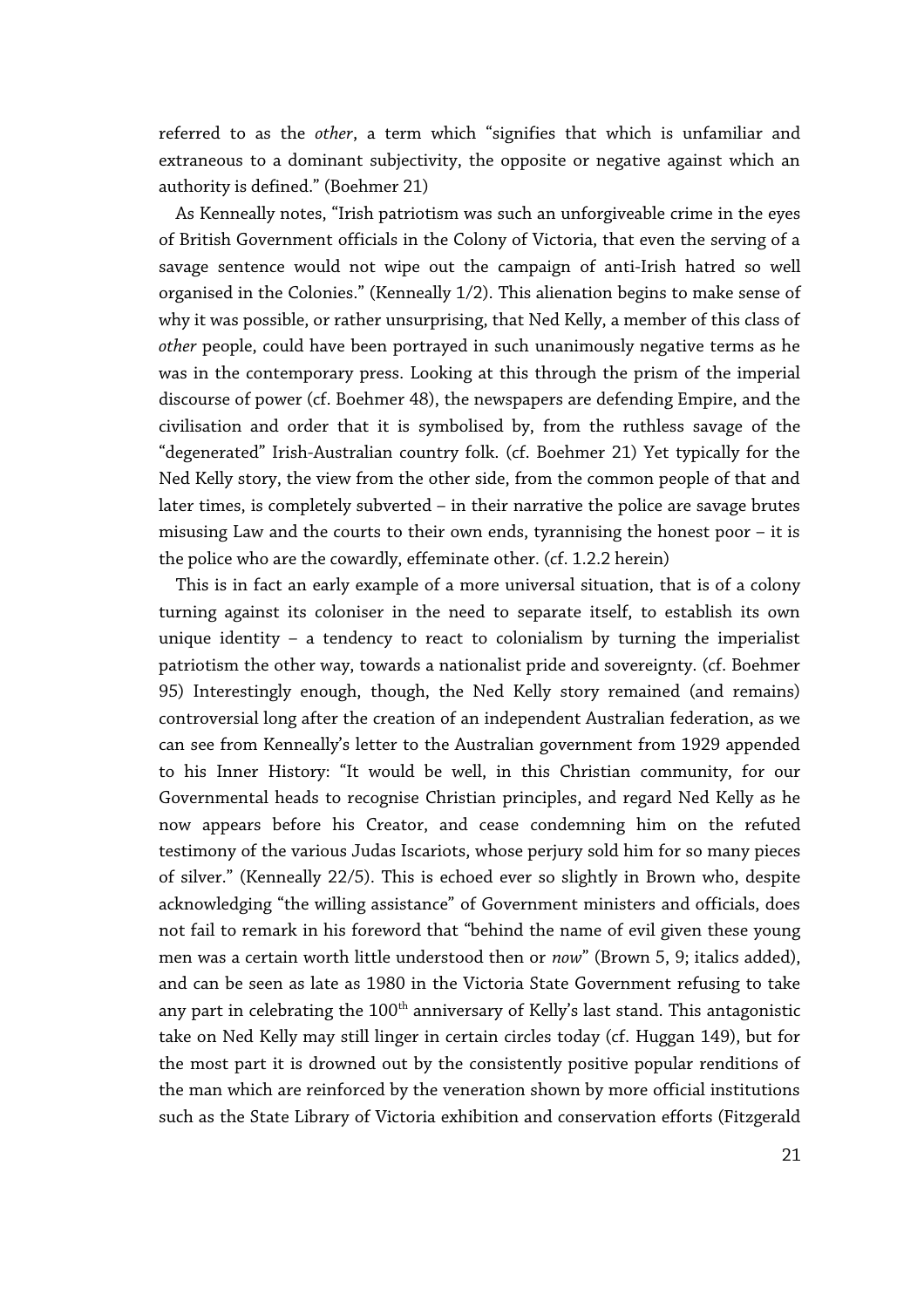56; Huggan 149) or the "parade of Neds" organised for the opening ceremony of the Sydney 2000 Summer Olympic Games (McFarlane 24).[5](#page-21-0)

#### **1.3.2 The Ned Kelly myth in the context of colonial Australia**

The myth is at once similar and starkly contrasted to the imperial adventure story, which instilled in readers "an image of self-confident British manliness, an ideal of robust character combining Christian honour with patriotism". (Boehmer 74) Similar in its lauding of self-confident manliness, Christian honour and patriotism; opposite in that these traits are not awarded to British men or the British Crown, but to the Australian Ned Kelly and his fellow countrymen and women. Britain, represented albeit indirectly through the Australian police force, is shown on the contrary as cowardly, honourless and mercenary (the police, lounging on double pay, dare not confront the Kelly Gang and instead unjustly harass their families and supporters, with no higher cause but to satisfy their employer). (cf. Brown 155, 161; Kenneally 9/1, 12/3)

Unlike the nationalist, or rather nativist, efforts of many anti-imperialist struggles to laud the authenticity of the native people and culture (Boehmer 96), the Kelly narrative does not invert imperial values, but merely calls for their just application – for equality before a European-based system of law. From this point of view, even in later versions, Ned Kelly is a colonial figure who reinforces the position of white colonist dominance over an almost completely ignored Aboriginal culture.

Considering the aforementioned remark, it is something of a testament to the power of impression of the Ned Kelly figure that far from ignoring him, Aboriginal culture has accepted him as one of their own, as a symbol of what good may come from Europe. As Deborah Bird Rose writes in her insightful study on the matter, "Aboriginal people in the Victoria River District have not found Ned Kelly to be ambiguous. They have analysed his actions and defined him as purely moral." (Rose 184) In one of the Aboriginal stories about him, Ned is symbolic of "God, Noah, and Jesus" (182); he is shown as miraculous $^6$  $^6$ , as saviour, as protector against oppression

<span id="page-21-0"></span><sup>5</sup> Note that none of this is proof of the actual character of the actual Ned Kelly. In fact, seeing as the further away we move from the historical reality, the more uncontroversially positive his image becomes, this could suggest rather the opposite – that the imperfect man has become perfected by idealisation. However, the previous sentence is also mere conjecture and could easily be reversed. No amount of words can change fiction into fact.

<span id="page-21-1"></span><sup>6</sup> "Ned once visited Wave Hill station long before any whitefellows had come into the Victoria River District. There he taught people how to make tea and cook damper. Although there was only one billy of tea, and one little damper, everybody got fed." (Rose 179)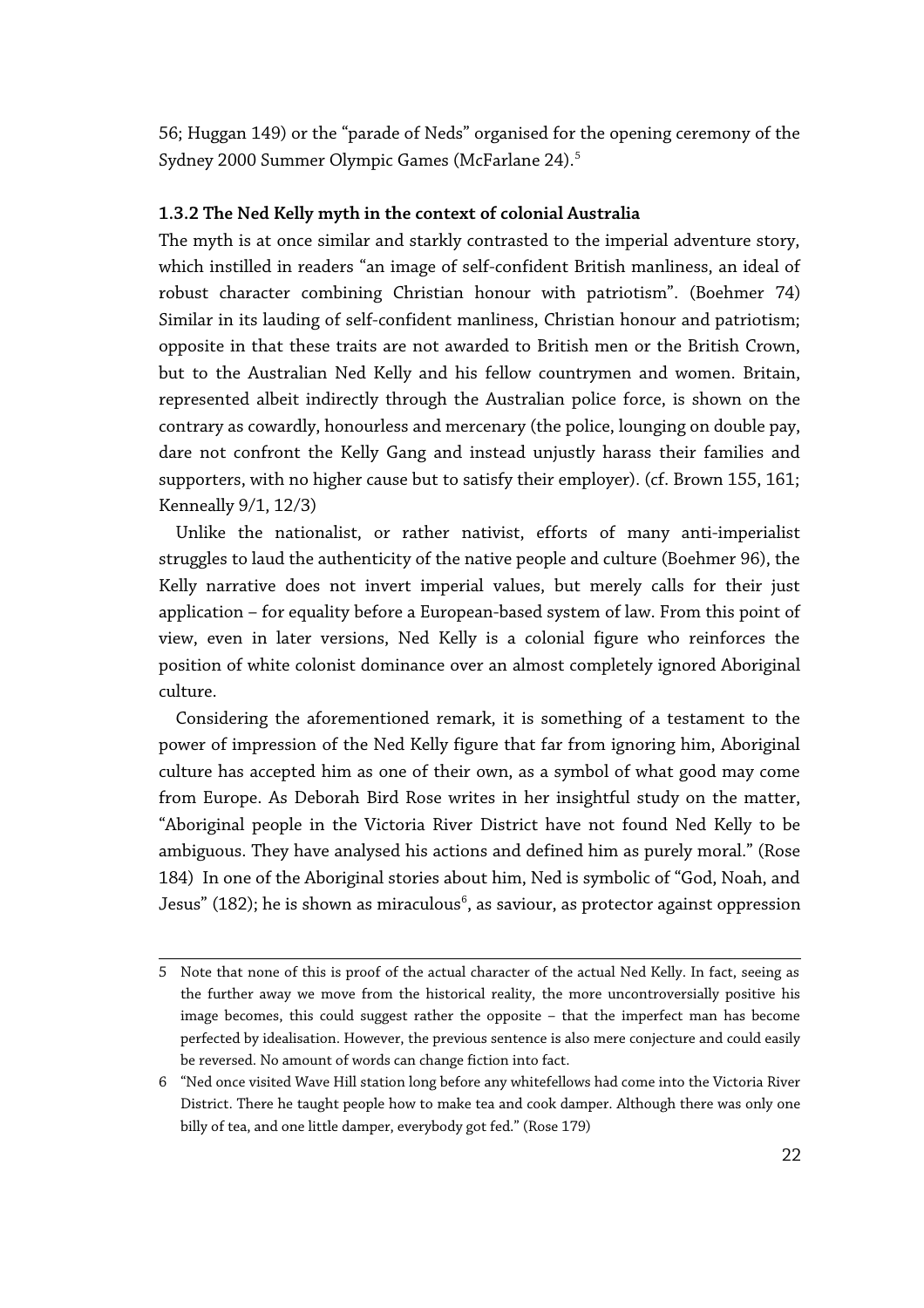and ultimately as giving his life only to be resurrected<sup>[7](#page-22-0)</sup> and to live on: "Captain Cook is now dead, while Ned Kelly lives." (Rose 184) He does this all while retaining what might be called a typical Nedesque quality – as Rose notes: "Ned, being Ned, shot the police. In doing so, he aligned himself with the moral position of those who were being dispossessed." (Rose 183).

<span id="page-22-0"></span><sup>7</sup> "Ned Kelly was opposed to what Captain Cook and his mob were doing to Australia. He went to England[.] [...] There he was killed, and there, apparently, he rose up to the sky. [...] His morality applies to English people as much as it does to Australians." (Rose 183)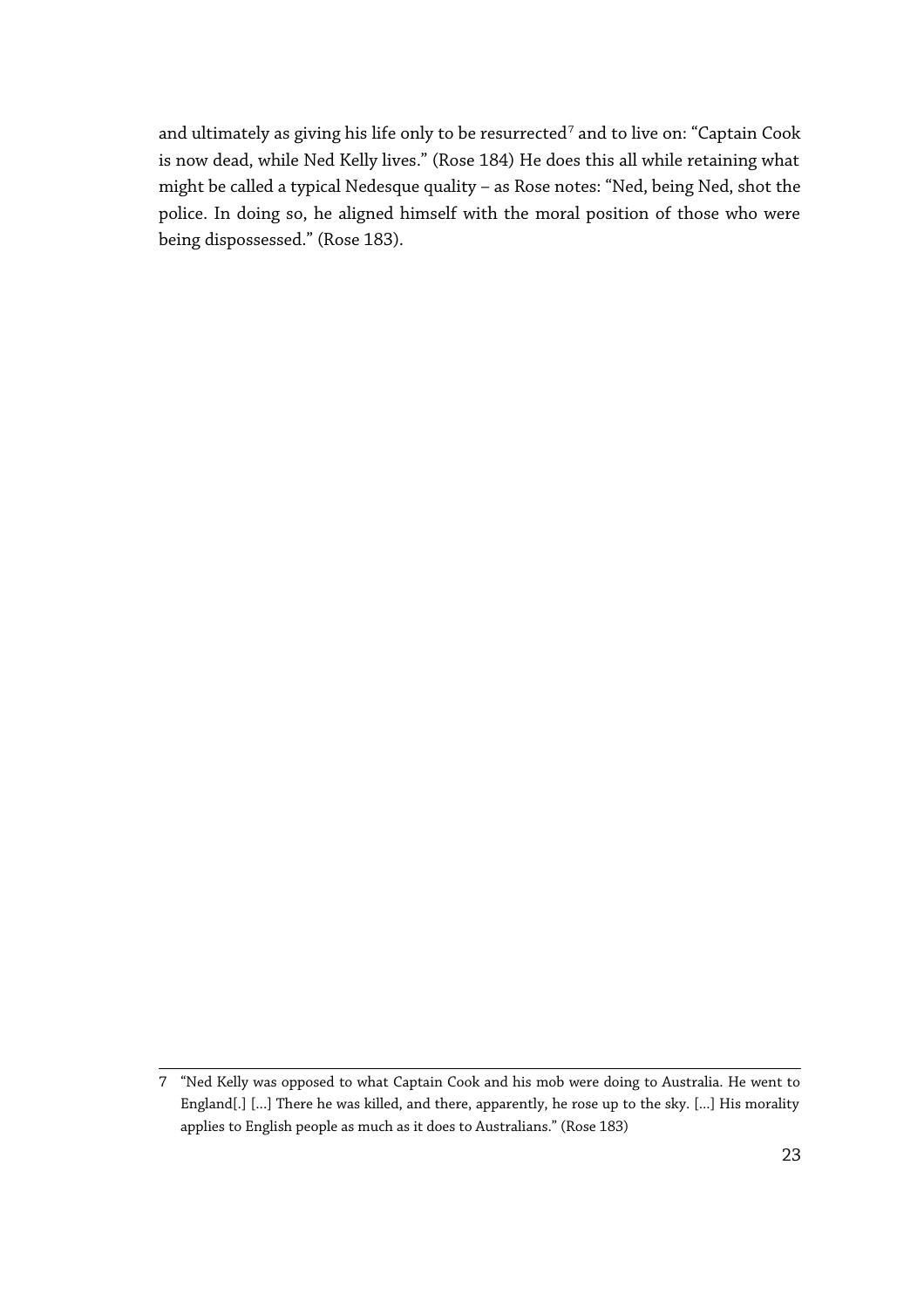## 2 PRACTICAL PART: Overview

### **2.1 Ned Kelly in Peter Carey's** *True History of the Kelly Gang*

Peter Carey is an Australian author born in 1943. He worked in an advertising agency, while steadily building his career as a writer. He has lived in various global metropolises, permanently moving to New York in 1990 (though understandably returning to Australia on visits). He began publishing in 1974, won the prestigious Booker Prize in 1988 for his novel *Oscar and Lucinda*, and won it a second time for the extremely successful *True History of the Kelly Gang* (hereafter also *True History*) published in the year 2000. (Jones, web; O'Reilly 3)

The *True History* is a novel in the form of a series of faux-manuscript letters allegedly written by Ned Kelly himself to his supposed daughter. As such, it is written mostly in first person from the clearly subjective perspective of the book's protagonist (excepting a few newspaper clippings, commentaries by Joe Byrne, and the prologue and epilogue penned, it is suggested, by schoolmaster Thomas Curnow, a witness of the Glenrowan events unsympathetic to Ned). The gritty impression of reality is at once enhanced and debunked by the matter-of-fact yet over-the-top description of each "parcel" (representing one of thirteen chapters), for example Parcel 1 is described thus:

National Bank letterhead. Almost certainly taken from the Euroa Branch of the National Bank in December 1878. There are 45 sheets of medium stock (8" x 10" approx.) with stab holes near the top where at one time they were crudely bound. Heavily soiled. (Carey 5)

The second, more prominent attribute of the book is the style of writing – text flowing freely without recourse to precise rules of grammar, punctuation, with a simplicity and an honest, but bitter urgency such as one might expect from Ned Kelly – in loose resemblance of the real Jerilderie Letter. Again, an example from the beginning of Parcel 1 (serving at the same time as an opening statement of purpose and a paradoxical tongue-in-cheek nod to the many conflicting accounts of the real story:

I lost my father at 12 yr. of age and know what it is to be raised on lies and silences my dear daughter you are presently too young to understand a word I write but this history is for you and will contain no single lie may I burn in Hell if I speak false. (7)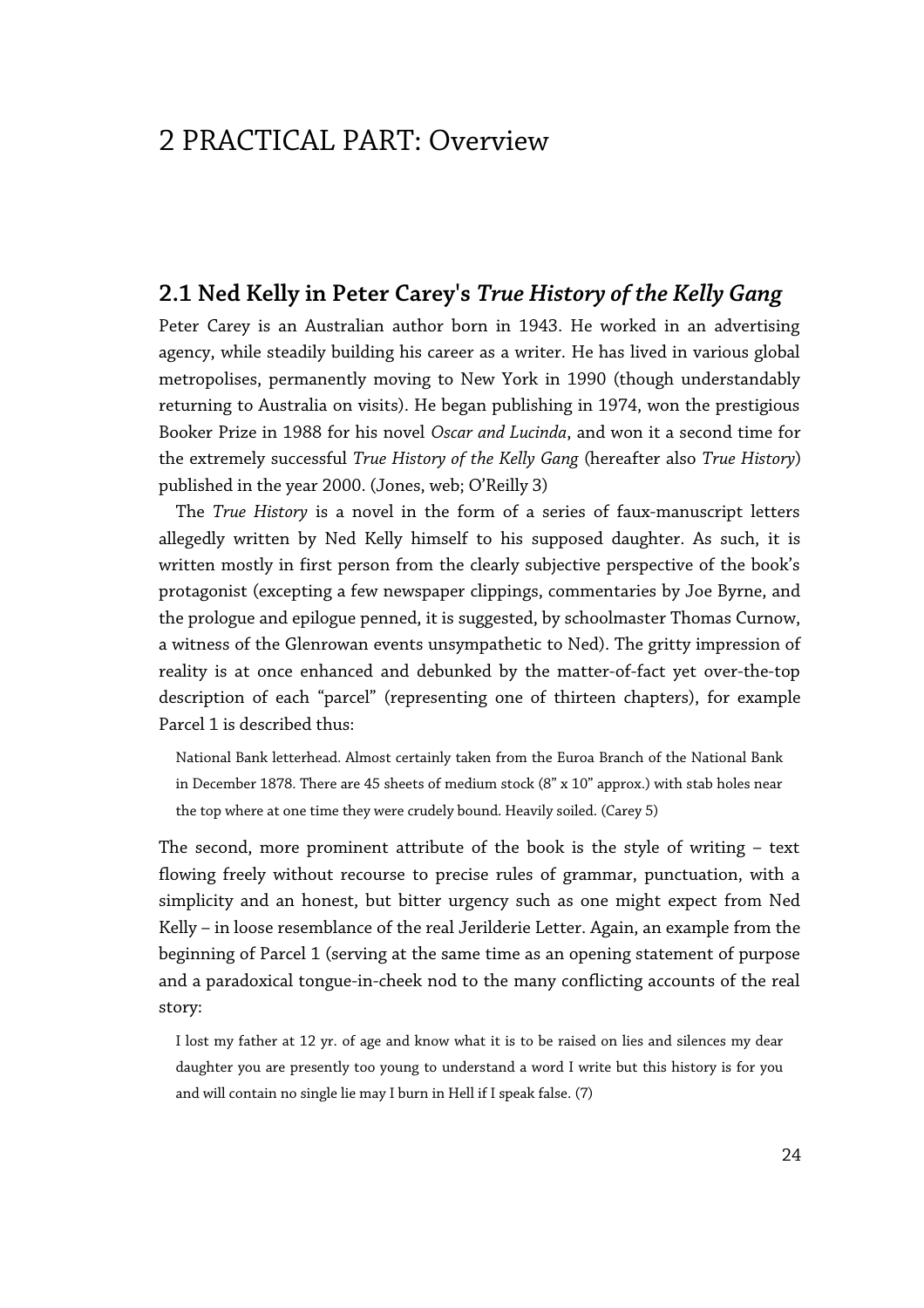Despite the grammatically non-standard style, Carey does not back away from the use of poetic descriptions which reinforce the strong effect of the language:

Curtains of bark hung from the trunks like shredded skin. As he fell I ran to where he lay wide eyed & crumpled then taking possession of his gun I discovered nothing more lethal in his hand than a mass of clotted blood. He had been trying to surrender. (Carey 292)

This serves to give Ned Kelly "a powerful and unique voice that cannot be ignored". (O'Reilly 4) It at once pulls us into the narrative, at once reminds us of its subjectivity. Though Carey does not attempt to claim historical verity in any way, many readers may see the book as a strong bid to give new life and conviction to the true Ned as he is envisioned in the popular mind through the acceptance or refusal of his various literary and audiovisual reiterations. (O'Reilly 4; cf. Huggan 151)

The *True History* differs from the following two narratives in that it can be seen as something of a *bildungsroman*, considering its strong focus on Ned Kelly's childhood and his difficult growth into adulthood. However, this adulthood is not completed by "the ideological awakening, reformation and assimilation of their protagonists", but is crowned by increasing resistance and active revolt which ends in capital punishment. (cf. Mullaney 30)

The fact is, though, that the narrative gives much more space and focus to Ned's childhood, early and late teens – much more than Brown or Kenneally, who both try to keep to the more verifiable (and contested) parts of his life. Carey, on the other hand, is content to create a rich background to develop the bushranger's character, as he is free of the trappings of literature of fact. Carey devotes almost half the book to this section of Kelly's life previously somewhat overlooked by popular writers.

Carey depicts Kelly as very much human, full of emotions, bitterness, a pride which is all the more visible when he derides others for "flashness" (e.g. Carey 223); as a simple man and victim, but also an avid reader and ingenuous strategist. But more than this he is portrayed as a fearless Australian of Irish descent, fiercely loyal to his family and especially his mother, an excellent horseman and a passionate, diligent yet naïve man (e.g. 47, 118, 181, 245). The complexity of his character is such that it is difficult to choose one single aspect that would aptly define Carey's Ned Kelly. It is for this reason especially that a more detailed analysis and comparison will be made for each of the more noticeable facets of his personality (see chapter 3).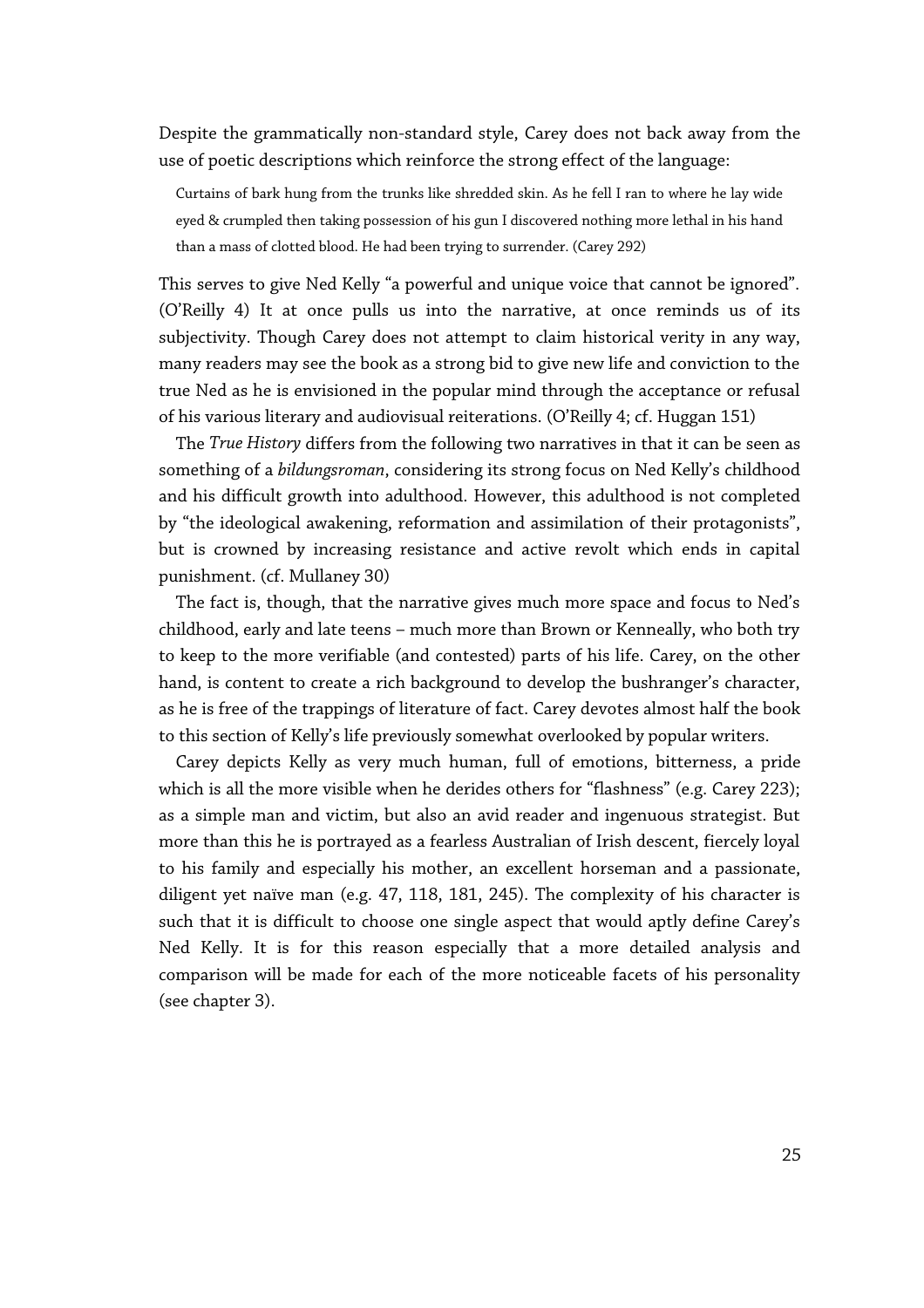### **2.2 Ned Kelly in Max Brown's** *Australian Son*

Max Brown was born in Invercargill, New Zealand, in 1916. He died in 2003. When he was eleven years old, he moved to Melbourne. He put his hand to various professions, writing his first book *Australian Son*, the fruit of much effort, after returning from military service in the Royal Australian Air Force during World War II. The work was first published in 1948 and was later revised in 1956 and once more, published posthumously, in 2005. (Webb<sup>1,2</sup>, web) The version used herein is from the original 1948 edition.

*Australian Son* is at once a novel and a biography. In his foreword, Brown states his intention to come as close to the reality of the history as possible.

I have read every line I could find which dealt with the gang[.] (Brown 10)

Considering the year and considering the controversies shrouding the gang from their beginning, Brown openly admits that this task was not completely viable:

Already hands of the living and the dead had stretched out to seal my mouth. Already I knew there were great gaps in the Kelly history which I could not mend. Moreover, there were major issues concerning which were opposed accounts. (11-12)

Brown is open about the unreliability of information and states straightforwardly and with humility that his text will be a selection, a subjective process in the best effort of judgement:

What I finally decided to do was to select, as I believed, the most valid aspects of the myth- to let Kelly speak more freely than to date; and, without making new bricks, to re-create from the buried rubble some sort of ruin which might stand for a time. (12)

The book is divided into 44 chapters with the foreword by the author and one appendix, Ned Kelly's "Jerilderie Letter". It begins with a broad sweep of the historical context of late Nineteenth-century Australia, the social stratification and upheaval caused by the gold rush and the fresh influx of poor "selectors" of land into the Australian countryside occupied by the older settlers with their large sections of land and many cattle, something of a rural upper class which was not happy to share the land with the newcomers. (cf. 24-5) The focus turns to Ned Kelly's parents and wider family, but does not dwell in much detail on Ned's childhood and moves quickly through his teens, highlighting his difficulties with the law and his threeyear prison sentence. The mainstay of the book concerns the events beginning with the Fitzpatrick incident in 1878 and ending with the bushranger's imprisonment, trial, and hanging, with a brief note of the aftermath, the distribution of the £8000 reward, and the findings of the Royal Commission.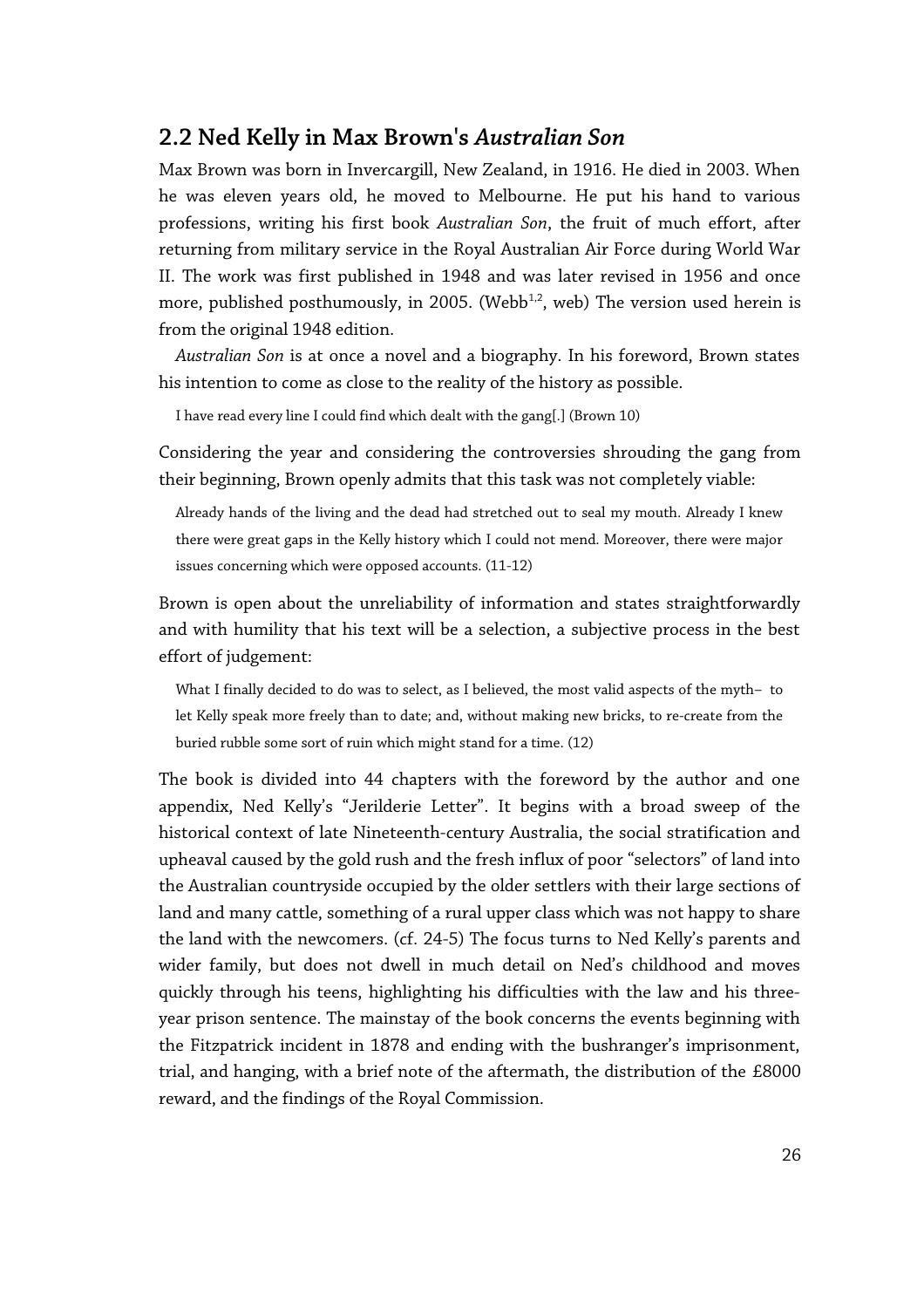The point of view is kept to the third person with a strong author's voice at times reminding the reader of the questionability of some parts of the narrative, giving the book as a whole a strong sense of reliability and honest appraisal. Short sections are quoted from Ned Kelly's writings or from contemporary newspapers. The text does not focus solely on Kelly, but spends a considerable portion of the book describing the activities of the police officers in charge (without open prejudice) – presumably because such information was more readily verifiable than the uncertain and myth-filled accounts claiming to know the actions and motives of the evasive outlaws.

Of all the aspects possible, *Australian Son* shows Ned Kelly most of all, as the title of the book itself suggests, as a national symbol of Australian-ness. Describing Glenrowan through the possible thoughts of a traveller passing by in later days, Brown writes, calling up the image of a tough, yet humble and intimate resilience:

Did great generals fight with large armies and clever tactics? Was it here these raw Australians evinced that fabulous quality of toughness, uncalled for in meat, rebellious farmers and striking workmen—but admirable in leather, business men or the front line of Empire? (Brown 226)

At another point, Brown notes the gang's spreading fame and popularity especially amongst the poorer classes:

Their deeds became bush ballads, sung and recited wherever poor men met[.] (136)

He colours the image in with a dash of Australian joviality and youthful energy, when writing of the aftermath of the Euroa bank robbery:

[T]he newspaper reports could not conceal that the coup had been a complete success—and that four ignorant youngsters, scarcely out of their teens, had, with unmatched insolence, played a colossal practical joke on authority. (104)

Although Ned is given various negative descriptors, these do not stick to him, as the context of the whole text gives clear indication to the reader that these are false epithets (e.g. Brown 270). However, Brown does not raise Kelly up as an ideal of perfection, but rather, realistic in imperfection, as a man of the common folk (e.g. 105, 127, 175) with extraordinary willpower, character and capabilities (e.g. 135), who was bitterly antagonistic to an oppressive police force – well-displayed in Brown's description of Kelly's letter to a member of the Legislative Assembly, Mr Cameron:

It was a document showing terrific dynamic and resentment, and a sincerity that may have seemed surprising. Here flared evidence of a man who had mastered fear, and who, if he did not get what he considered justice, was willing to be obliterated rather than yield. (107-8)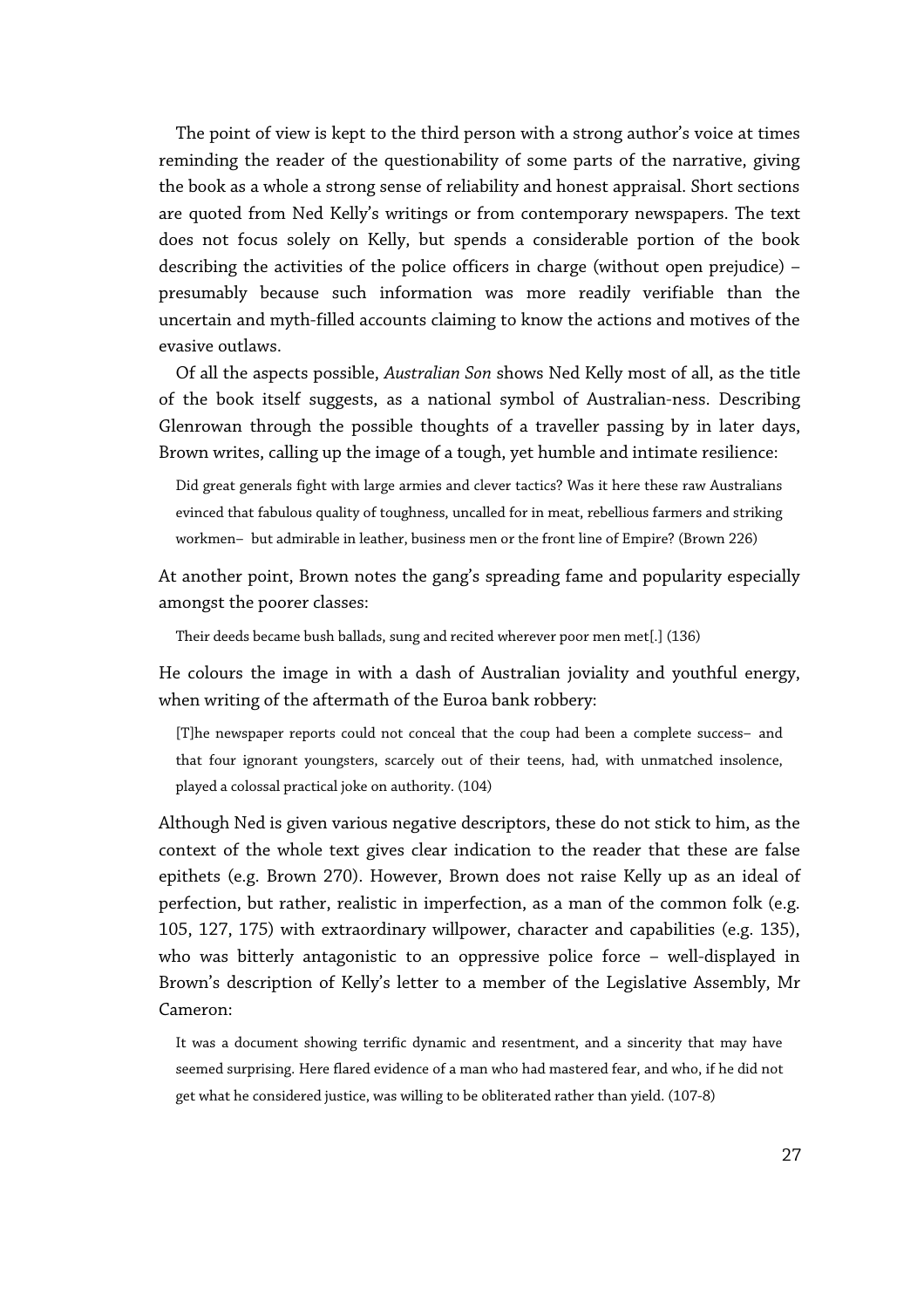## **2.3 Ned Kelly in James Jerome Kenneally's** *The Complete Inner History of the Kelly Gang and their Pursuers*

Of the three authors, James Jerome Kenneally is the one closest to the historical Ned, whom he might have even seen with his own eyes and whose escapades he certainly heard of while the bushranger still lived. Kenneally was born in 1870 in Gaffneys Creek, Australia, not far from what would come to be known as "Kelly country". He worked as a journalist and writer. He died in 1949 in Melbourne, Australia. (Ryan, web)

This fact explains the character of *The Complete Inner History of the Kelly Gang and their Pursuers* (hereafter *Inner History*), which is clearly written not as a novel or book of fiction, not even as a biography or historical monograph, but rather it is built up as the case for the vindication of Kelly. It uses excerpts from the Royal Commission inquiry into police failures pertaining to the Kelly outbreak and testimonies of witnesses of the outlaws' behaviour and the events surrounding them to create an impassioned plea at once based on facts and testimonies and utterly biased in favour of Ned Kelly – surprisingly enough the first major book to side with the outlaws (Shore, web). This is reflected in the force and determination with which Kenneally formulates his defence and the bitterness emanating from the text, for example:

To the everlasting discredit of a large section of Australia's bitterly anti-Kelly Press and equally bitter anti-Kelly authors of so-called Kelly Gang books […] (Kenneally 1/5)

It is very evident, therefore, that the police, metaphorically speaking, intended to use LOADED DICE to rob the Kelly family of their FREEDOM. (1/2, capitals original)

"Loaded dice" is a term repeated very frequently by Kenneally to describe what he considered as a "Miscarriage of Justice" (1/3) and the prolonged and targeted persecution of the extended Kelly family by a corrupt, hateful and prejudiced police force.

It is not surprising, therefore, that of all the possible aspects, the *Inner History* portrays Ned Kelly first and foremost as a *victim* of government oppression. To reiterate the previous point, Kenneally concludes his summary of the Fitzgerald episode, when Ned Kelly was accused of attempted murder of a police officer – the moment he became outlawed – with the remark:

It was this unique outrageous miscarriage of justice that caused Ned Kelly to offer armed resistance to an administration correctly described as "Loaded Dice." (2/5)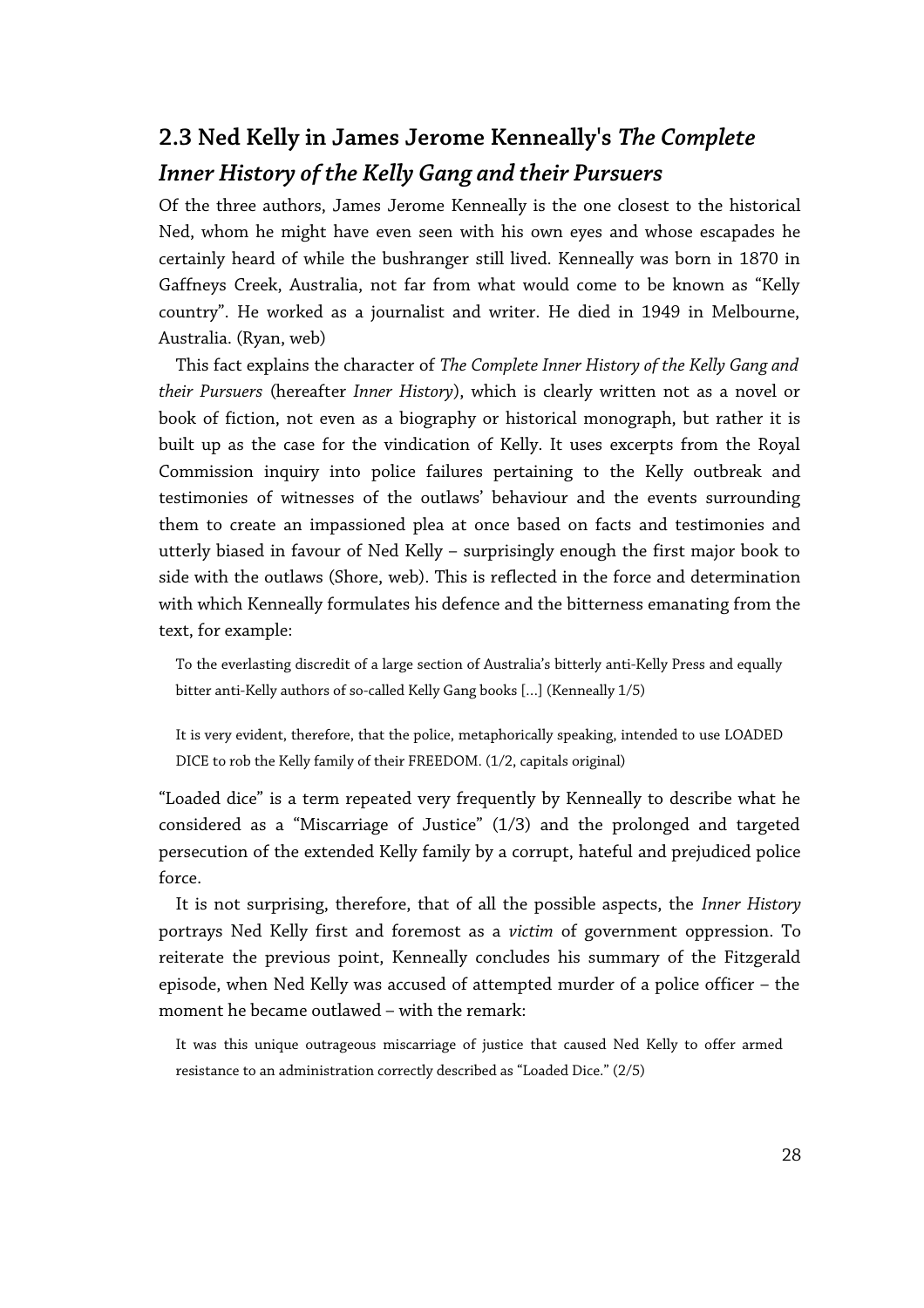This then is the reason for Ned Kelly's actions, their justification: they are not a crime, but the desperate reaction of a man pushed too far who refuses to bow down to his oppressor.

Kenneally shows Kelly in various other aspects such as a gentleman (e.g. 6/2 and repeated in 9/4), an excellent marksman (e.g. 2/4), but also an ordinary man who makes mistakes (cf. 6/1). The bushrangers are frequently contrasted with the cowardly police (cf. 7/3, 18/6 etc.), with the notable exception of "three of the bravest men of the Victorian police force" (4/3) who were shot in Stringybark Creek.

Overall, the structure of the book, divided into 22 chapters, is a mix of quotes from the proceedings of the Royal Commission (the testimonies of police officers and other third party witnesses of Ned), quotes from Ned Kelly's letters, quotes from other letters, and Kenneally's own commentary (apparently based on his journalistic work uncovering the story). The narrative is somewhat jumbled, beginning with a description of the country, previous outlaws and the profiles of Ned and choice family members, which give a sketchy context of Ned's childhood. Kenneally then jumps straight to the Fitzpatrick incident in 1878 and continues from there more or less chronologically – but with frequent asides, reiterations, and forward allusions – up to a detailed multifaceted account of the Glenrowan siege, the subsequent trial, hanging and its immediate aftermath. The final chapter includes a mostly defamatory list of the people who had received part of the £8000 reward on the bushrangers' heads, a critique of the selective findings of the Royal Commission, and a letter by Kenneally which he had sent to the Australian government to protest a vandal desecrating Ned Kelly's prison grave in 1929.

A more detailed and exemplified description will be formed throughout the following part of the work, which will focus on the separate aspects of Ned Kelly and compare the three portrayals of the aforementioned authors.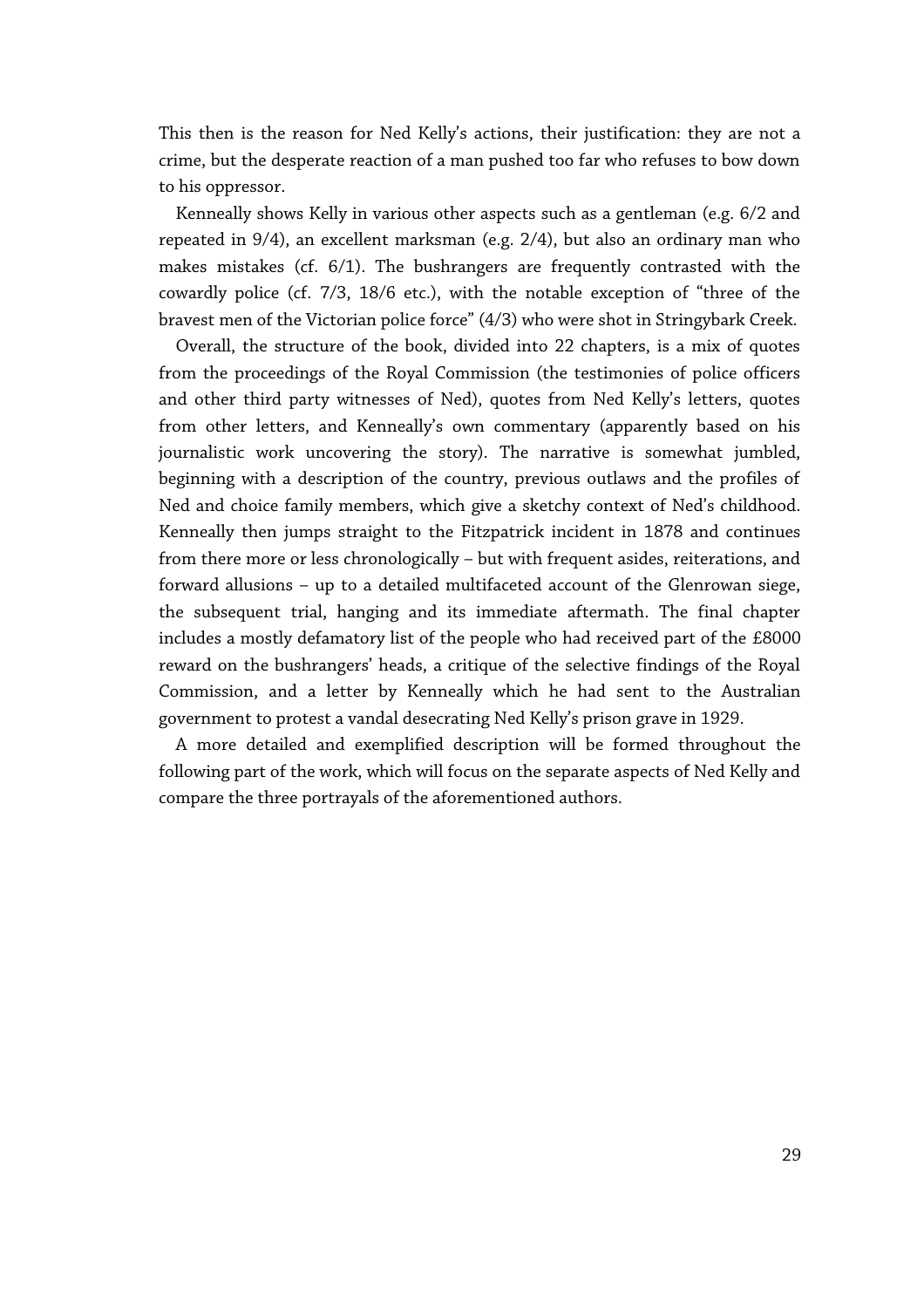## 3 PRACTICAL PART: Analyses & Comparisons

The following chapters will focus on separate aspects of Ned Kelly's character – the attempt was made to choose a complexity of aspects through which to map as much of the protagonist's personality and purpose as possible. The primary source for each section is Peter Carey's *True History*, but throughout this whole part comparisons will be made to Max Brown's *Australian Son* and to James Jerome Kenneally's *Inner History*. Although this analysis cannot be absolute either in detail or in the entirety of extent, it is hoped that the breadth and depth of the investigation will allow the reader to glean something of the manifold facets that jointly create the image of Ned Kelly, the fictional man.

## **3.1 Ned Kelly, the boy**

My 1st memory is of Mother breaking eggs into a bowl and crying that Jimmy Quinn my 15 yr. old uncle were arrested by the traps. I don't know where my daddy were that day nor my older sister Annie. I were 3 yr. old. While my mother cried I scraped the sweet yellow batter onto a spoon and ate it the roof were leaking above the camp oven each drop hissing as it hit. (Carey 7- 8)

Thus begins Ned's life, as if slowly looming in from the mists of forgotten memory. No information is given of the previous years, but the following ten or so years of boyhood are well described by Carey. This first image serves also as a summary of Ned's childhood: with his mother in the foreground, crying yet caring for him, his siblings and his relatives; his father absent, though not forgotten; his elder sister distant and hardly understood; the dismal setting of a poor family's squalor; and the ever-present shadow of police oppression.

Ned grows up striving to help his mother and to replace his father, whom he loses first morally when Ned comes to suspect him of wearing a woman's dress (20-21), then physically as he is put in prison for the slaughter of a calf that Ned stole (28), and mortally as he dies soon after returning from prison – an event that brings the 12-year-old boy into youthhood (41). Though he has trouble respecting his father,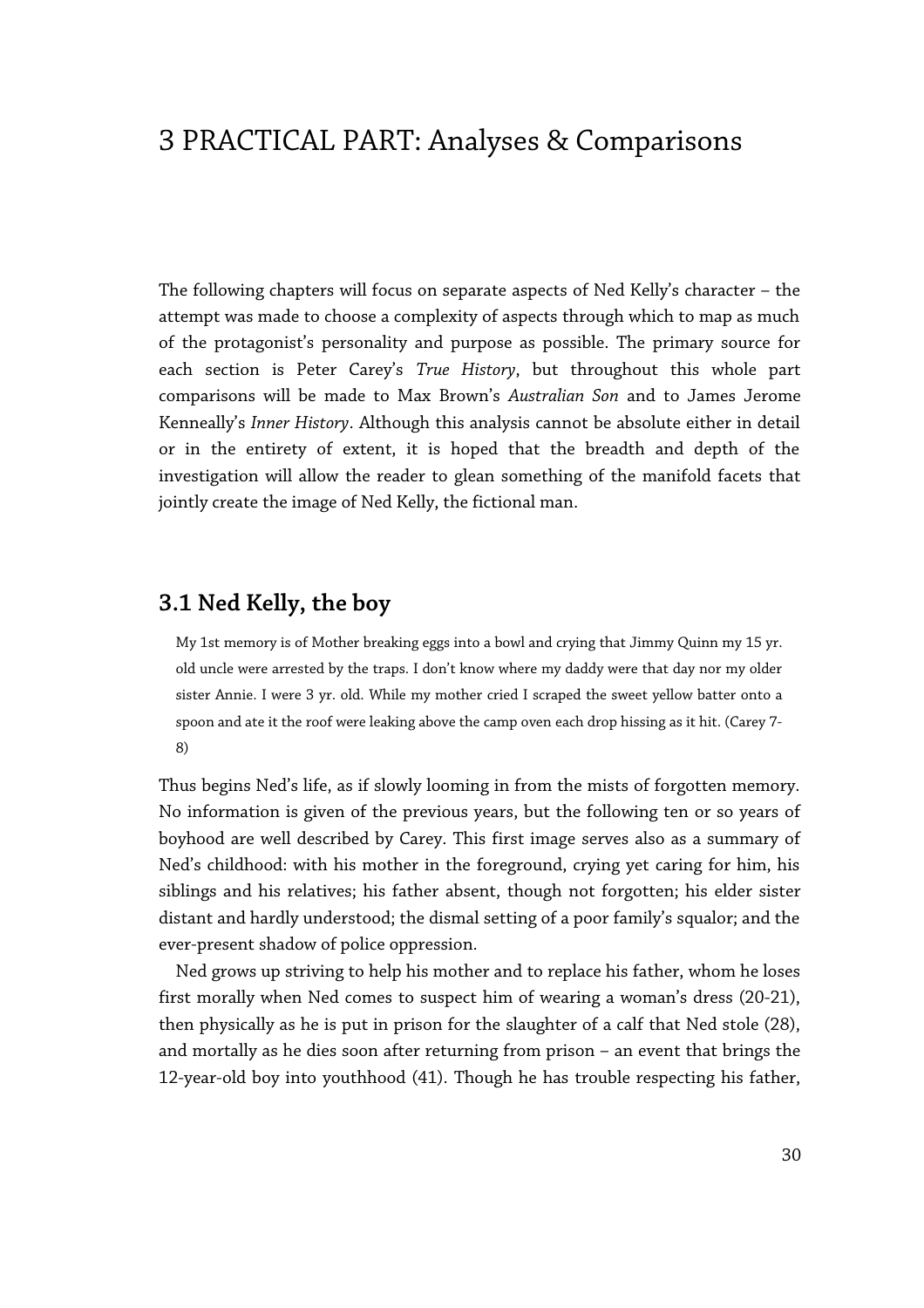Ned acknowledges the practical abilities that he has learned from him which are "locked forever in my daily self" (21).

Much work is required from the eldest boy, and he feels the responsibility (24). With 5 siblings, 1 older and 4 younger (10), a sixth is born with the terrified assistance of an 11-year-old Ned: "Cut she said and I saw the pearly cord going from her stomach down to the dark I shut my eyes and cut[.]" (31) This event gives cause to a false rumour that Ned had "seen [his] mother's naked bottom" (31) – which is at once humiliating and infuriating to him – an attack on the honour of his mother and himself, suggesting that the family's poverty goes hand in hand with loose morals and bad upbringing.

Ned goes to school, he feels very much looked down upon as "the Catholic boy", but is determined to fight to prove himself – whether preparing the class's inkwells as "the best monitor that were ever born" (Carey 33) – a desire that is echoed violently at Ned's last stand in Glenrowan, as he comes towards the police shouting "I'm the b----y Monitor, boys!" (Carey 418) – or beating up the big school bully for badmouthing his father:

Patchy Moran were a good foot taller his voice broken like a man. Said he You are an adjectival tinker you can't give me orders. And with that he punched me in the temple so I fell. […] I thought he soon would kill me but I closed with him on the barren ground beneath the peppercorn tree and then by skill or luck I got round his dirty neck and pulled him to the ground. […] Patchy howled in my arms cursing and pleading but I held his shoulders to the earth as he thrashed and drove [the bull ants] into greater fury still. (18)

The persecution of the school bully and his inevitable defeat at the hands of the smaller Ned is not only a parallel with Ned's later resistance against the bullying police (who are defeated in the aftermath of Ned's death both in public opinion and in the findings of the Royal Commission established to investigate police failures in the case), but it is also emblematic of other literary characters (cf. Gilmore 194) – and serves to reinforce Ned's place in the heroic mythos.

Ned's school years are crowned with success when he saves a boy from drowning – it is the son of the well-to-do hotelier Mr Shelton, who awards Ned a green and gold sash for bravery in front of the whole class, disrupting at least for a moment the ethnic prejudices bearing down on Ned throughout his life:

I done as ordered and saw his little slit of mouth all twisted in a grin and then Eliza Mutton and George Mutton and Caroline Doxcy and the Sheltons and Mr Irving staring at me with his wild bright eyes. […] The Protestants of Avenel had seen goodness in an Irish boy it were a mighty moment in my early life. (37)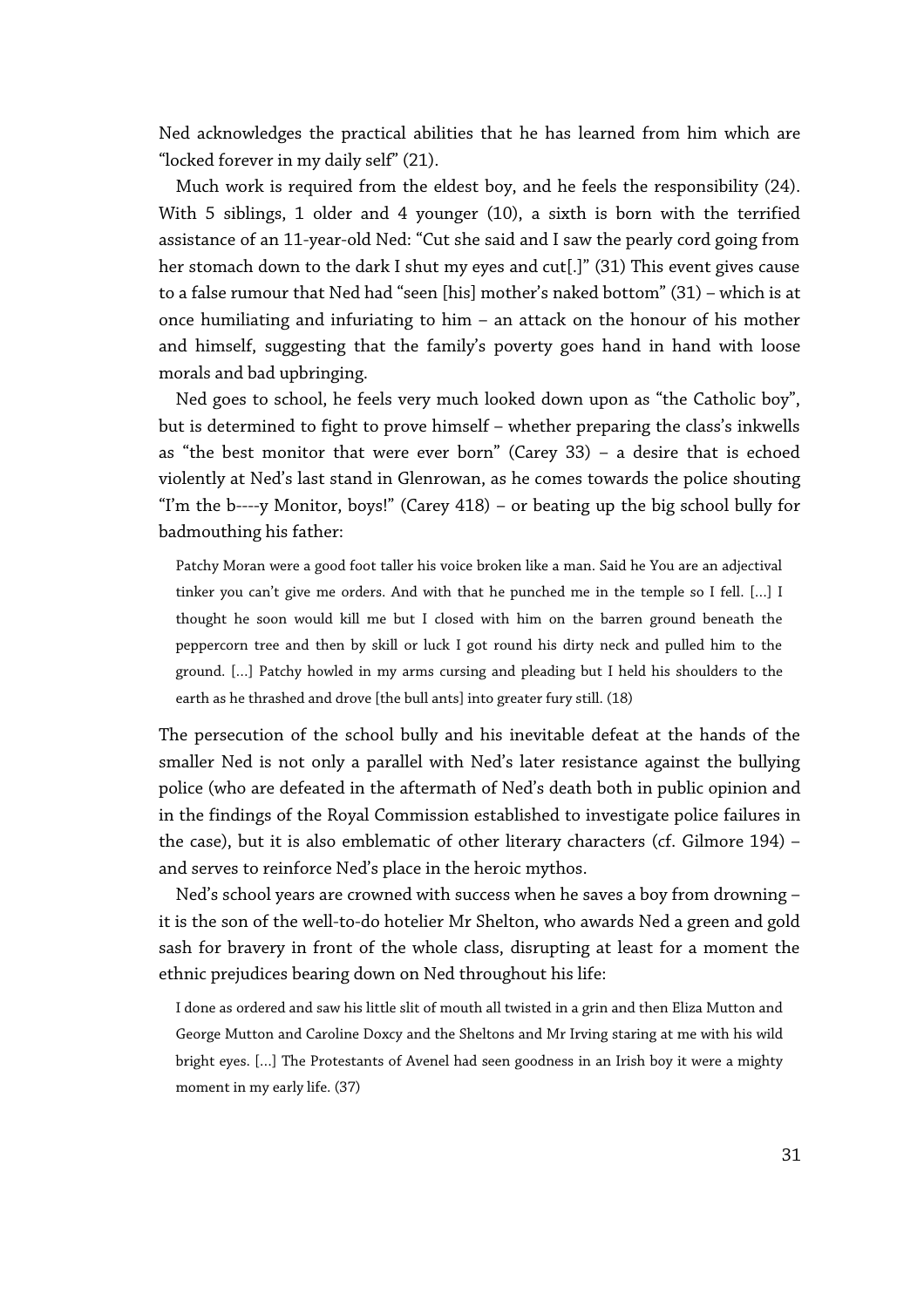We do not know if the schoolmaster's eyes are "wild bright" with respect, anger or disbelief, and this glorious moment for Ned retains hints of the ambiguity that haunts the whole novel, as he is at once admired by the representatives of the unattainable English-Australian socio-ethnic class, and at once placed on a pedestal with a sash as some prize poodle whose worth is accorded to him by those who imagine themselves his betters. The words hint at a yearning for peace, mutual respect and cooperation. However, the main obstacle for this, Ned's Irish descent, cannot and will not be denied, as is shown by the later events in his life – it is part of his identity and he will not give it up no matter what.

#### **Max Brown**

Brown makes hardly any note of Kelly as a boy, paying only cursory attention to his family at the time and does not attempt to characterise young Ned personally. From the indirect description of his family's situation, an image is suggested of poor conditions, hard work and police oppression, and a close connection to his mother's relatives the Quinns. An interesting point, albeit of little significance, is that Brown identifies Ned as being 10 years old when his father dies, opposed to the 12 years of Carey – showing discrepancies even in such simple facts.

#### **J. J. Kenneally**

Kenneally also pays little attention to Ned's childhood, giving only a brief sketch in his profiles of Ned, his parents and some of his siblings. Focus is placed on the effects of the unjust treatment of his family by the police, which "strongly influenced" him – especially his father's imprisonment on a "trumped-up charge", which "intensified [Ned's] distrust in the honesty of the police of that day". (Kenneally 1/3) A connection is made with Carey's story, as Kenneally declares Ned to have worn a "green silk sash" "with a heavy bullion fringe" (18/7) under his armour at Glenrowan and claims this was immediately stolen – he gives no explanation as to its meaning however.

## **3.2 Ned Kelly, the youth**

[B]y the time my 13th birthday come around I had a small breaking yard and thought myself an expert in the matter […] I had become a very serious boy it were my job to replace the father as it were my fault we didnt have him anymore. (Carey 47)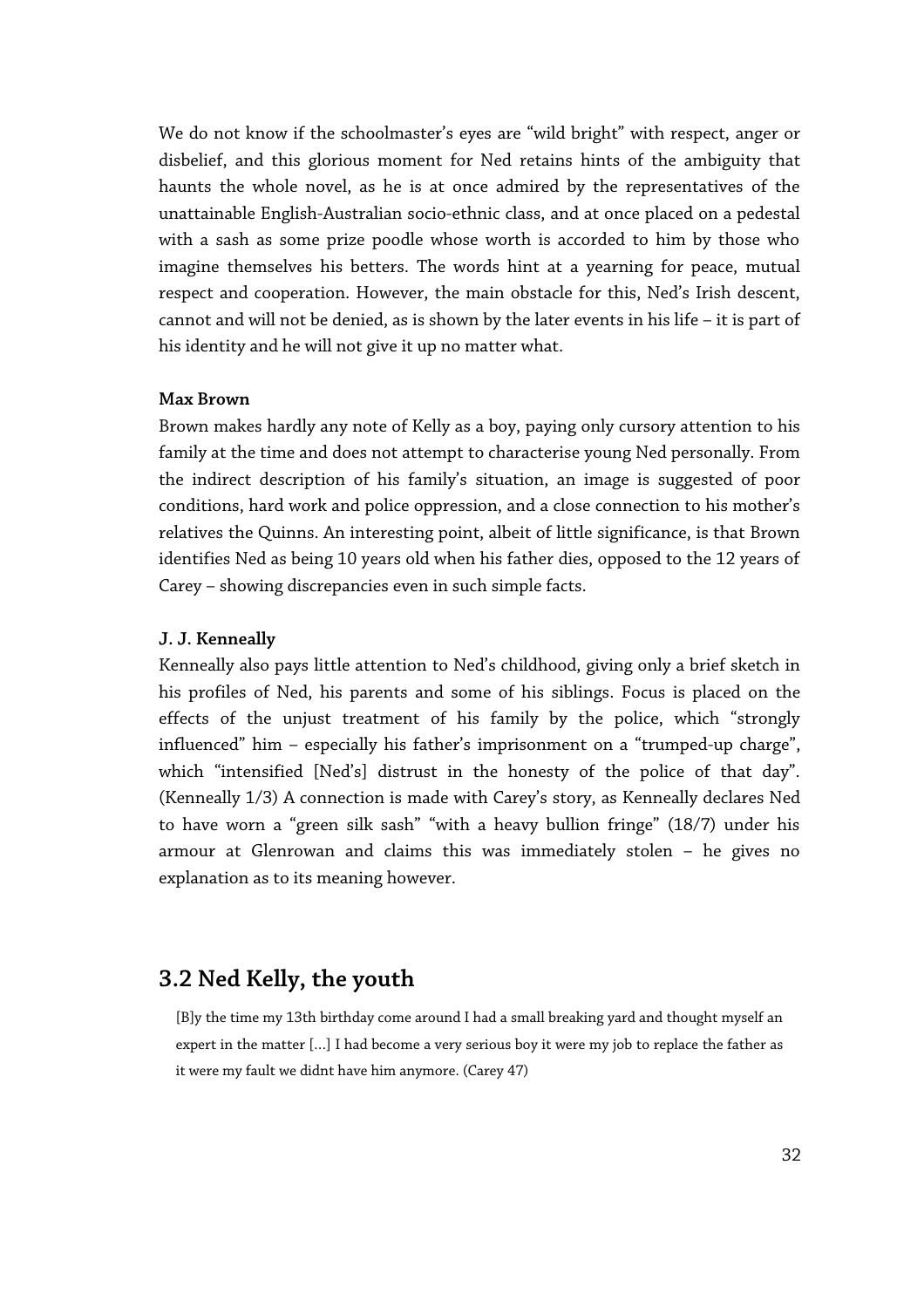Ned's youth, his transition period from boy to man, is delineated by Carey by his father's death at age 12 and the return from his first stay in prison at age 17 (followed shortly by another 3 year term). The five six years are filled with many hardening experiences. For one his physical stature increases from his "head not being able to reach my uncle's sloping shoulder" (50) to "6 ft. 2 in. broad of shoulder my hands as hard as the hammers we had swung inside the walls of Beechworth Gaol. I had a mighty beard and was a child no more although in truth I do not know what childhood or youth I ever had." (192)

The second change is his increase in skill – especially in horse breaking and horsemanship, but also in his fighting prowess and workload ability – in preparation for the performative excellence he is shown to have in later days (see chapter 3.8).

At the same time, he remains quite untouched in the matter of girls and courtship, at fourteen when "I were trying so hard to be a man I had kept myself a child. Looking at my sister I saw how her cheeks glowed her bosoms pushed out against her blouse I blushed to think the things they would now be allowed to do together" (71), as at seventeen upon being sent to prison for three more years, he notes with sadness: "my last hope of youth was stripped away I had never kissed a girl but were old enough to be a married man." (194)

The greater adjustment comes in his relation to his mother. Ned fights bitterly to stay by her side and help her, placing himself in the role of his father ("I could chop down 5 trees in one day […] but Frost never picked up an axe": 67) and refusing both his consecutive stepfathers Bill Frost and George King (115, 203). But his mother (and Carey) see that Ned needs to distance himself from his mother to grow up, and so he is sent away on what is necessarily his apprenticeship with the bushranger Harry Power (78) – to learn the trade, the robbing and the hiding.

This apprenticeship harkens to the idea of the need to make a boy into a man, as Gilmore notes: "the inner resources and determination needed for success are not naturally present but must be inculcated or artificially induced in the boy through a stressful period of indoctrination, or 'apprenticeship'," (Gilmore 108) and thus Ned is sent into the bush, an act reminiscent of the apprenticeships of various African tribes (cf. Gilmore 164, 166).

The youthful Ned must pass a number of hardships (such as enduring servitude, travelling barefoot for several days and taking part in Power's highway robbery) which might be labelled as "rites of passage" that create "a change in status and identity: the boy 'dies' and is 'reborn' a man[.]" In general, this is played out in three stages: *separation*, when the boy "severs relations with childhood […] by renouncing his mother or being forcibly taken away from her" , *transition*, when he is taken to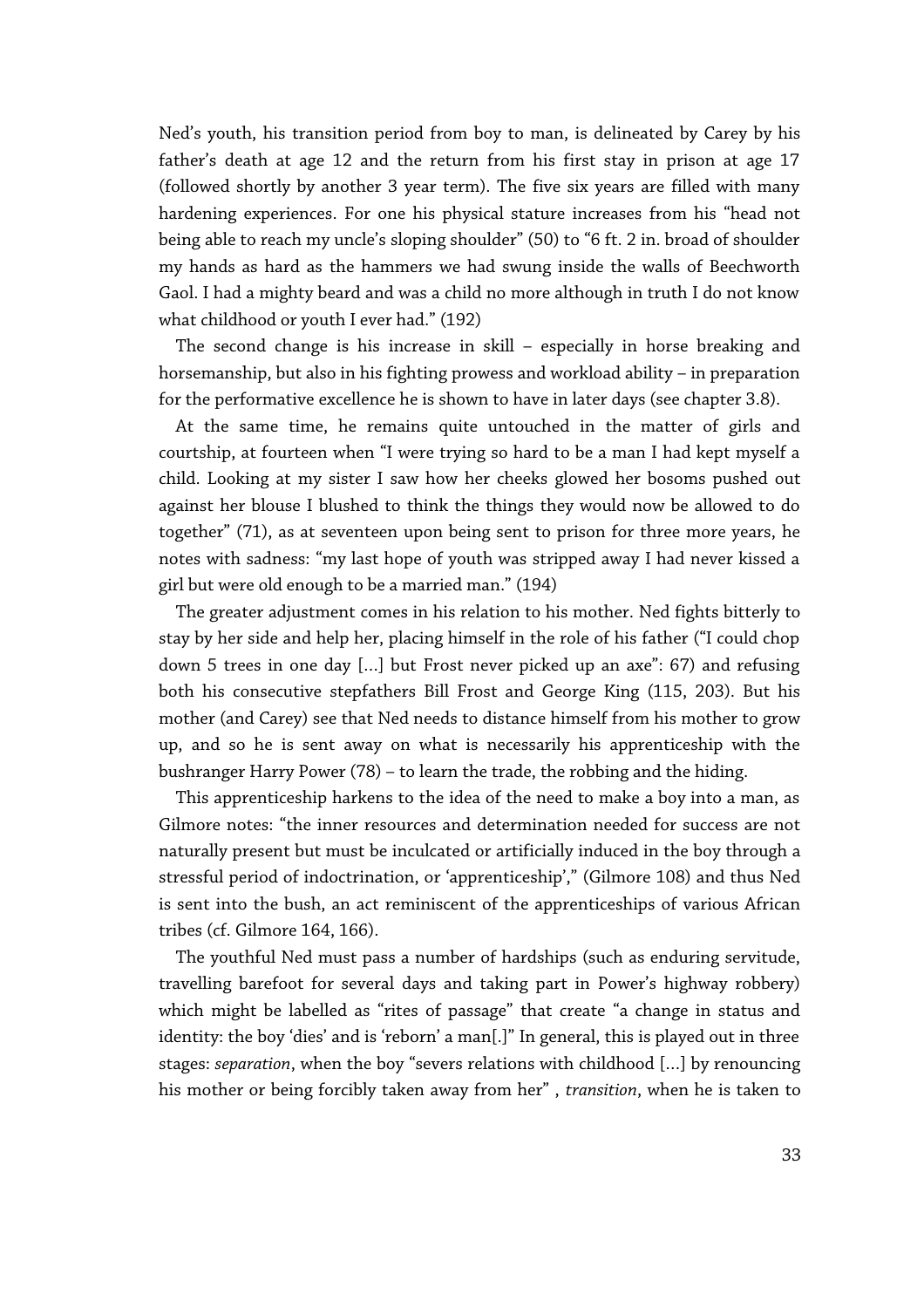an isolated place and "remains in limbo" neither boy nor man, and *incorporation* into manhood through "vigorous exit ceremonies". (Gilmore 124-5)

In the case of Peter Carey's Ned Kelly, the whole formal concept of apprenticeship crumbles and is turned on its head as Ned rebels against his mentor (whom he holds very little respect for), and beats up one of Power's adult friends for badmouthing his mother (a parallel can be made with Ned's revolt against the more powerful authorities that oppress his family). The subsequent "exit ceremony" is similar to that of the Japanese Sanshiro in Kugata's film *Sanshiro Sugata*, the boy "has not faced death" (Gilmore 192-3), though subverted somewhat humorously at the end:

When I turned to Harry his thumbs was in his belt beside his guns. / Come here said he. / He's going to shoot me I thought but followed. […] I could feel the water flowing around my ankles it might as well have been my heart. / Give me the boots. / […] I were dismissed. (Carey 104-5)

With the apprenticeship halted prematurely, Ned must still undergo one of the most bizarre parts of Carey's narrative, joining again with Power to hunt down Bill Frost for abandoning his mother, with the intent to kill him. This culminates in a chaotic and dreamlike ride through night and a bushfire, and in a distressed 15-year-old Ned shooting Frost in the tent of a Chinese prostitute:

I fired my musket from the hip I thought I missed but when he staggered against the lantern I observed his hand pressed to his gut the black blood flowing like jam between his fingers. (143)

Although Frost is not killed by the shot, Ned does not know this. The act of seeming murder binds him again to Power as his apprentice, as Ned, ridden with guilt and the fear of being caught, does everything his mentor tells him to. When Ned discovers that Power has been lying to him all along and sleeping with his mother at the same time, he bursts into a fury that brings about another "exit ceremony":

But Harry Power could not afford having a boy speak to him thus he therefore pulled his Colt .31 revolver from his belt and pressed it to my head above the ear.

Now the quiet descended all around me I looked into Harry's eyes they was dead and pale as a curtain. (Carey 154)

This is subverted once again, though this time in a victory for Ned that makes a decisive end to any further attempts at an apprenticeship, with the same righteous anger and fear-negating determination that marked his boyhood scrap with the school bully:

I returned his smile laying my left hand on his shoulder he were a big hard man I could feel the heft in him but as I were no longer afraid I punched him in the bowel. […] My hands was trembling I asked him did he wish to live or die. (154)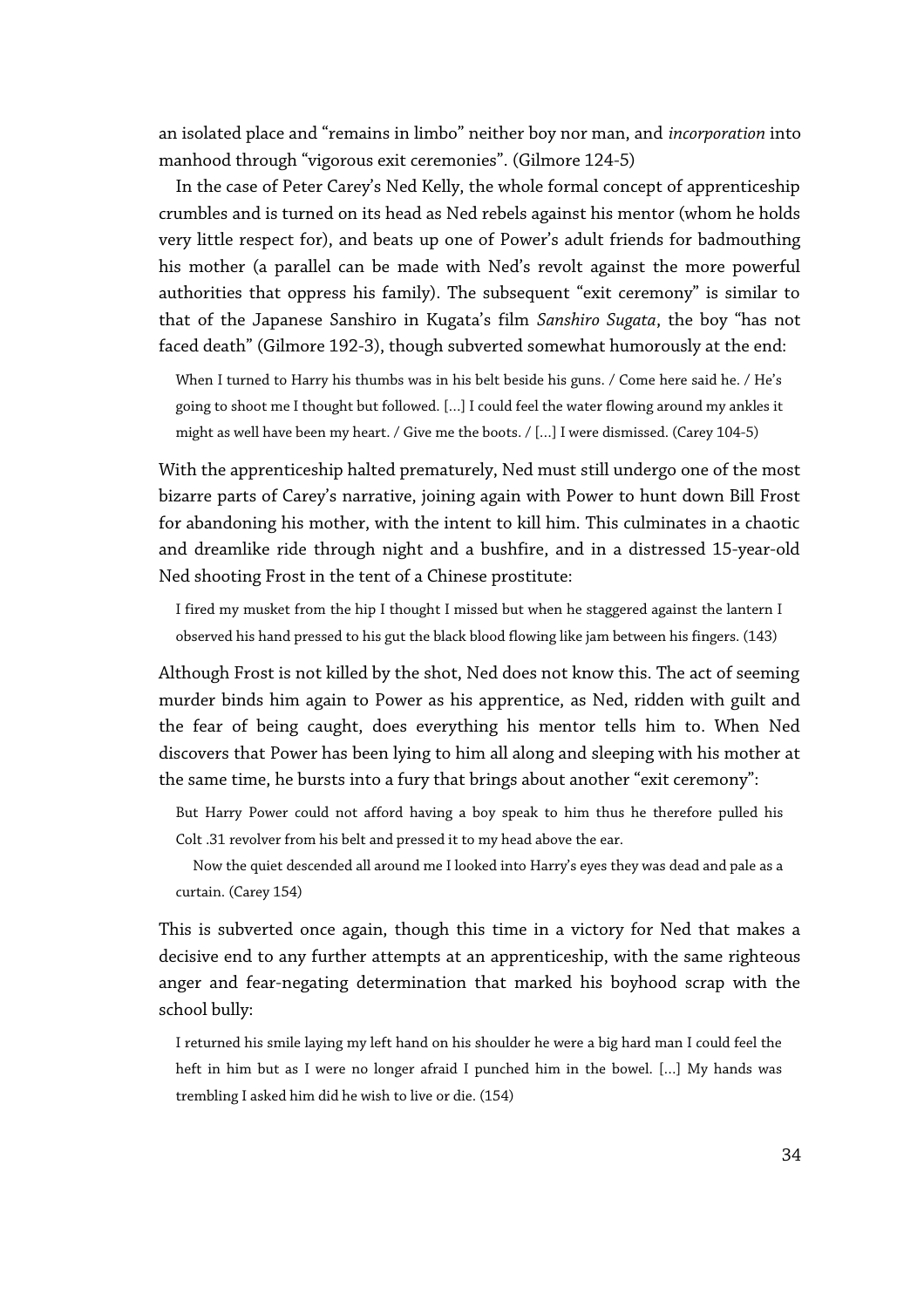Ned's youth is marked by the absence of any viable male role model – with his father dead and disrespected for not tending to his family sufficiently, his stepfathers hated or at the least held in contempt for being lazy and big-mouthed, one of his uncles attempting to rape his mother and then burning down their house, his other relatives too distant to matter, the only one left is Harry Power, whom he respects for his bushman skills (139), but describes with distaste as a man of pitiful practical abilities and no hygiene, "crashing around drunk" (83), whose "bowel were v. badly twisted" (85) and who "could not feed himself or even clean his teeth" (91) – although Ned learns much of bushranging from Power, he ultimately denounces him as a liar. Ned is thus left to fend for himself, powered by the bitterly negative motivation of deciding not to be like the adults he knows. This also reinforces his feelings for his mother, as he sees himself as her sole protector, the only man faithful to her. (275)

#### **Max Brown**

Brown's take on Ned Kelly's youth is diametrically different. *Australian Son* does not give so much detail of the period (no fabulous escapades like Carey's hunt for the errant stepfather) and places more focus on Kelly's trouble with the police and his time in jail, which are not missing in Carey, but are sidelined by the other ordeals. Brown paints the much more positive, glorifying and heroising image of a

young Ned—intelligent and strong beyond his years—abounding with arrogant health from sun, wind, freedom and long riding, imagination fired by the fantastic growth of this young land and pride stiffened by the martyrdom of his race. (Brown 31)

Even his body does not correspond to Carey's version – Brown makes him "an inch short of six feet" when twenty years old, smaller than Carey's Ned, but "well proportioned" with an emphasis on his "presence" of power and his "direct, examining" eyes. (44)

The most significant difference, however, is in the matter of role models. Although giving varying opinions on the character of Kelly's father, Brown writes that:

Ellen Kelly all her life was proud of Red Kelly, which suggests the match was a good one. Moreover, his son […] spoke of his father with pride. (18)

So Ned does not come from a dysfunctional family as in the *True History*, but quite the opposite from a good, socially healthy family despite the misfortune of the early death of his father. There is no mention of a Bill Frost, and George King seems to be accepted without any problem. There is no uncle attempting to rape his mother. As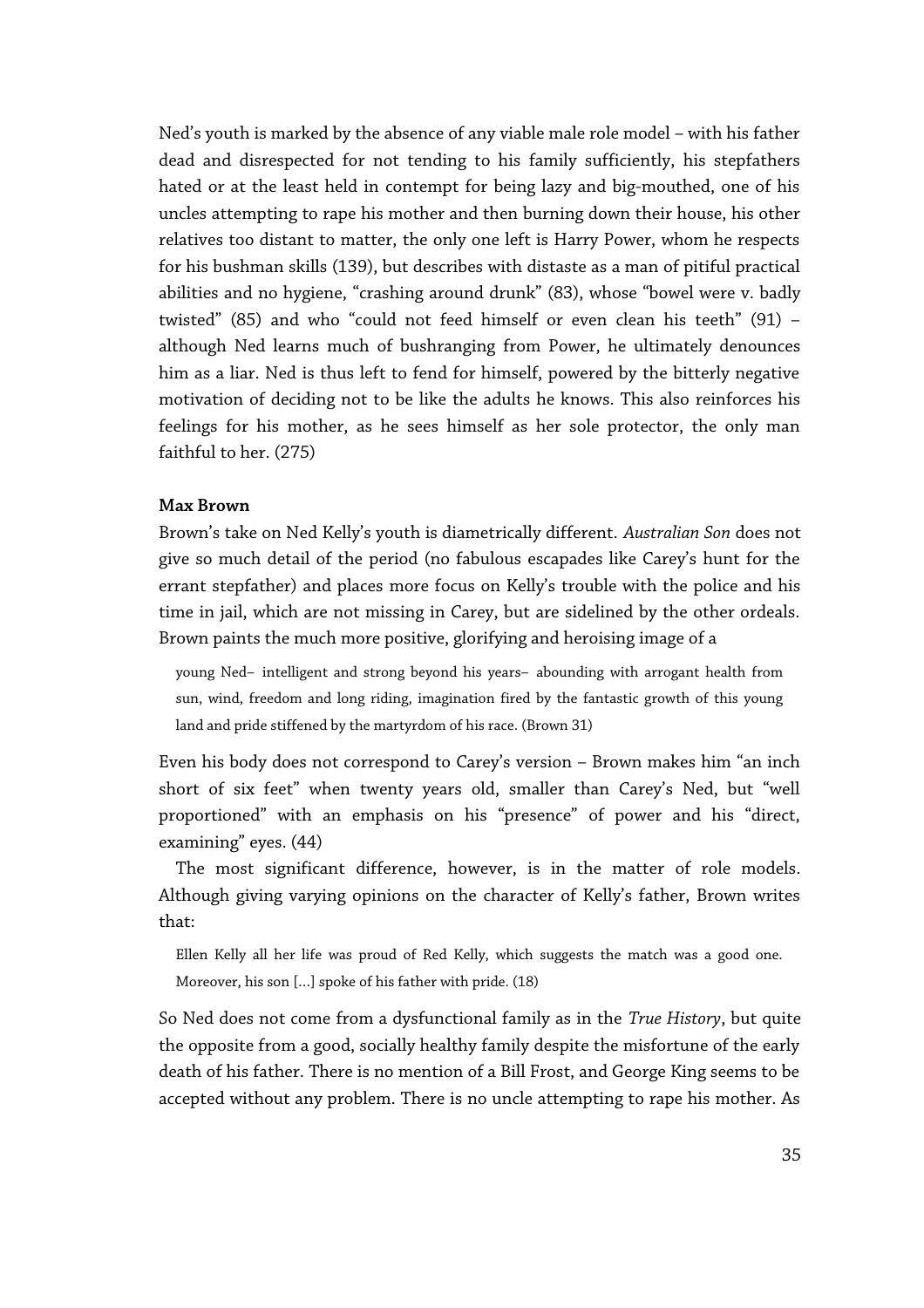for Harry Power, "Ned Kelly's professor in bushranging" (36), although not onesidedly praised, he is made into a positive, jocular character: "a petty thief on horseback who, for some years, had will-o'-the-wisped around the country relieving travellers of cash and valuables with chivalry and good humour." (33) Ned himself is said to have "found it exciting riding about the country watching the old man at work", the whole matter written off as "only a lark" (37), a fun teenage adventure – an approach hardly recognisable in Carey's darkly brooding and suffering Ned forced into serving a gross contemptible liar.

#### **J. J. Kenneally**

Kenneally is mostly in line with Brown, though he gives a much shorter account of the period. He focuses almost solely on those moments which are connected to the police and which are considered systematic persecution and prejudice. He lists four charges that "are the only charges ever made against Ned Kelly before being outlawed" (Kenneally [1](#page-35-0)/5), three of which are from his youth $^1$ : one, holding the bridle reins of Harry Power's horse (dismissed for lack of evidence, Kenneally does not discuss whether Ned was actually an associate of the bushranger; the reader could be expected to understand this as slander with no factual basis, but at another point he quotes a policemen connecting the two without criticism: cf. 3/2); two, delivering an "obscene note" and threatening a hawker named McCormack, for which Ned is sentenced to six months in jail (Kenneally deems this "an outrageous miscarriage of justice" and shows Ned as innocent of malicious intent); three, receiving a stolen horse, which landed him three years in jail (again termed "an outrageous miscarriage of justice" and argued against as the horse, stolen when Ned was still serving his previous sentence, was not reported until after Ned received it).  $(1/5)$ 

No apprenticeship is suggested. Although this developmental process is not depicted or commented on because of the *Inner History's* focus on Ned's adult life, there is never any doubt that Ned had achieved manhood.

As for the matter of role models, Kenneally describes Ned's father as "a fearless young man of some education and outstanding ability" (1/2). There is no Bill Frost, but the brief mention of George King casts him in a negative light: "Ned Kelly thrashed King for ill-treating his mother. King left Greta never to return." (1/3) There is no uncle attempting to rape his mother. The only description of Harry Power is that he is "a bushranger" (1/3) and no connection is made between him and Ned other than the failed police accusation.

<span id="page-35-0"></span><sup>1</sup> Each of the charges and the events precipitating them are also contained in Peter Carey's and Max Brown's accounts with similar effect.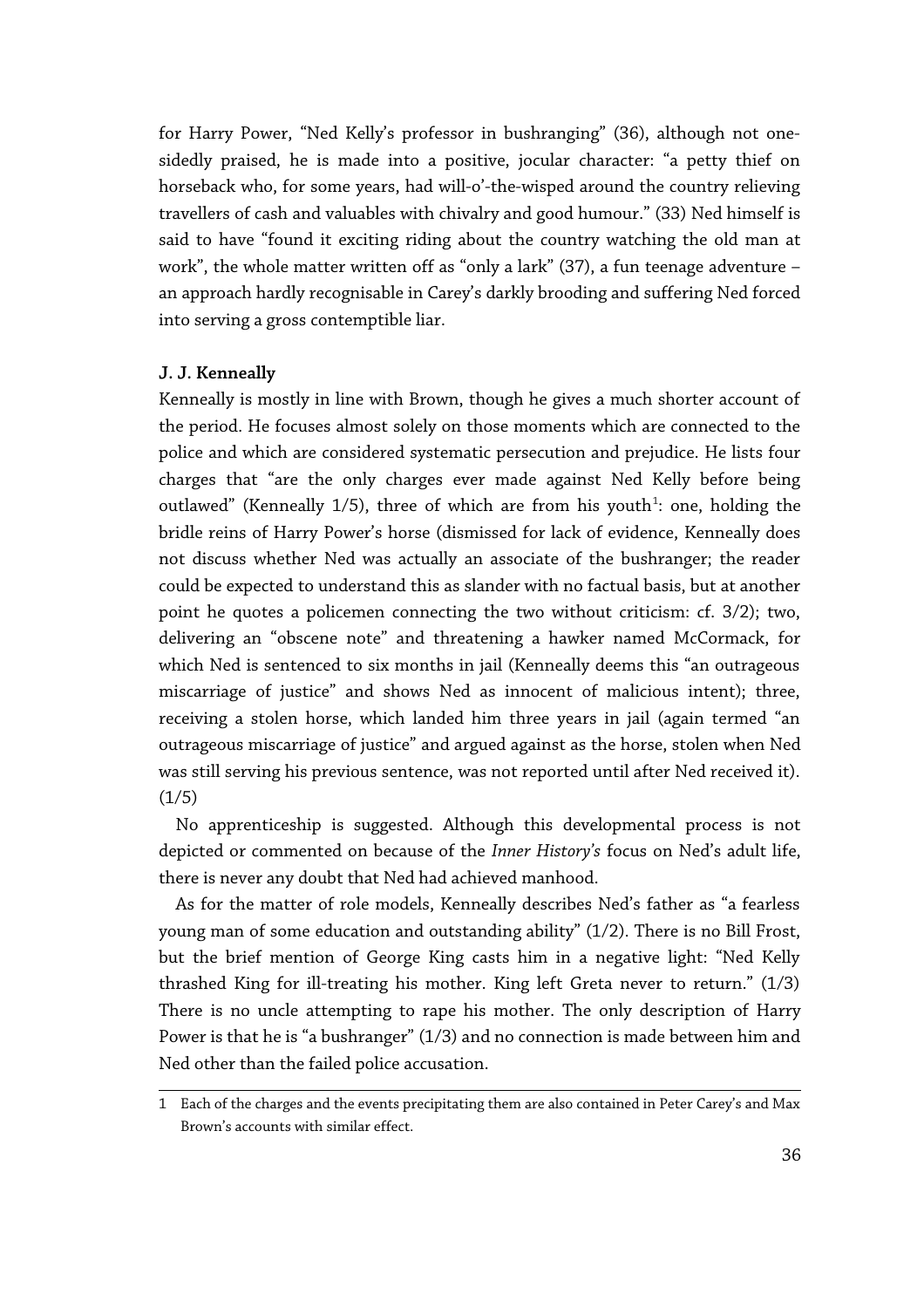All three texts show the young Ned to have courage and fighting prowess, as an outstanding person already. His character, where described, is principally the same as that of the adult Ned, only with less strength and skill. The events portrayed – whether they might be his bushranger apprenticeship, his prison sentences, or other significant moments – serve more to explain or excuse his later actions than to redefine his personality.

# **3.3 Ned Kelly, the family member and the son**

She pushed Dan firmly towards me. Look after him said she he were a lot of trouble getting born don't let him go to waste you hear me?

Yes Ma. (Carey 275)

Kelly family ties are very strong and Ned is constantly shown as part of his family, both in the temperament he has received from his bloodline $^2$  $^2$ , and in his unhesitating need to protect his family from dishonour $^{\rm 3}$  $^{\rm 3}$  $^{\rm 3}$  and danger, as in the above quote, or when he goes to defend Dan from a false accusation (227) or refuses to abandon his mother in jail (282). These familial ties include the many relatives from the Quinn tree who suffer the same level of police intervention – despite becoming unfairly estranged by his uncles, he retains that they "would not kowtow to no one and this were a fine rare thing" (181). Even his mother's second husband Bill Frost, Ned's stepfather, although despised by him and never acknowledged as family (but always as an intruder and an enemy), achieves some value – thinking Frost dead by his hand, Ned is "v. guilty for having killed the father of [his] mother's child." (Carey 147) The strength of the family bond and Ned's activity in fulfilling his role of protector is in line with Gilmore's observation on masculine family values:

Honor is tied up with meeting expectations as a member of a corporate group defined by genealogy or affinity […] and thereby protecting the group's collective reputation. (Gilmore 131)

Ned is willing to risk all for the Kelly honour – as is noted in the previous two chapters, he does not hesitate to attack men who are much stronger than him when

<span id="page-36-0"></span><sup>2</sup> His father's "soul were within each soul of ours" (Carey 45) and when a man orders him to pick up something from the floor, "it were a grave misjudgment on his part trying to force a Kelly so I knocked him in the gullet." (118)

<span id="page-36-1"></span><sup>3</sup> See chapter 3.1.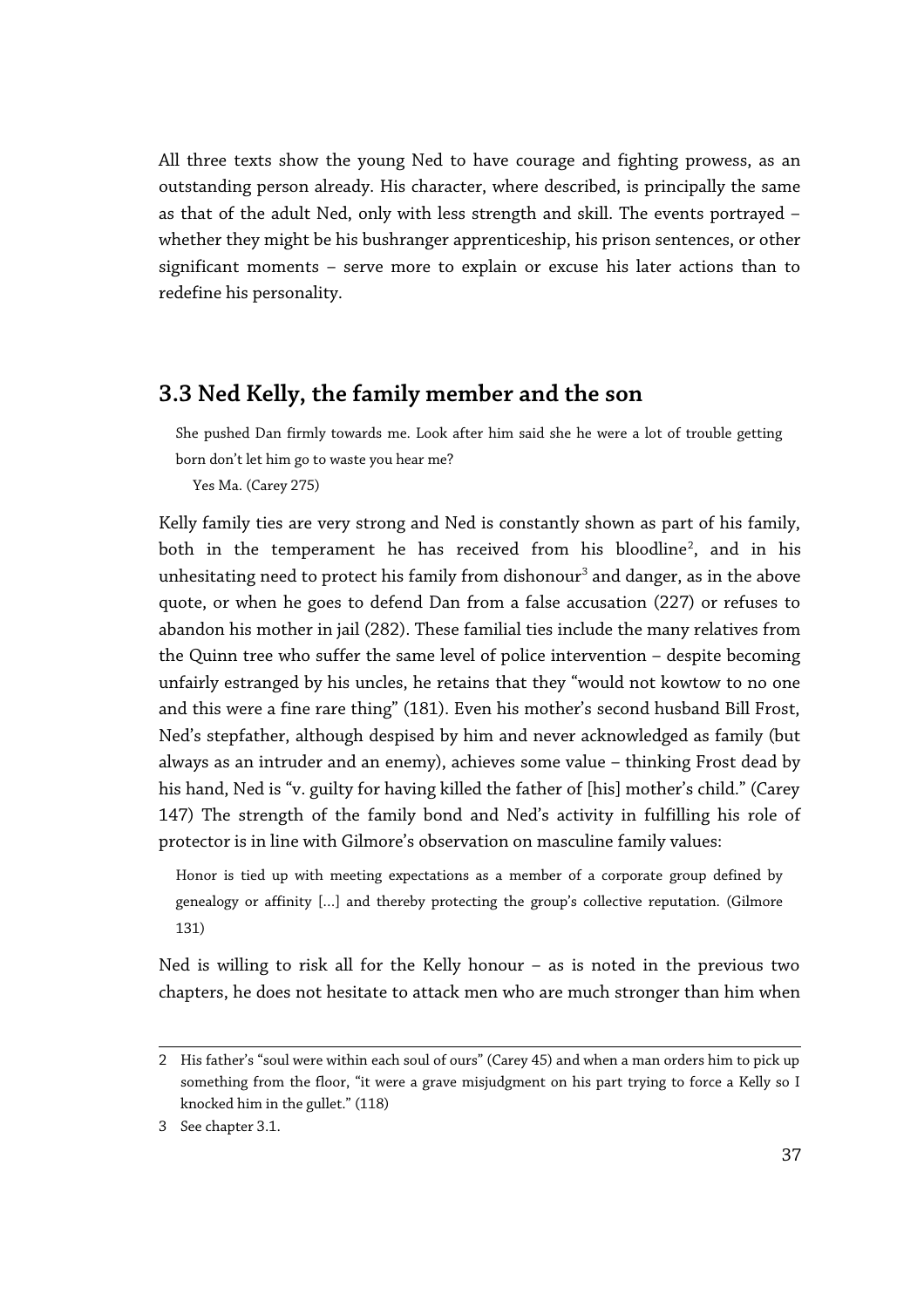they speak ill of his mother – he puts his own life at stake for the sake of his family, allowing for another of Gilmore's findings:

To be men, most of all, they must accept the fact that they are expendable. (223)

His family ties are brought in parallel with his Irish origin and ethnicity, as "we Irish was raised to revile the traitors' names when I were a child […] we learned the traitors better than the saints" (175). Irish culture is an important factor for Peter Carey's Ned (cf. Innes 88), especially the mythology (see chapter 3.10), but also what is depicted as a fierce loyalty to blood and a bitterly rebellious spirit in opposition to the dominating English (175); Irish Catholicism is also mentioned, but see chapter 3.6 for more on that topic.

Among all his relations, his mother Ellen Kelly holds a unique and unambiguously dominant position. References to her abound not only in the "parcels" of Carey's book dealing with Ned's childhood and growing up, but continue throughout. He clings to his mother emotionally and feels responsible for her, as "it were my job to replace the father" (47), but he is also very protective of her and jealous, as he says: "I would much prefer that she invited no new husbands to her bed" (66).

This is not quite mirrored by his mother, as she tries to sever the relationship between them (mayhap to trigger the apprenticeship journey to manhood, see chapter 3.2). Ned bears this badly:

My father were lost just 2 yr. before and I didnt deserve to lose a mother too not even if I had offended her she should not cast me out. (84)

He ultimately rebels from Harry Power to return to her – only to find out his mother even paid the bandit money to take him on (111). Even though he falls out with his mother at times (178), his childly affections and loyalty remain – albeit mingled with hurt, as she prefers her third husband George King to her son (206). Mum's number one position is only partially displaced by Ned's love Mary Hearn (see chapter 3.4).

The above stipulations point quite clearly to what Lyn Innes describes as "Carey's insistence on the Oedipal character of Ned's relationship with his mother." (Innes 90; cf. Smyth 210) And Carey seems to imply as much on multiple occasions, even if Ned never owns up to it and would most certainly fiercely refuse such an allegation. Yet even his stepfather calls Ellen Ned's "girlfriend" (Carey 233), and when watching whom he thinks is his mother riding, Ned is "[thrilled] to behold she rode with her back straight her stirrups long her skirts rucked up to show her knees"[4](#page-37-0) (209). The

<span id="page-37-0"></span><sup>4</sup> The rider turns out to be a boy, Steve Hart. Based on this and many other moments in the book, Heather Smyth suggests that "Carey challenges the masculine symbolism of the Kelly gang"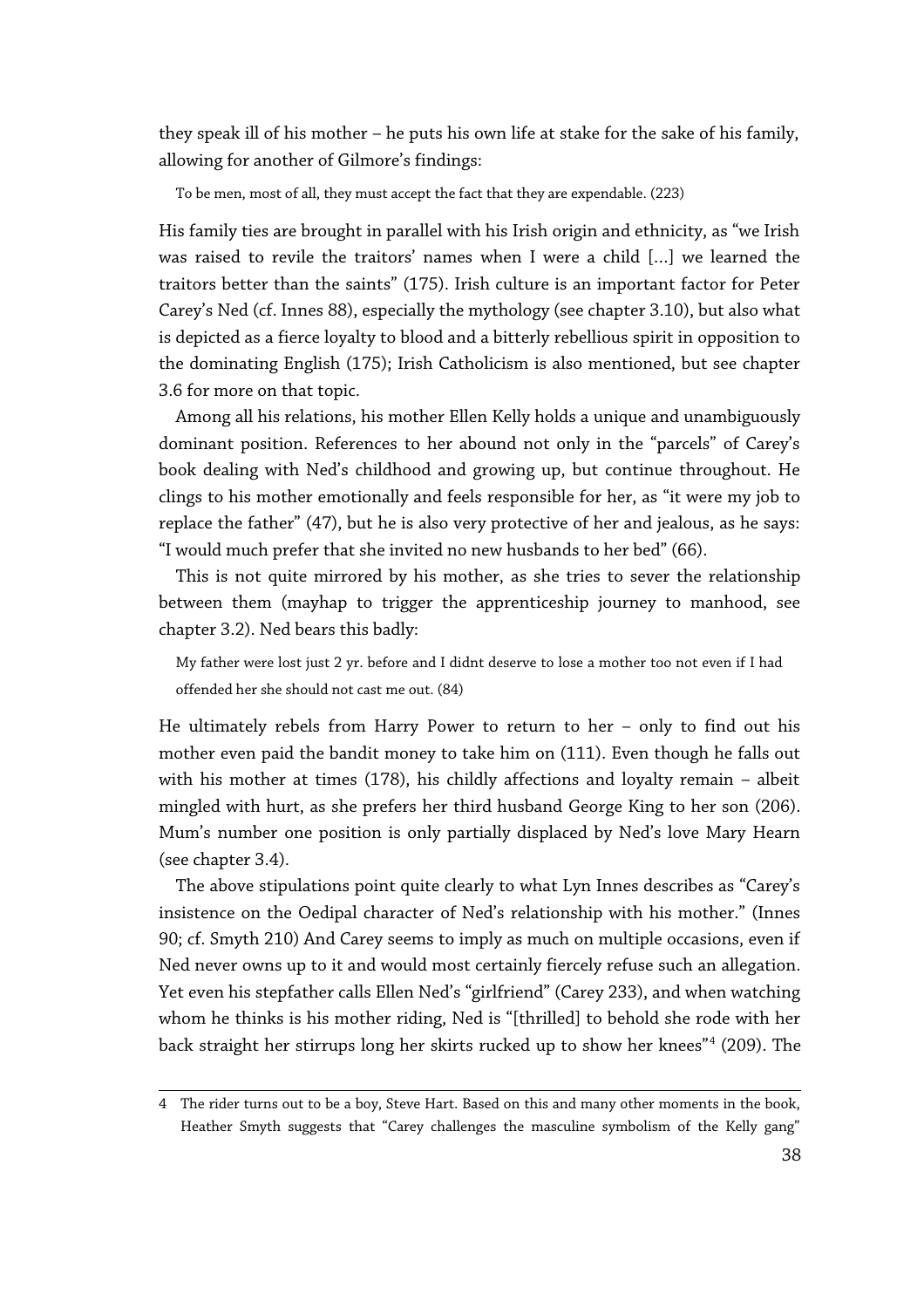dissonance created by this and his passion for Mary Hearn create a complexity of character that is at once intriguing and elusive – adding to Ned's mythical and mystery status.

#### **Max Brown**

Brown shows the Kelly family (and their Quinn relatives) in a similar light, describing them as a whole with Ned as just one of many, focusing on their conflicts with authority:

[T]hey had never learnt to respect the law's right to defend wealth. […] Having suffered from the authority of the Queen's representatives […] they preferred the authority of their own fists[.] (Brown 30)

Brown also stresses their "gay<sup>[5](#page-38-0)</sup>, turbulent Irish blood and the reckless rebel tradition" (31). His following description characterises Ned also, giving him a raw authenticity, an unbound and impulsive emotionality, a dangerous loyalty:

They loved the intimate warmth of their hearths, the excitement of the fast gallop, the expansion and laughter of spirit of intimates at a bar-counter, the colourful gesture, the shrewd deed. […] If they liked you, they would give you their shirt or steal for you. If you were their enemy, they could be furtive and suspicious, and fight with a raw and mystical hate. (31)

Ned's relationship with his mother is unambiguous and reciprocal, there is no suggestion of arguments or any animosity between them. It is of much less prominence, but from what is shown it seems to be a son's respectful and protective love for his mother (e.g. 90), yet with the trademark Kelly passion:

They say that when Ned was told that his mother was sentenced to three years in Pentridge, he flew into a rage and swore he would take vengeance that would make his name ring down the generations. (56)

Before his death, Ned Kelly turns his thoughts and voice to his mother's fate, and his mother is the last person to speak with him before his execution day. Brown quotes Ned:

There is one wish in conclusion I would like you to grant me- that is the release of my mother before my execution […] for the day will come when all men will be judged by their mercy and their deeds. (Brown 258)

<sup>(</sup>Smyth 186), introducing an element of homoeroticism and cross-dressing to unleash "the cultural anxieties about sexuality and the gendered signification of clothing and behavior" (209); at the same time it is recognised that "Carey invents for Ned a girlfriend, Mary Hearn, rather than leaving him an ambiguous bachelor." (194)

<span id="page-38-0"></span><sup>5</sup> Here meaning "joyous" or "jolly".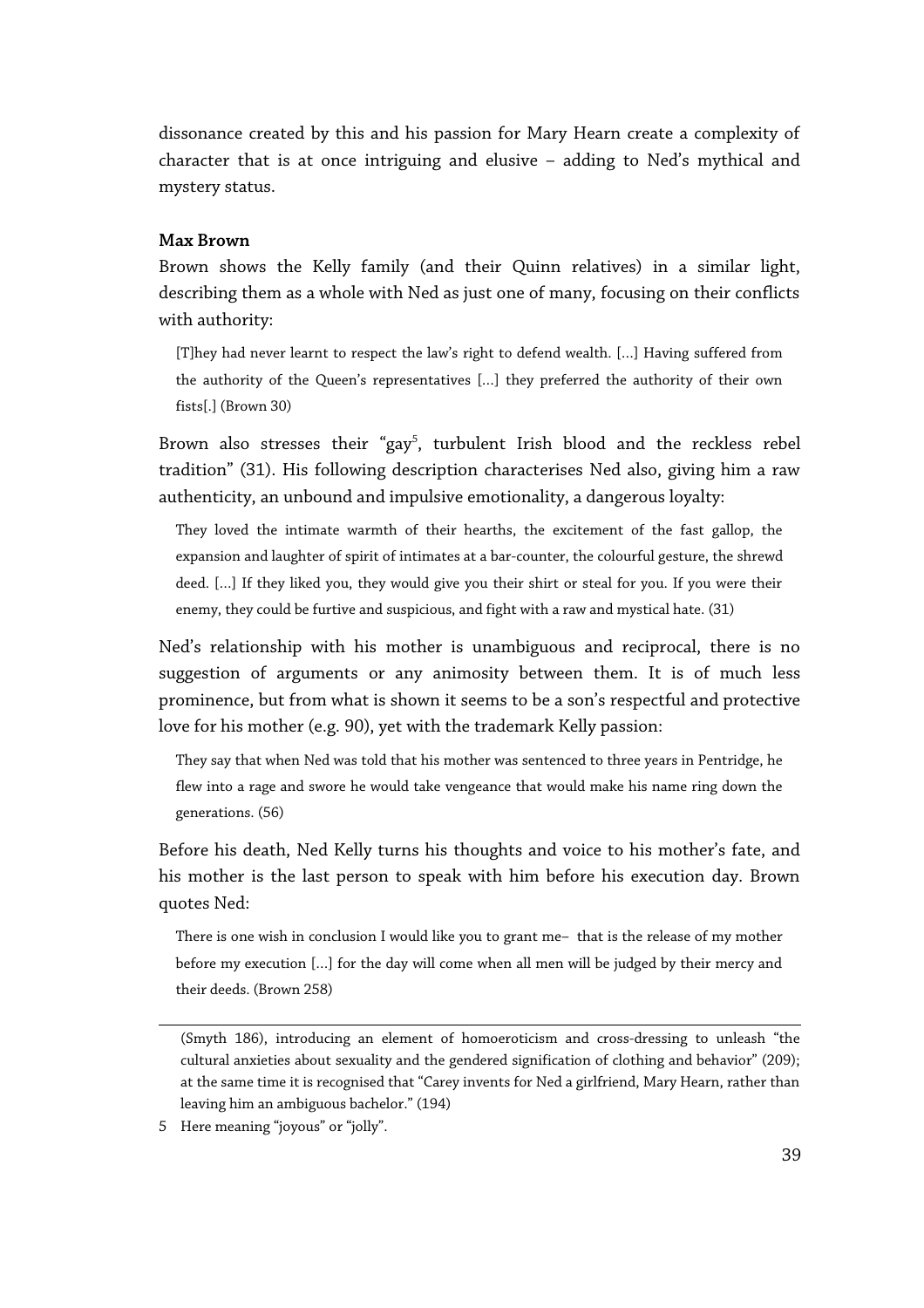And she reminds him of the expectations he is held to as a Kelly family member:

Finally Kelly was visited by his mother. Her last words to him were: "Mind you die like a Kelly, Ned!" (259)

Brown includes the Jerilderie Letter, which Ned Kelly concludes with words that ring deep and resonate the maternal tie $^6\!\! :$  $^6\!\! :$  $^6\!\! :$ 

I do not wish to give the order full force without giving timely warning, but I am a widows son outlawed and my orders *must be obeyed*. Edward Kelly. (282, original italics)

The harsh fate of his mother is seen by Ned as a reason for the severity of his requests. His connection with his mother is so strong that he characterises himself through his relation with her. He is not merely a man or an outlaw, but he is "a widows son".

#### **J. J. Kenneally**

Similar to Brown, the beginning of the text places the focus on the family as a whole. Irish ethnicity and police persecution are again what characterises them the most, the source of their stubborn independence and passion:

Added to their inherited resentment of oppression, the Kellys developed a bitter hatred of the law as it was then administered, and herein lay the origin of their subsequent career of resistance and defiance. (Kenneally 1/3)

In his case for the defence of Ned, Kenneally defends the whole Kelly family and stresses the "outstanding 'Prestige' which they enjoyed where they were well known", reiterating a moment later that "Mrs Kelly and her family were very highly respected and loved by the people of Greta". (1/3) In fact, the police oppression of "loaded dice" is seen as a systematic attempt to ruin the Kelly family's social standing and to alienate them from their community, to "root the Kellys out of the district" (1/2)

Ned Kelly not only gives to his family, but is also on the receiving end of family support. Special notice is given to Margaret Skillion, née Kelly, one of Ned's younger sisters, who is portrayed as a very strong and capable woman $^7$  $^7$  and instrumental in keeping the gang provisioned and supported throughout their time as outlaws:

It was Mrs Skillion […] who possessed the unlimited confidence of her brothers and their mates. It was Mrs Skillion who was always in close touch with her outlawed brothers and

<span id="page-39-0"></span><sup>6</sup> Interestingly, Carey uses these same, famous words from the Jerilderie Letter in a "coffin letter" outlawing anyone who "harbours or assists the police" in North Eastern Victoria. (Carey 394)

<span id="page-39-1"></span><sup>7</sup> A similar contention is made in Brown (156), though her activity is not depicted as being of so great an importance as in Kenneally.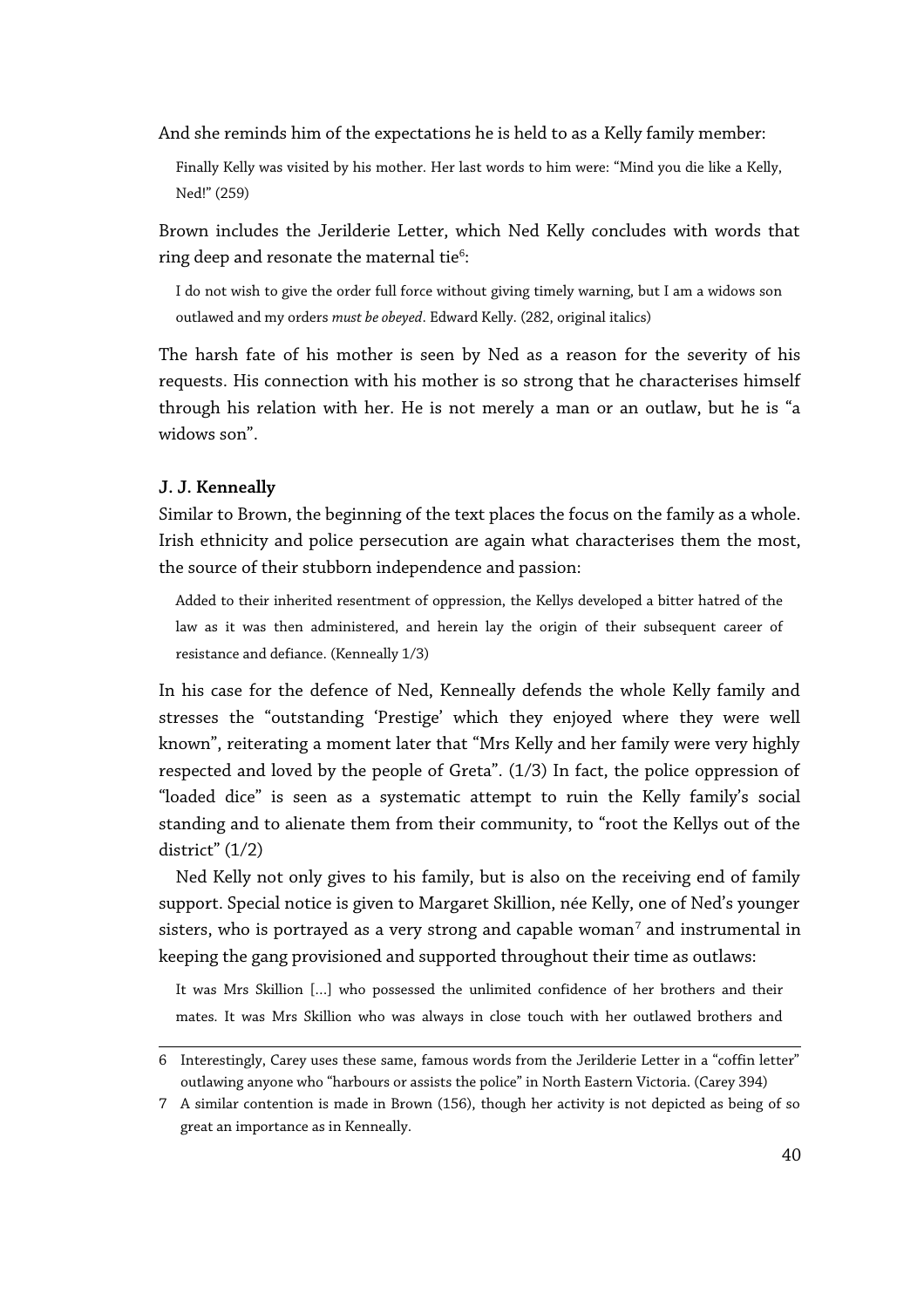supplied them with the necessaries of life. […] It was Mrs Skillion who frequently led the police, who were on foot, on many a wild goose chase over rough and extremely difficult country. (1/5)

Ellen is described as "the loving mother of Ned Kelly" (1/3) and her son's relationship with her is as unambiguous and respectful as Brown's. Ned Kelly is concerned about his mother's safety and her unjust imprisonment following the Fitzpatrick incident, but he also worries for the family honour and "strongly object[s] to his sister's name being brought into his mother's defence" (2/5), apparently as it should not have been necessary and would have left Kate unprotected to the public. Much space is given to Ned's letters to the government where he argues for the innocence of his mother and other family members (e.g. 6/3-4)

# **3.4 Ned Kelly, the lover and the father**

As I rose I caught the eye of Caroline Doxcy she smiled at me the 1st time ever. I put my shoulders back and walked up to Mr Irving's platform. (Carey 36)

Women are there to admire Ned, to thrill him and encourage him simply by being. Although Ned has a number of sisters, he grows up naïve and inexperienced in romance, focusing on his "manly" role of protector and provider – he does not realise his elder sister Annie has matured until she is proposed to: "I were trying so hard to be a man I had kept myself a child. Looking at my sister I saw how her cheeks glowed her bosoms pushed out against her blouse[.]" (71)

Ned does not have many opportunities to meet or interact with girls and he is clumsy in his actions when he begins to feel an attraction to the feminine – realising with delay that his prolonged stare is unsuitable:

After a long time a v. pretty girl come along she was […] already showing a womanly shape and she folded her arms across her chest when she saw me looking at her. Having sisters of my own I knew to look away. (131)

He follows the girl, Caitlin, as she invites him to come with her, and as he sits with her in beautiful seclusion of nature, he experiences one of his few moments of tranquil happiness:

Soon we come across the source of all the greenery it were a spring seeping from the rocks it were cool and dark with ferns growing from the crevices. Here we sat together side by side I were very happy for a while. (Carey 131)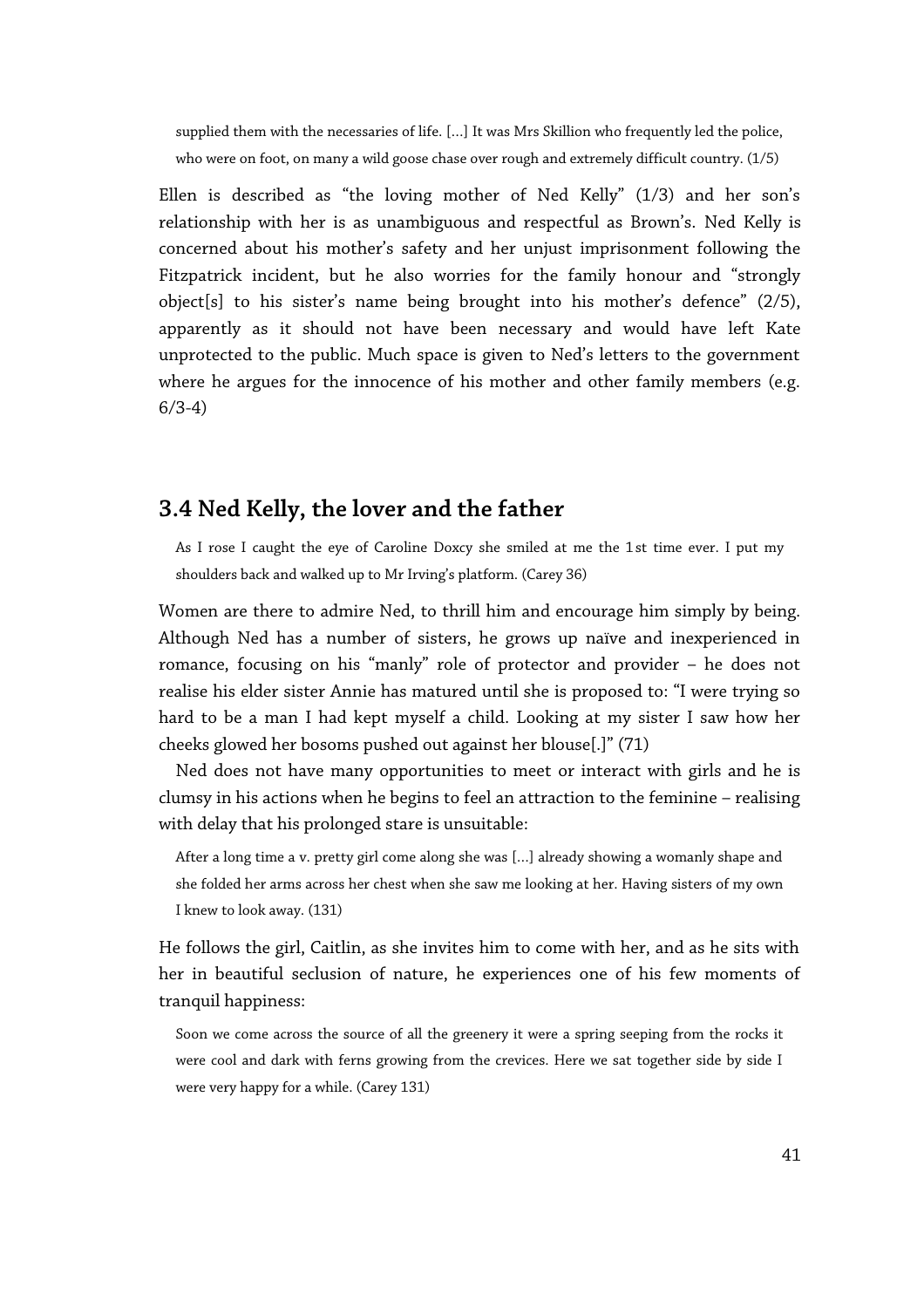But such moments of interaction with girls are few and far between, and as the seventeen-year-old Ned is sentenced to three years of jail, he sadly remarks: "[M]y last hope of youth was stripped away I had never kissed a girl but were old enough to be a married man." (194) Though this and the previous reflections show he is interested in or would like to have some kind of relationship, he is very passive in this respect, so that even his younger brother Dan in a moment of drunken teenage spite sneers at him that he has no girl because he has his mother as a girlfriend (225).

It does not take long and Ned, aged 24, meets Mary Hearn in what seems to be a brothel – though Ned does not admit this and seems not to realise it. Ned is immediately excited by her physical presence, the text gives us a direct feed to where his eyes and nose are focused:

[She] could be no more than 5 ft. tall but her beauty were much finer more delicate her hair were the colour of a crow's wings glistening it would reflect the colour of the sky. Her back were slender with a lovely sweep to it her shoulders was straight her head held high. When she come into my arms she smelled of soap and pine trees and I judged she were 16 or 17 yr. of age. (242)

They dance and talk and Ned feels "suddenly more happy than I had ever hoped to be." (242) The situation develops rapidly, Mary Hearn undresses before him and Ned does not hesitate to move from caressing to sex.

Ned Kelly does not think twice and shows no sign of trying to assert selfdiscipline to stop his sexual urges, as would have been expected from a gentleman and a Christian (cf. Forth 93); on the contrary he relishes the act, though not only in the physical, but also in the emotional aspect – overcome with bodily desire, but at the same time equating that desire with the socially positive decision to marry (Carey 247). Giving in to his "natural urges" while accepting responsibility for the liaison, in what might be seen as balancing the popular ideals of current-day Western society.

His relationship with Mary overpowers even his feelings for his mother, as in one moment he proposes to Mary and claims he does not care what his mother might think of the matter (257). He is lost in his passion, yearning for Mary at all times and fancying himself to be Romeo (316) – one of Carey's numerous intertextual nods to famous literary heroes. But even though he vows never to part with her and the child they have conceived together (324), Mary leaves to America and Ned, paralysed by his loyalty to his mates and to his imprisoned mother and supporters, does not follow:

I remained at my station that is the agony of the Captain if rats is tearing at his guts still must he secure the freedom of his mother and all them men in gaol. (Carey 371)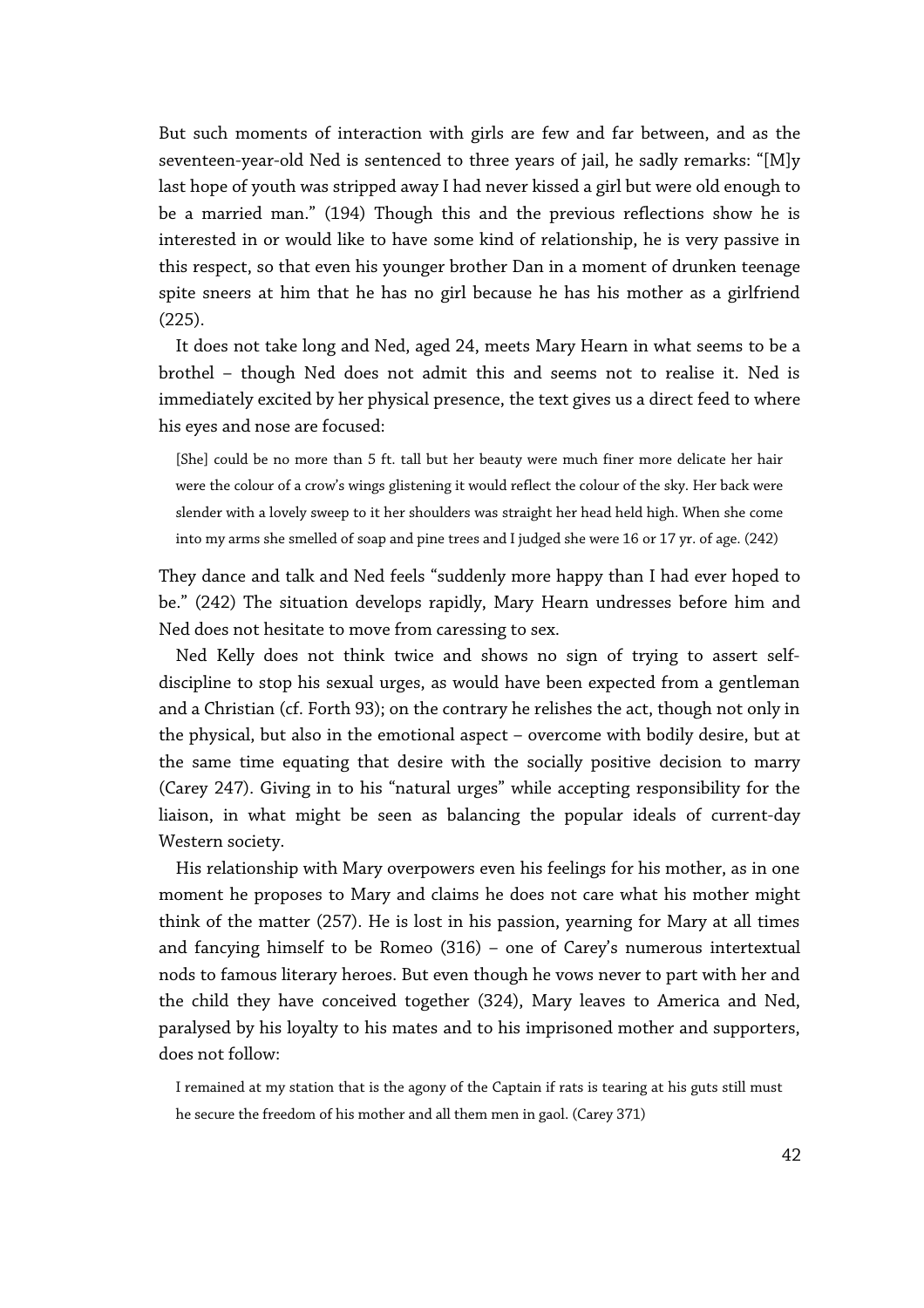Mary and the child disappear, the only trace being a cryptic telegram received from San Francisco, which Ned understands to mean his child is born (386) – this fulfilment of fatherhood is cause for a great celebration by the whole country, the common people who "couldnt afford to leave their cows & pigs but they done so because we was them and they was us".  $(387)^8$  $(387)^8$  $(387)^8$ 

Peter Carey's Ned is not only shown as a somewhat awkward yet passionate lover, but also as a family man with a great potentiality for fatherhood. Already as a boy he looks at his newborn sister Grace with tenderness:

She were a little foal a calf her eyes were wide her newborn skin glistening white and bloody nothing bad had ever touched her. (31)

His eyes see a person of great and frail beauty, a child so worthy of admiration and protection for her pure, unspoilt humanity. At another time later on, as a youth, this understanding is echoed in the feelings that overcome the contempt he holds for his mother's further husbands as Ned remarks on his stepfather's daughter:

[She] were no bigger than a loaf of bread she lay asleep in a fruit box on the table if ever dross were turned to gold then here she was. (163)

And once more as he watches Mary Hearn breastfeed her child (born before Ned met her), he is softened to decide the baby "should have a father to look after him and it were then I got it into my head that I would make application for the post." (248)

Although his view of the child changes when he discovers its father is George King, his mother's husband, (265) he accepts his role of father and protector as he notes: "I went outside to keep watch over my family." (325)

## **Max Brown**

It is not clear what opportunities for being in contact with girls Brown's Ned had in his early years, but he is made to look back before his execution, to think of "the girls he had known but never had the chance to love". (Brown 260)

But if he did not have the chance to love them, they had the chance to love him – Ned Kelly is depicted as a ladies' man, well-liked for his manly appearance and gallantry (106), with many a woman "dazzled by the exploits of the four" (117)  $$ though not all, one exception appearing in Mrs Gill the printer's wife in Jerilderie, "who for one did not find Mr. Kelly attractive." (130)

Unlike Carey, *Australian Son* does not contain any romance, though Mary Hearn is replaced by a speculative Mary Miller, his cousin:

<span id="page-42-0"></span><sup>8</sup> Also see chapter 3.7.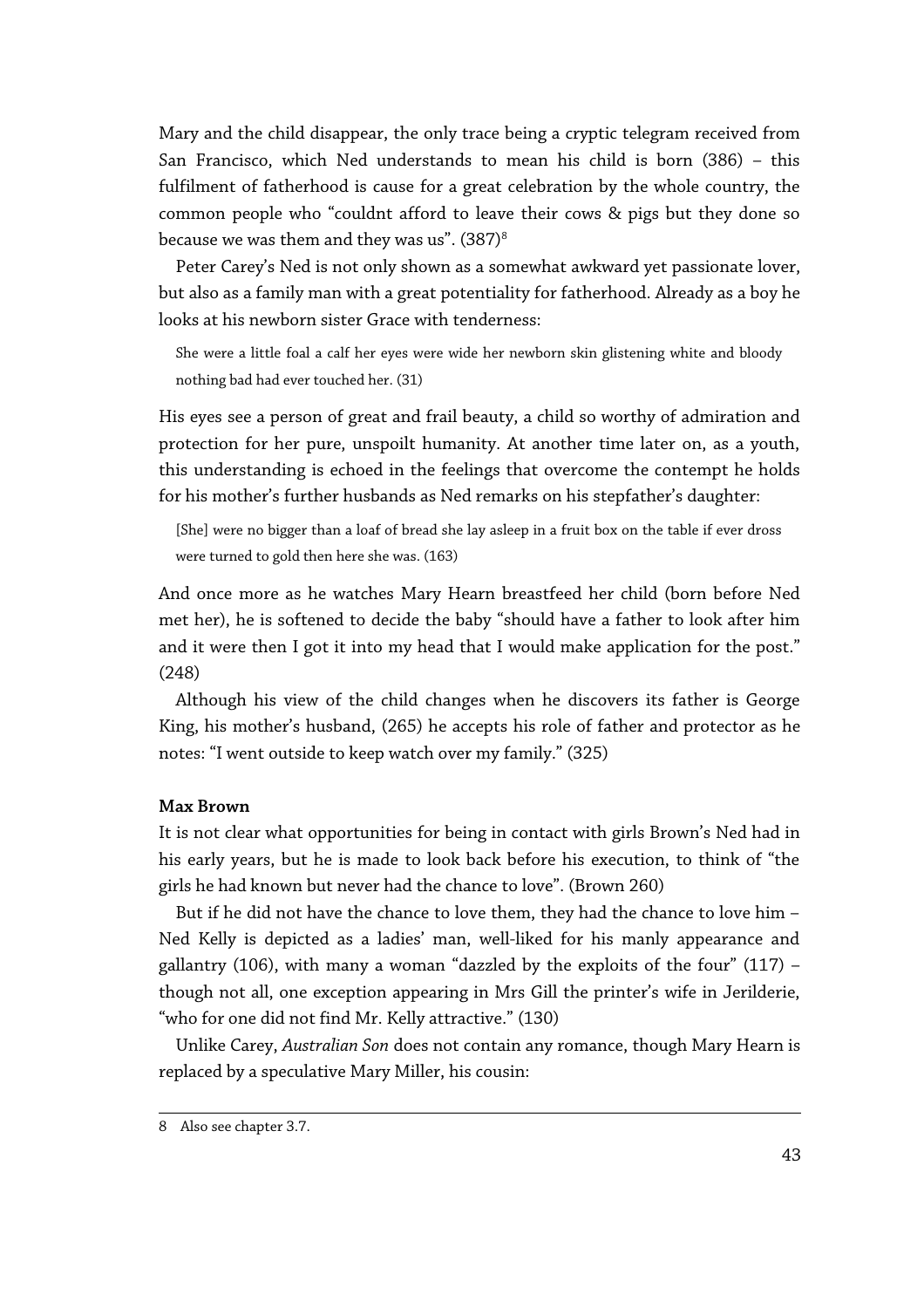Others swear that Mary loved Ned Kelly, that she was the girl from Greta to whom he later threw kisses from the dock in Beechworth, and who prayed for him on her knees before the steps of the old Melbourne gaol when the bell tolled twice at the hour of his hanging. (116)

The need for Ned to have such a "sweetheart" is clear from Gilmore's study on manhood – if not directly sexual prowess (as Carey conveys), then at least admiration and success with women is expected (see chapter 1.2.1).<sup>[9](#page-43-0)</sup>

Brown makes no suggestion that Ned Kelly ever had sexual intercourse, fulfilling the expectations given to an unwedded Christian, and no suggestion is made of Ned's suitability for fatherhood or of any interaction with babies.

#### **J. J. Kenneally**

Kenneally says nothing of Ned's early contact with girls and no mention is made of any romantic relationship throughout his life. Gallantry is placed in the fore, as is suggested in various places (e.g. 6/1, 11/4), the police even counting on his chivalry to save their lives as they hide behind women, being "confident that the Kellys would not fire a shot through the wall while there were women inside". (16/5) When robbing the banks in Euroa and Jerilderie, Ned asks on both occasions whether the lady of the house "was in a delicate state of health – he did not want to give her a fright if she was" (6/2, 9/4). This is frequently contrasted with the behaviour of the police, who for instance open fire on a building full of women and children (18/1).

It is not only Ned's considerations towards women that are noted, but also the way female characters view him. In this sense Ned is shown as an impressive man who receives the admiration and/or respect of women (e.g. 6/2, 9/4).

No sexual activity of Ned is mentioned or even hinted at in any way, neither is he described as a fatherly person – only at one point a furious Ned relents from shooting a man for slandering him, when he finds out that the person is a widower and would leave behind a 14-year-old girl to care for her five younger siblings (10/3).

# **3.5 Ned Kelly, the criminal and the victim**

Criminal and victim can be seen as two sides of the same coin. Any criminal activity has its victim (damaged party) and every victim has their damaging party. The two aspects will be contrasted in this chapter, beginning with Ned Kelly's criminality.

<span id="page-43-0"></span><sup>9</sup> Speculations of this sort abound to this day, for example see the Sydney Morning Herald article from March 2012 (Meacham, web).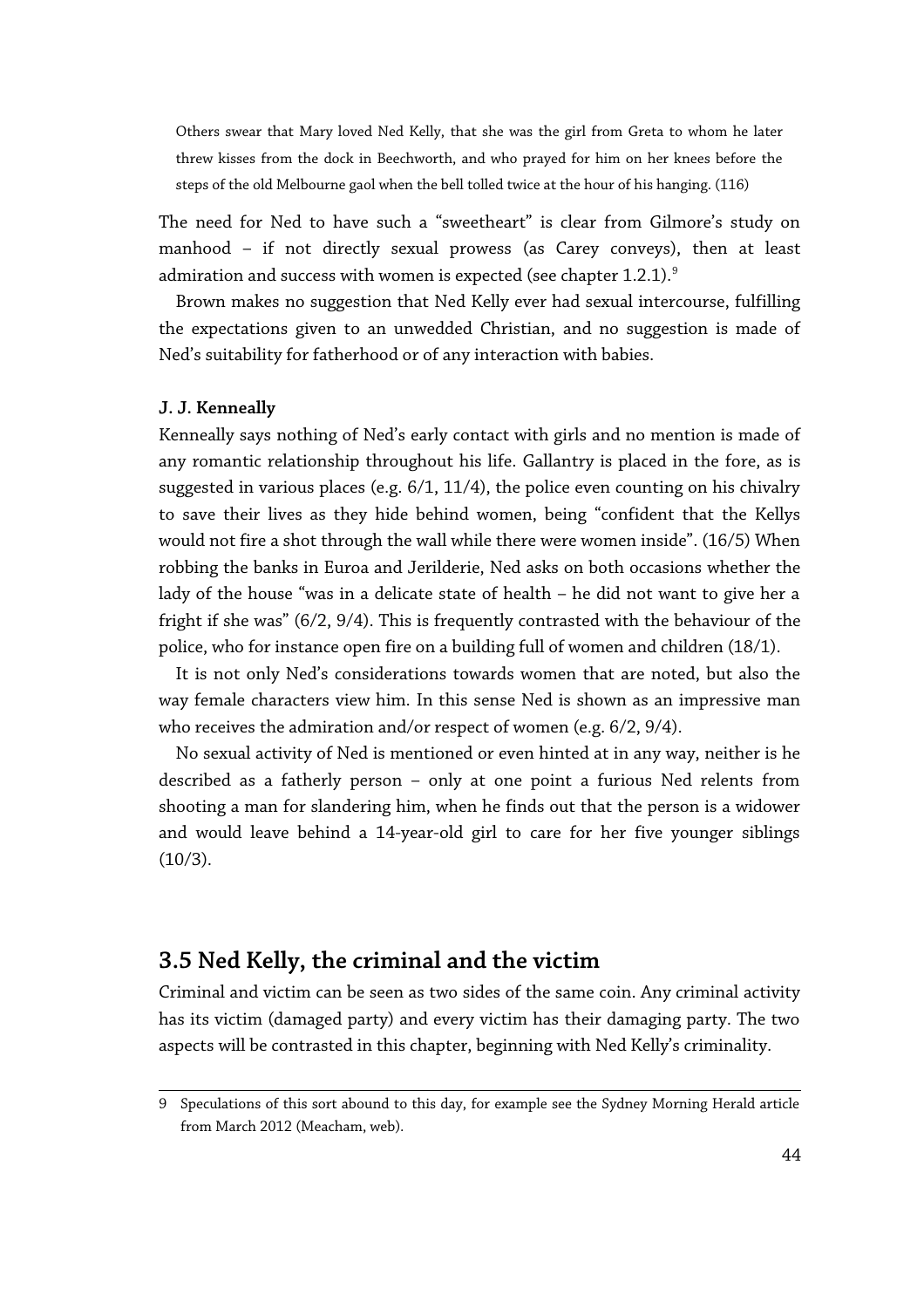I went peaceful as a lamb but I did not forget about George King or the sentence I would pass on him as soon as possible. (Carey 261)

If a criminal is a person who takes the law into his own hands, then Ned Kelly is undoubtedly a criminal. He considers killing people left right and centre, repeatedly threatens them with death while armed with deadly weaponry – regardless of whether or not he would really shoot them, he forced them into obeying him (e.g. Carey 374). He also shot three policemen (albeit in defence of his own life, as the police were "intent on doing damage" to the gang; 283). His crimes are admitted to so freely and happen so obviously in reaction to circumstances, that the reader might feel obliged to pass over them without pausing to consider them actually criminal. There are some moments, however, where Kelly himself shows there is something not quite right going on, as when he gives the fatally wounded policeman the mercy shot:

Sgt Kennedy looked up at me sharply. You have shed blood enough said he. I fired and he died instantly without a groan. (293)

Although these situations might be excused as an act of self-defence or desperation, Ned is not only a killer, but also a thief and a robber. When he breaks into a cattle pound to "take back what I legally owned", we could maybe agree with him that "this did not seem a crime to me not then or now." (229) But when he steals fifty horses a moment later, he has no qualms saying:

Never having been a thief before I were surprised to discover what a mighty pleasure stealing from the rich could be. (234)

In each of these cases, however, as also when he robs the banks in Euroa and Jerilderie, he does not appear to do so for selfish reasons, but more as an act of warfare to defend against the enemy or to gain resources for his side. That is how he himself claims to understand it:

I'm sure you know I have spilled human blood when there were no other choice at that time I were no more guilty than a soldier in a war. (25)

Thus Ned is portrayed not so much a criminal, but rather as a soldier. However, both these aspects are overshadowed by that of a victim. Despite his dreams, threats and plans to cause death, Ned Kelly repeatedly claims he had no other choice in the circumstances. For example when riding to murder his stepfather Bill Frost (who does not appear in the other versions of the story):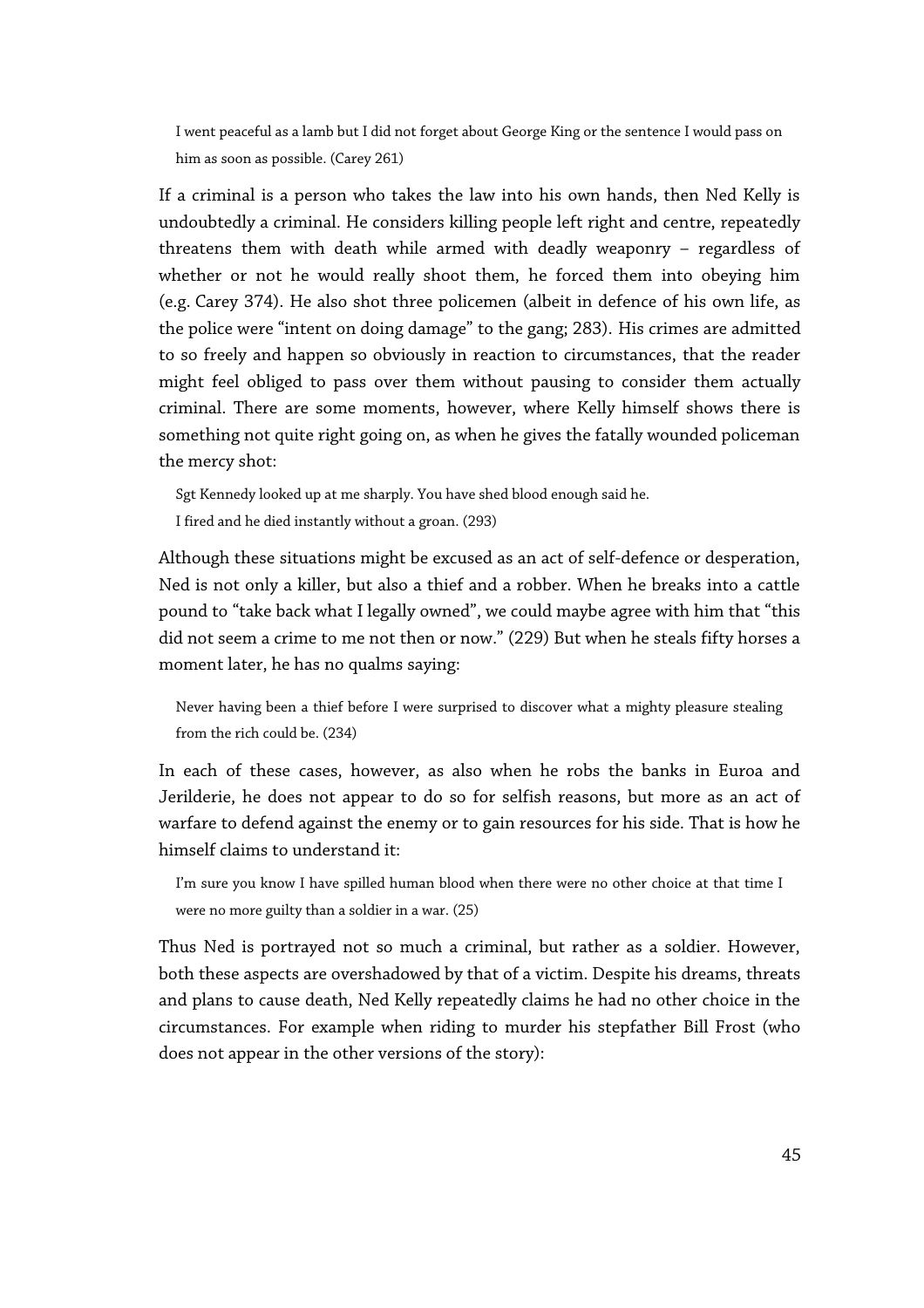So we pushed on towards the murder and you can rightly say I would of proved my manhood better by turning back to Greta but on that fateful night I were caught between my 15th & 16th yr. and in my wisdom thought I had no choice but accompany Harry Power. (138)

Or during the shoot-out with the police in Stringybark Creek, when Ned is forced to kill by the mortal danger of the situation and the split-section reaction required to defend himself:

Strahan popped up from behind the log his carbine raised. I squeezed the fateful trigger what choice did I have? (287

Or when he allows Joe Byrne to go kill his former mate Aaron Sherritt, a police informer, Ned claims it was against his own preferences as he himself would not do such a thing:

I did not wish Aaron Sherritt's death though he were a traitor he would of seen me hanged as soon as look at me. (Carey 399)

Ned is forced into these situations, yet all he wants is for him, his family and his friends to be left alone to work and live in peace. Moments of tranquillity are described briefly, but with fondness:

In 2 blessed yr. of peace I read LORNA DOONE 3 times I also read some Bible and some poems of William Shakespeare. (218-9)

Soon others was drawn into the ranges […] they come not to avoid honest graft the opposite [...] We was building a world where we would be left alone. (234)

However, this wish is destroyed by "the injustice we poor Irish suffered in this present age." (7) The police will not leave them alone, locking up his uncles and cousins on false charges without evidence (158), threatening to "lockup the mothers & babies too" (165), and sentencing Ned to three years in prison for "receiving a horse not yet legally stolen" (194). The persecution culminates in the incident with Constable Fitzpatrick, which is somewhat chaotic, but is clearly shown not to be any attempt at murder, the charge Fitzpatrick levies on them and the reason for Ned being outlawed and his mother imprisoned. (270-6)

It is not only Ned who feels this as a gross injustice, Carey claims, but even murderers agreed, as an envelope with "NED KELLY" on it is passed on to "the widow's son outlawed" (395) allegedly from his mother:

Prison is a hard place the souls within it murderers or worse but them 2 words was carried by some unknown person to someone else unknown there were no gain to it only risk but even the lowest of them prisoners knew what were done against my mother were UNFAIR. (341, original capitals)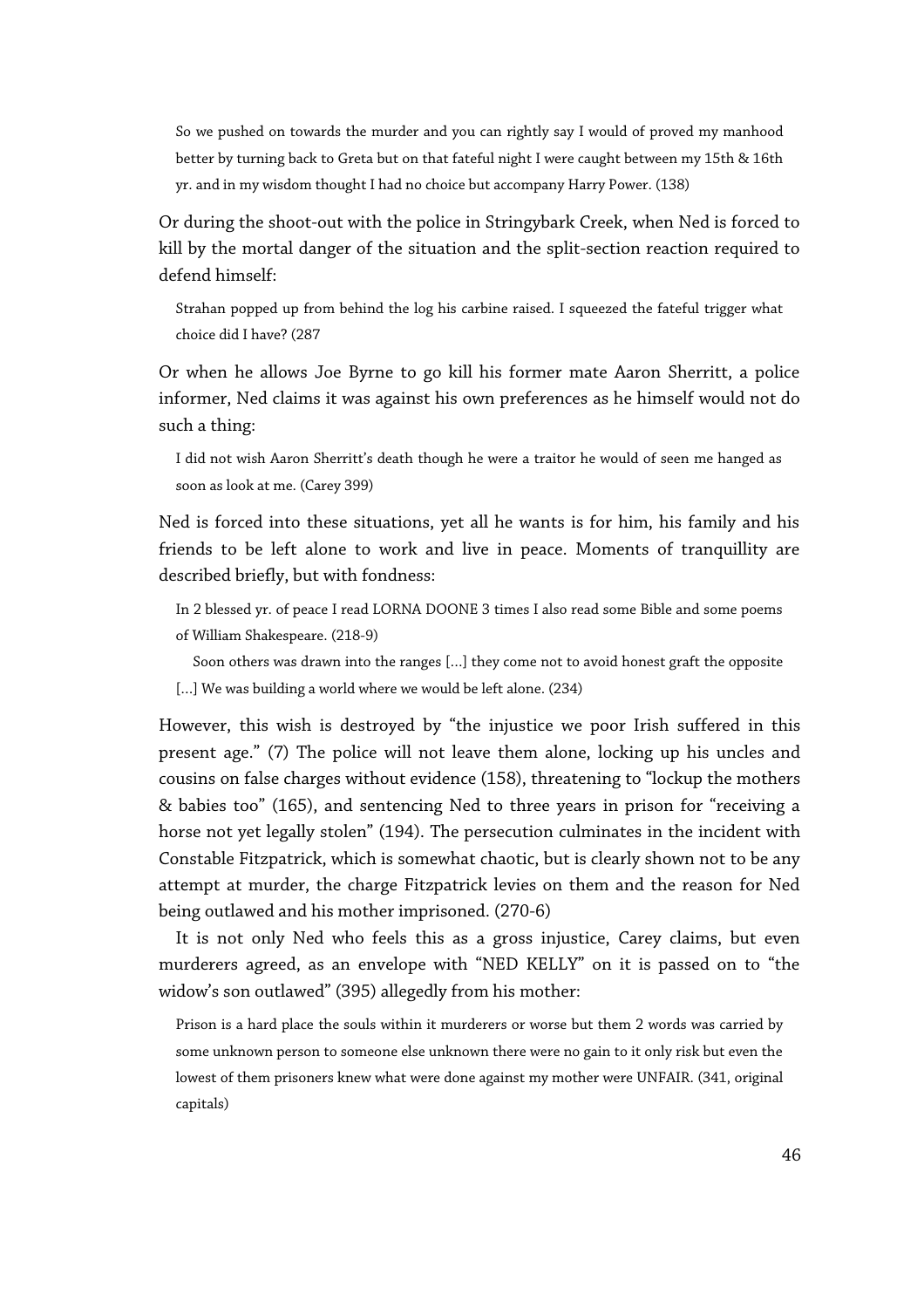Overall, Peter Carey's Ned is portrayed as a victim, a man forced into criminal activity by the actions and injustice of those, who are supposed to uphold the law. This view is very similar in both *Australian Son* and *Inner History*, with some differences noted below.

## **Max Brown**

Brown is slightly more ambiguous on whether Ned Kelly is a criminal or a victim. His Ned threatens violence (Brown 97), reacts violently to being disobeyed (89), admits to stealing "280 horses" (131) and makes his own law (185). Although it is also suggested the situation is that of a war (82), the most interesting matter of note is Ned's inconsistency on whether or not he wanted to kill the police at Glenrowan or not. The testimonies are conflicted:

He told them he had been in Beechworth the previous night, had shot several police, was expecting a train from Benalla with police and black-trackers, and *was going to kill each one of the bastards*. (184, italics added)

A moment later it is suggested Kelly wanted to lure the police out of the train, steal their horses, hijack the empty train and go "rob banks now unprotected by police" (189). But when questioned by police as to whether he wanted to kill the people in the train, he says: "Yes, of course I did[.] God help them, they would have got shot all the same. Would they not have tried to kill me?" (214) Finally, in a statement while waiting for execution, he writes:

I can solemnly swear now before God and man that it *was never my intention to take life, even at Glenrowan* I was determined to capture [the police] for the purpose of exchange of prisoners[.] (258, italics added)

This is in line with Brown's attempt to "do some justice to a man, who, in his day, appeared to many not as a black-hearted murderer, but as a new Messiah of Australian democracy" (12). His approach thus unsurprisingly shows Ned and his family as more of a victim. He notes that "it was evident that, at the age of 14, Ned was already marked" (38) and that the police had instructions to send them to jail "whenever the Kellys commit any paltry crime" (49-50). Of the Fitzpatrick incident Brown remarks that the "evidence of one policeman, who, a few weeks later, was to be cashiered from the force" sent Ned's mother "with a babe on breast" and two men "without records" to jail (56).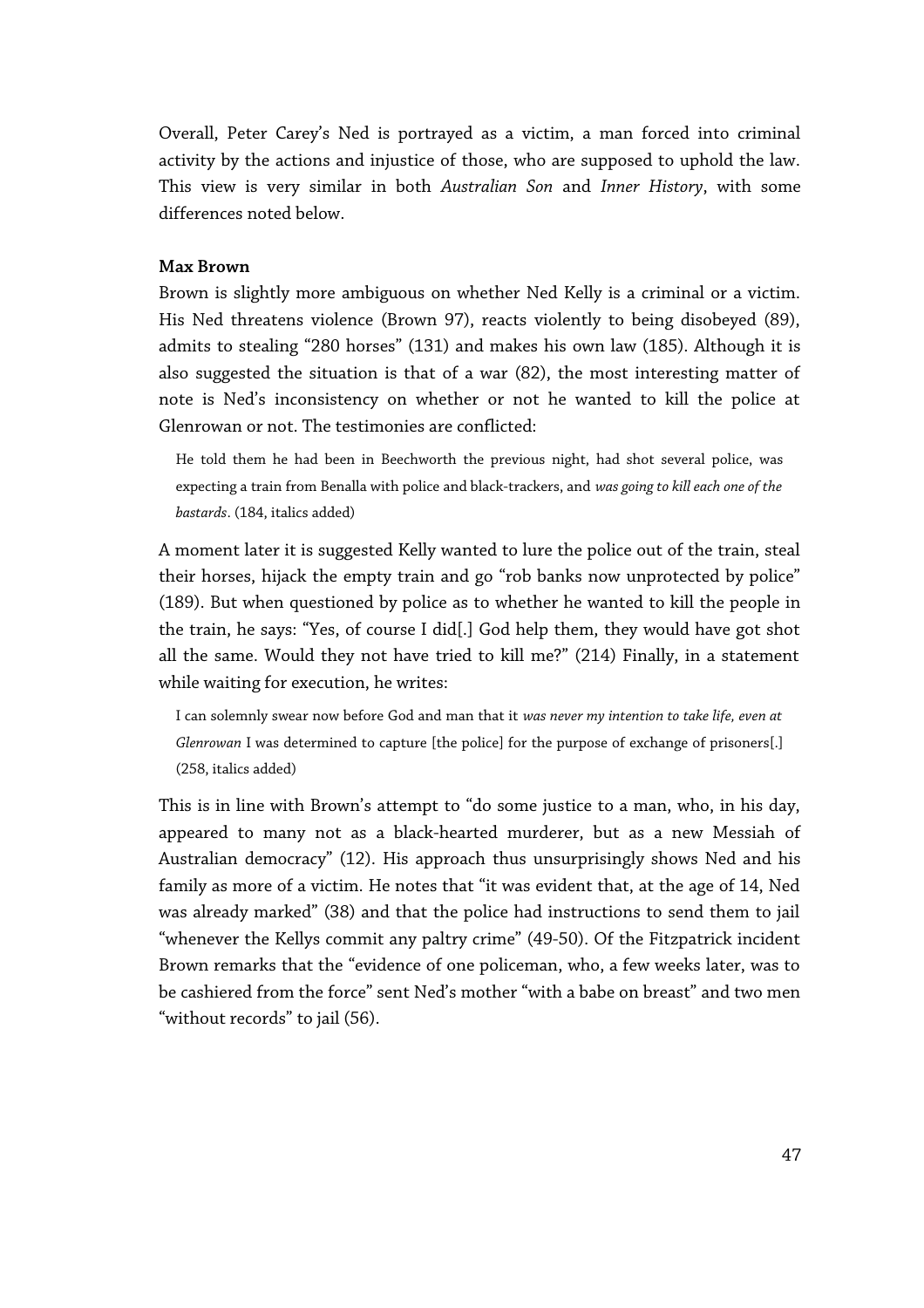#### **J. J. Kenneally**

Kenneally's *Inner History* makes it hard to see anyone but the police and government as criminals. Kenneally quotes the same police instructions as Brown, but with much more stress on it being a planned campaign of injustice (e.g. 2/5; see previous chapters). Kelly is vindicated not only of murder (self-defence and desperation are appealed to), but also of stealing cattle, as "the few people who still believed all the accusations against the Kellys now freely admitted that they had wronged innocent people" (Kenneally 1/1). The Fitzpatrick incident is a one-sidedly provoked affair (2/1), the Kellys want to be left alone to work (4/1), it is said that Ned "would shoot no man if he gave up his arms and promised to leave the police force" (4/1), vowing to "shoot to kill only in a fair fight" (4/2).

There is only one moment when the Kelly gang is put in doubt, the same sole moment the police are shown in a good light, and that is when Kenneally sums up the result of the battle at Stringybark Creek:

Thus perished three of the bravest men of the Victorian police force. It is little wonder that the story of the dreadful tragedy awakened everywhere feelings of horror and indignation[.] (Kenneally 4/3)

As with Carey and Brown, Kenneally also describes Ned's consistent persecution by the authorities as leading to "war" (6/1). As such, Ned maps out a plan of campaign – the first step is to acquire resources by robbing the bank in Euroa (6/1) – making it not so much a crime but a military operation (the same goes for the stealing of horses; 6/3). Kelly's strategies are lauded and those of the various police superintendents are derided (e.g. 7/3, 11/4), but all the same the injustice of Ned's outlaw status (the legality of which is questioned due to the Outlawry Act ending before Glenrowan; 16/1) and the imprisonment of his mother and other persons is brought up again in later chapters to remind the reader of Ned's victim status (21/2ff.).

# **3.6 Ned Kelly, the Christian**

Christianity is such an obvious part of Western society (not only) in the nineteenth century that it seems to be often sidelined in fine literature, with only passing references to its ethics, cultural values and traditions – they are taken for granted, as matter-of-fact and mundane as the air the characters breath; as the back-drop for protagonists to differentiate themselves against (cf. Jager 613); or as part of the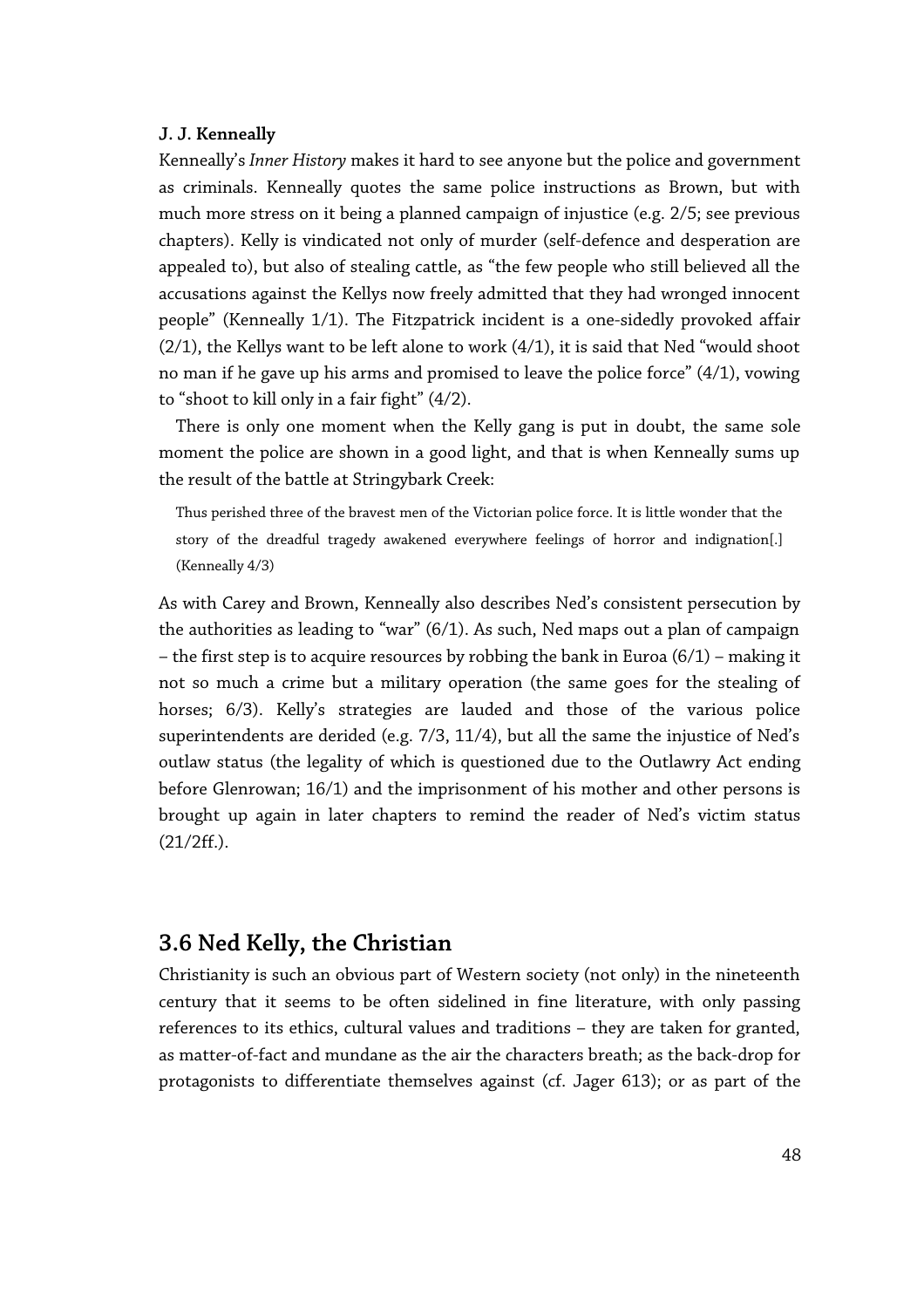cultural symbolism of Western and colonialist discourse (cf. Boehmer 46-8, Mullaney 51).

Ned Kelly is portrayed as a member of the Irish Catholic ethnic/culture group, but it is interesting to note how much this is reflected in his actions and thoughts – if and when markers of Christianity appear in the text and what light they shine on events.

Soon we passed that solid stone edifice wherein Bill Frost supposedly lay dead I couldnt help but cross myself I were so ashamed and sorry[.] (Carey 145)

Carey's Ned "can't help but cross himself", recourse to Christianity is in-built in his nature, it is something he does not ponder on $^{10}$  $^{10}$  $^{10}$ , does not really act upon, but does not doubt. He crosses himself before engaging the police in Stringybark Creek (287) and in the aftermath, with three men dead by his hand, he wishes the rain "could wash away my sin but it come on the cold breath of the Southern Ocean there were no forgiveness there." (293)

In Jerilderie he allows a captive Mrs Devine to prepare Sunday Mass (373), but himself does not attend regularly – after sleeping with Mary Hearn, he notes:

On Sunday early we went to mass for me it were the 1st time in many years and when the priest heard my sins he said I must get married and I told him I would attend to that immediately. (Carey 257)

Ned accepts the priest's words, confesses his various sins, yet continues with his actions under the excuse that he has no choice (see chapter 3.5). Overall, Christian markers are relatively inconspicuous and Carey mentions Irish mythology much more than any Christian beliefs (e.g. 137; see chapter 3.10). However, it is the crucifix, the officiating priest and the "prayer proper to the Catholic Church for such occasions" that accompany Ned in his last moments on this earth (421); and his two final requests, showing where his thoughts and reliances turned to, are that his mother be released from prison and "his body handed over for burial in consecrated ground" (421). Christianity is in Ned's blood – an instinctive part of him inherited from his ancestors, which remains hidden under his skin only to seep through in moments of danger, shame and death.

## **Max Brown**

The format of Brown's text makes a subtle approach as that of Carey hard to achieve. Yet glimpses of the same natural Irish Catholic disposition can be seen in quotes of Ned's letters:

<span id="page-48-0"></span><sup>10</sup> Apart from reading "some Bible" in the two years "blessed peace". (Carey 218)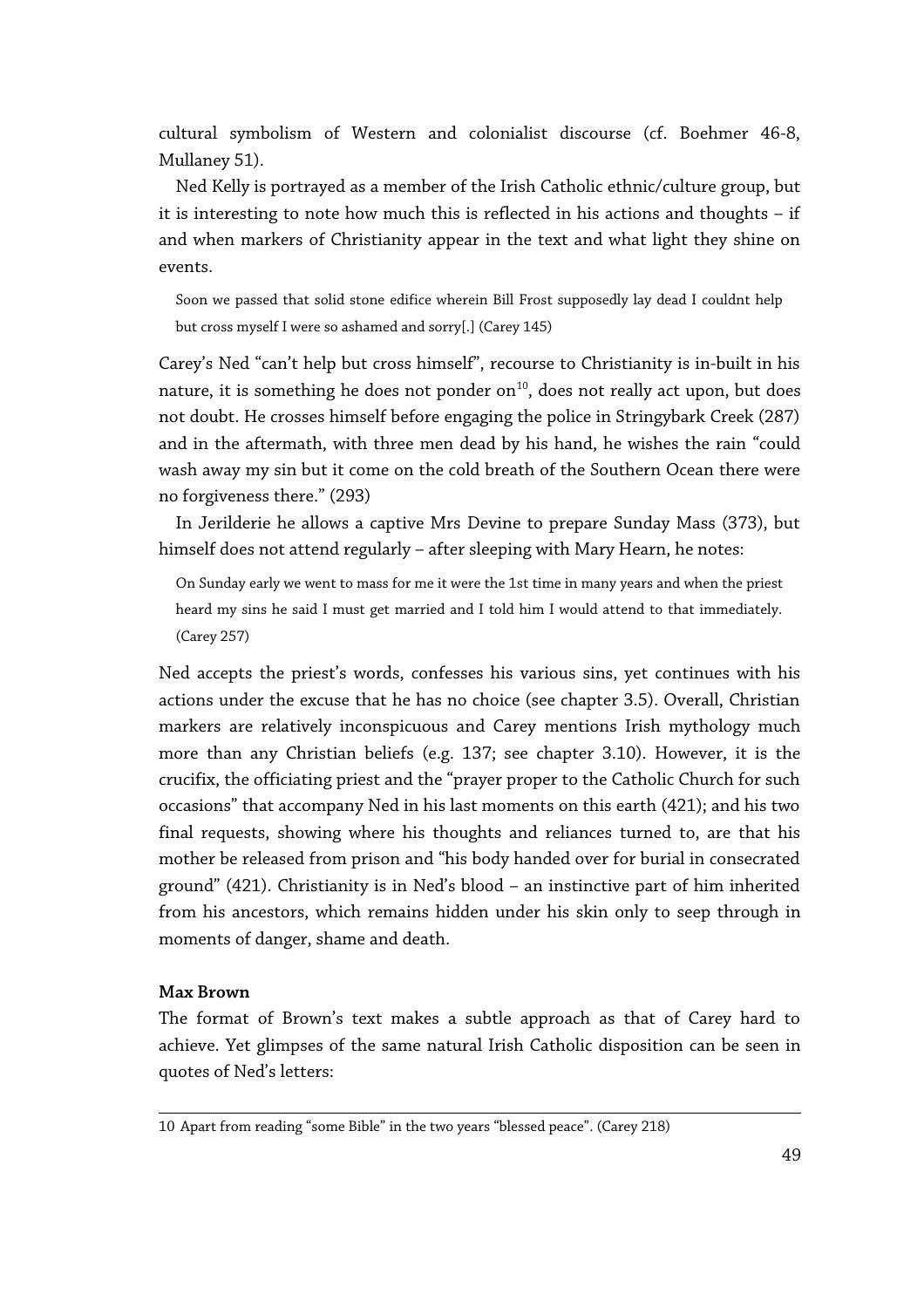I have no intention of asking mercy for myself or any mortal man […] I will not take innocent life if justice is given […] and have but once to die; […] I will seek revenge for the name and character which has been given to me and my relations, while God gives me strength to pull a trigger. (Brown 81)

Ned's ready acceptance and use of the Christian discourse on mortality is contrasted with his misapprehension of the virtues of mercy, forgiveness and love – this paradox culminates in his appeal to God for the ability to kill.

On the other hand, Ned's sexual morals appear impeccable – with not even the slightest hint or suggestion that he had partaken of or would have even considered partaking of illicit sexual relations, or any sexually inappropriate behaviour towards women or men (see chapter 3.4).

A brief yet clear Catholic marker in common with Carey occurs during the Jerilderie robbery, as the outlaw also allows Mrs Devine to prepare the Mass in Jerilderie; this is taken a step further as Ned not only permits the Mass prepared with Dan keeping watch, but he also instructs his brother to participate in the preparations, to "give her a hand" (Brown 122).

Much more prominence is given to Ned's faith towards the end of the book. When Ned is captured at Glenrowan, Dean Gibney of the Roman Catholic Church comes to him and "prepare[s] the outlaw for his last hour" (218). The next sentences are decisive in forming and strengthening the Christian aspect of Ned:

He found him very penitent, and when he asked him to say "Lord Jesus, have mercy on me," Kelly repeated the words most reverently and added, "It is not today I began to say that." (218)

Thus Ned Kelly is shown as a man deeply religious and humble, a man of many failings and sins, but who ultimately desires the mercy of his God and turns to him in his last moments with hope of a heavenly afterlife. In the court proceedings (not included in Carey's version for the understandable reason that Ned could hardly have written about them secretly), Ned speaks out in answer to the judge:

My mind is as easy as the mind of any man in this world, as I am prepared to show before God and man. (249)

[A] day will come at a bigger Court than this, when we shall see which is right and which is wrong. (249)

Brown's Ned begins his last day at 5 a.m. by falling onto his knees and praying for twenty minutes, after which he "appeared quite contented" (259). The litany of the dying is administered to him (259) and finally, as in the *True History*, the crucifix, officiating priest and "appropriate prayer" accompany him to the moment of his hanging (260).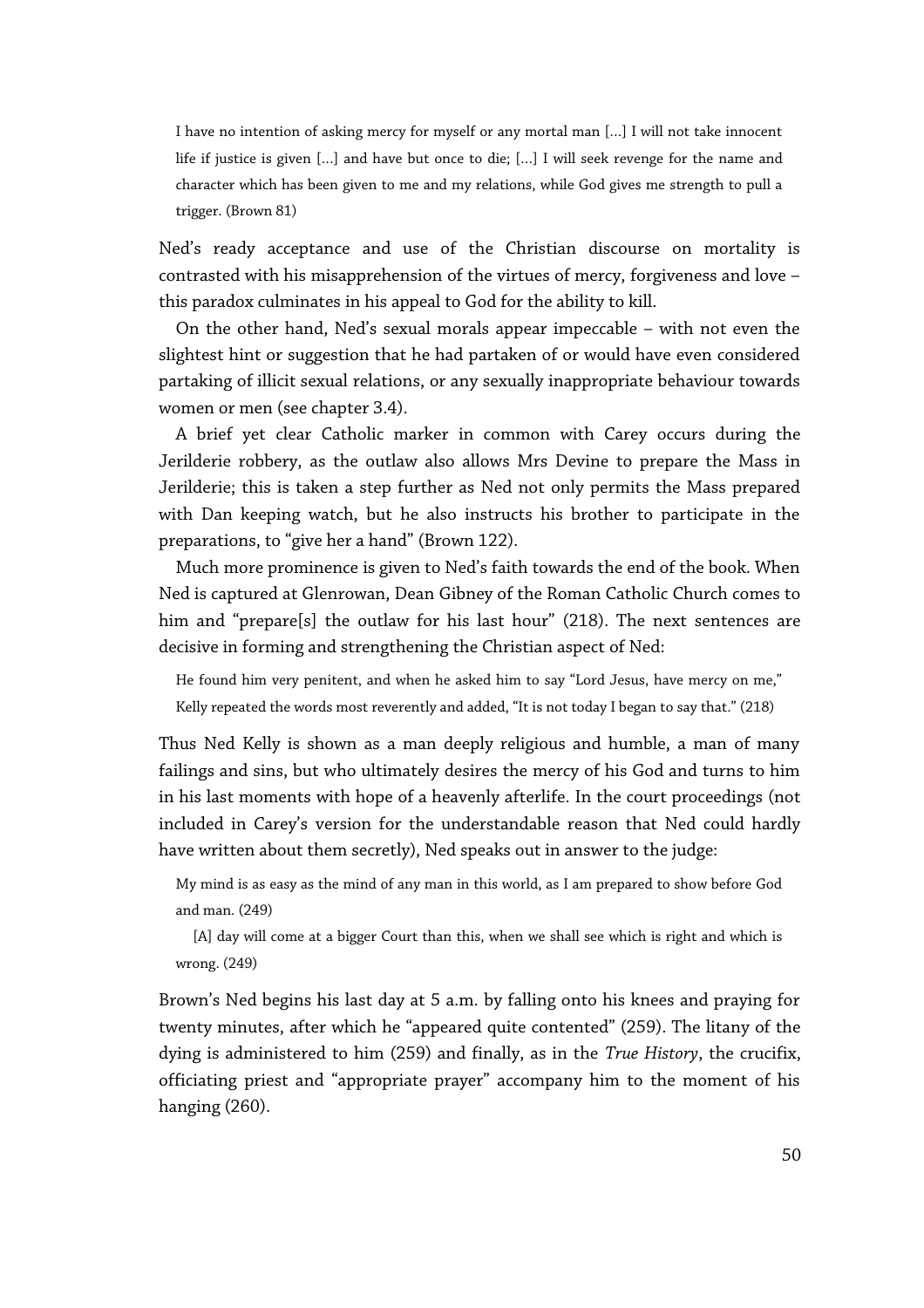#### **J. J. Kenneally**

The *Inner History* stresses the respectability of the whole Kelly family (Kenneally 1/3) and Ned's morality and innocence of wrongdoing (see chapters 3.4 and 3.5) – in accordance with Christian values – but does not make any specific note of Christianity until Mrs Devine is allowed to prepare Mass with Dan Kelly's assistance (9/4), a brief moment which is almost identical in all three accounts. The next marker comes towards the end of the book with the arrival of Dean Gibney to the captured outlaw, with two chapters devoted to the actions and evidence of this "Hero of Glenrowan", who attends to Ned's spiritual needs and goes on to risk bullets and fire to attempt to save the lives of other people caught in the battle (ch. 19, 20).

Kenneally quotes Ned's speech at court with a slightly different wording, but to the same effect as Brown (Kenneally 21/6). Ned walks to the scaffold with "his spiritual advisers", and he "answer[s] the priests, who recited the litany of the dying" (21/7).

Though the *Inner History* does not give much voice to this aspect of Ned Kelly and hardly mentions it throughout the text, this is countered in Kenneally's closing letter to the government, where he describes the bushranger as "one whose penitential dispositions before death earned for him the forgiveness of sins, and the right to receive the last rites of his Church" (22/5) and in his appeal to the majority Christian values of the contemporary Australian society, he draws an almost Christlike parallel of martyrdom for Ned:

It would be well, in this Christian community, for our Governmental heads to recognise Christian principles, and regard Ned Kelly as he now appears before his Creator, and cease condemning him on the refuted testimony of the various Judas Iscariots, whose perjury sold him for so many pieces of silver. (22/5)

# **3.7 Ned Kelly, the commoner**

To know a man […] you have to see him at work at useful jobs: you have to know his energy quotient as a worker, a producer, a builder. (Gilmore 110)

Ned's commoner origin is important for his image of manhood, as it requires him to do physical work and move around a lot – tending to the family selection (Carey 59), breaking in horses (47), working as a "faller" (206), surviving in the wilderness (234) … Ned Kelly's rough, but well-shaped physical condition (192) places him squarely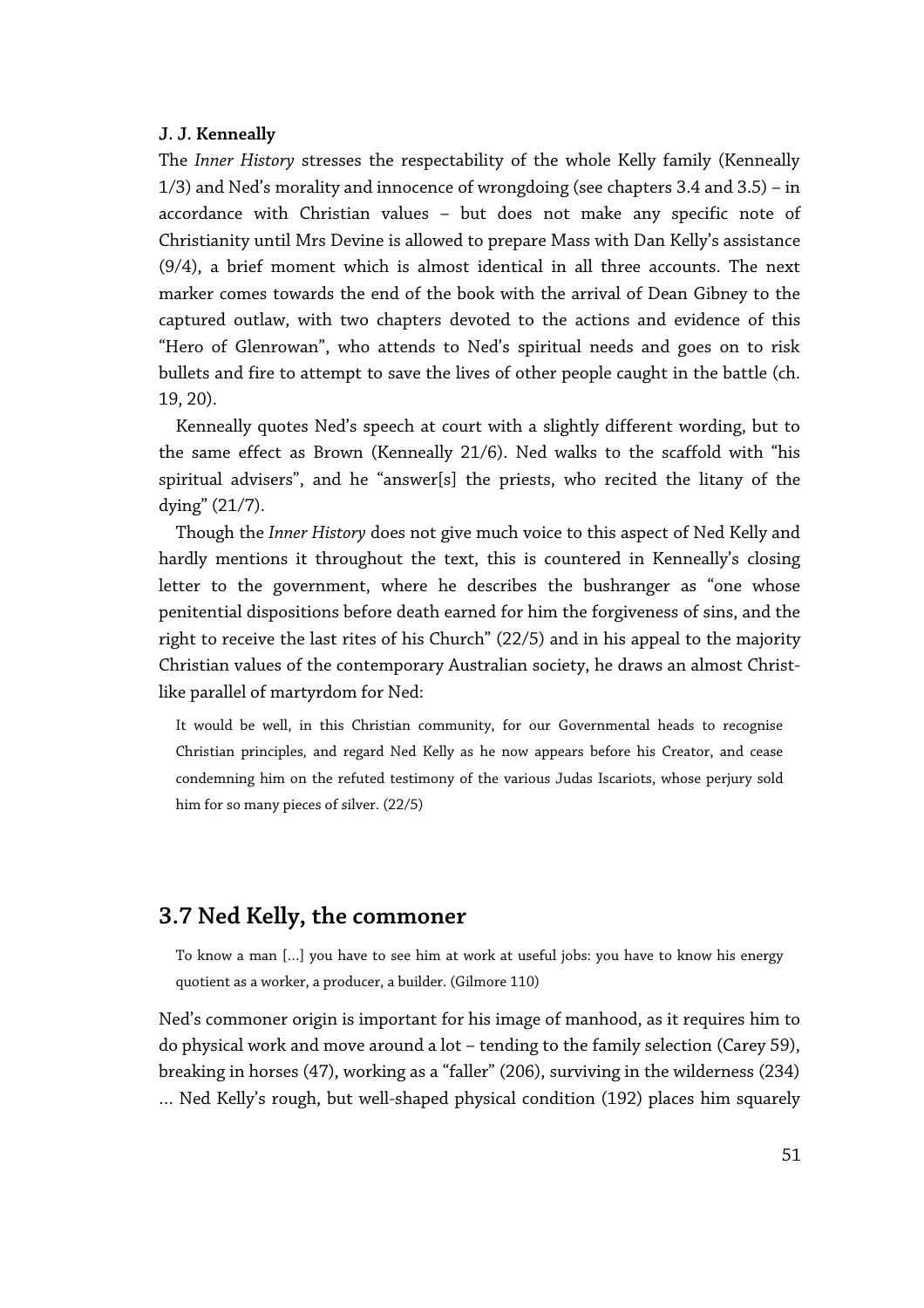into the class of the poor, manual labourer and in opposition to the sedentary and frequently physically weaker elite. (cf. Forth 87) The everyday activities that the rough rural environment necessitates are the source of Ned's raw physicality and also a proving ground for his capabilities, as from his boyhood onward he can rely on no one but himself to bear the brunt of his own and his family's livelihood.

His adherence to the common people of Australia is also important for his bushranger status and especially that of a national symbol (see chapter 3.9):

As the poor pay fealty to the bushranger thus the bushranger pays fealty to the poor. (Carey 136)

He is one of them and he remains one of them in a resolute show of reciprocal loyalty. He represents them in a boxing match, wearing the Irish green of the majority of the poor and scorned selectors – his victory over the Protestant orange raises him to a God-like level of popularity and fame amongst his own. (213)

The common folk keep to Ned throughout, accepting him, cheering for him and celebrating his successes with him. Ned learns the lesson of Harry Power and does not forget those who support him or suffer in his defence, for they give him his power and invulnerability:

It had been men who protected Harry and it were a man who betrayed him in the end. Harry always knew he must feed the poor he must poddy & flatter them he would be Rob Roy or Robin Hood[.] (343)

Ned accepts this, accepts "his people" who harken to him "because we was them and they was us and we had showed the world what convict blood could do." (Carey 387) Their socially despised convict origin becomes a badge of honour, showing their strength as they are able to overcome prejudice and the difficulties and disadvantages of their discriminated position. Ned Kelly becomes the common Australian people's Robin Hood, robbing the banks that represent their oppressors and giving them money in their poverty (366), standing up and fighting (and winning) against their seemingly all-powerful tormentors, and although Ned and his mates are defeated at Glenrowan, their indomitable bravery shows that they – and by affiliation all ordinary Australians – are not "less than dog manure beneath [the Government's] boots" (276), but "of true blood and beauty born" (387).

## **Max Brown**

*Australian Son* shows this aspect of Ned similarly to the *True History*. His body strong and fit, conditioned by rough life (Brown 31, 42) and when he works as a "feller and later as overseer", his prowess is subtly lauded by the remark that he was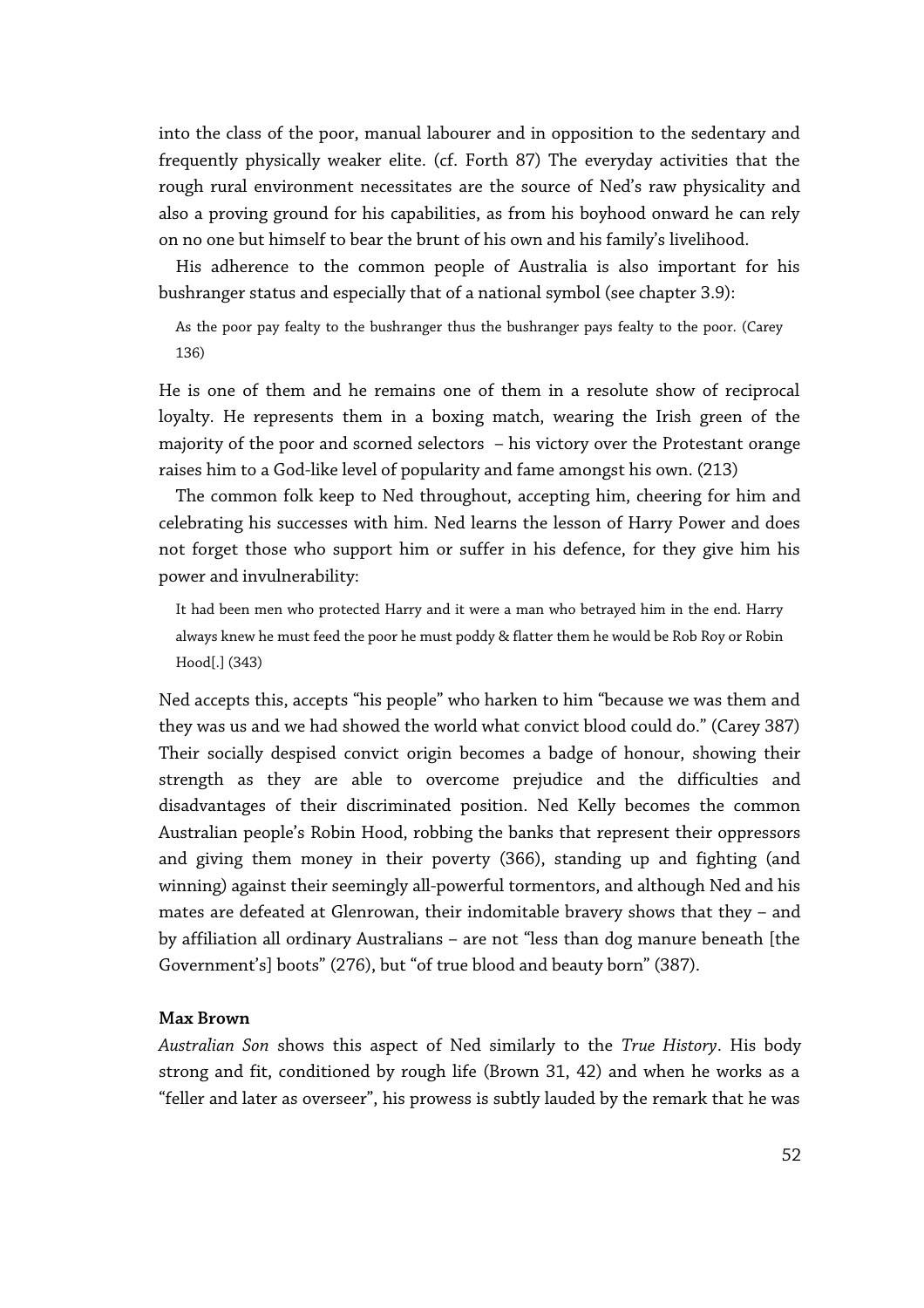"at no times earning less than top wages" (45) – supporting his masculinity even more.

His connection to the people of the land is, however, described in a more ideological, Marxist contrast between the "working class" and the "bankers and capitalists" (46), of which Brown notes:

Kelly was not of them and had no sympathy with them, for blood and bone, he was of the people—of the Australia which had fought at Eureka and was building a nation with its sweat, and carrying on in a new land the age-old struggle waged against the princes of Europe. (46)

This class struggle is given as a motive why "after three years of steady work Kelly [...] opened large scale war on the wealthy stock-owners" (47). Ned is supported in this cause by his fellow commoners, becoming "a more powerful influence in this part of the world than wealth and police authority itself" (48). And he speaks out for his supporters, advising the rich "to subscribe a sum and give it to the poor of their district" as then the poor will stand by them and "if the poor are on his side he will lose nothing by it. If [the rich] depend on the police they will be drove to destruction." (49)

Ned Kelly is assisted by "hundreds of poor farmers" and cheered on by "the lower classes of the city", much to the distress of the "infuriated" upper classes who are demoralised by the failures of the police and the many successes of the gang. (104-5) The outlaw uses the money taken from the banks "as a fighting fund to pay expenses of all who had helped to make the campaign a success" (106), acting to deserve the growing popular respect (see chapter 3.9), while these same people are alienated by newspapers of the day describing them as "a meeting of thieves, prostitutes and foolish persons" (254).

## **J. J. Kenneally**

Kenneally also keeps this aspect strong, although Ned's physical condition is supposed rather than directly described (e.g. Kenneally 1/6) and the nature of Kelly's social position is depicted more in terms of a well-knit local network (e.g. 10/3, 13/3) defending itself against "a leaven of dishonest men who refused to live entirely within the law" who manipulated the authorities, gaining influence over the police for their own gain (1/1).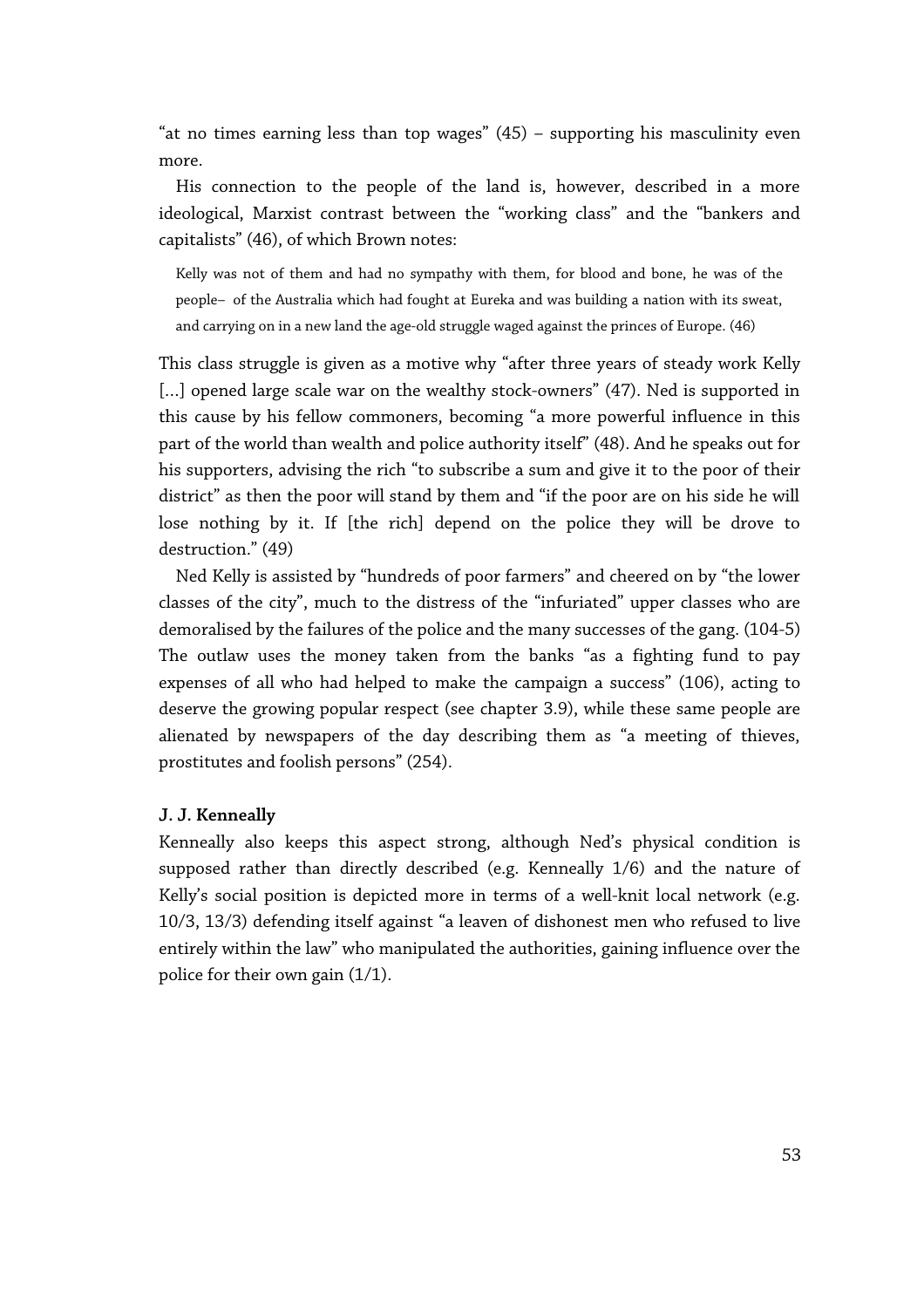# **3.8 Ned Kelly, the hero (the manhood ideal)**

The idyllic male hero is first and foremost an icon of manhood, more recently tempered by the modern gentlemanly ideal. A comparison will thus be made with the qualities listed in subchapter 1.2.1 – as an exception to the standard format, the separate qualities will be discussed in subchapters of their own and at each time all three portrayals will be compared; in a number of cases, these attributes are discussed in other chapters and the reader will thus be referred to the appropriate section for more details.

## **Performative excellence**

Discussed partly in chapter 3.2 and elsewhere. It is not only performance, but "masterful execution" (Gilmore 113) that is the sign of a great man – and if so, Ned Kelly is great in all three books. He is described as an amazing horseman (Carey 245, 361; Brown 97; Kenneally 6/2), a wonderful shot – he does not miss (Carey 358; Brown 68, 72-3; Kenneally 2/4), a powerful fighter (Carey 18, 215; Brown 40; Kenneally-b 18) and even a masterful orator (indirectly Carey 360; Brown 51, 247; Kenneally 21/6). Carey includes one more area for Ned to excel in – wrestling, when he defeats the fearsome Wild Wright in a boxing match (Carey 217). Gilmore notes:

Because it symbolizes all other skills, wrestling ability is, above all, the measure of a man and a symbolic arena for self-promotion[.] (Gilmore 89)

Thus this detail added by Carey serves to maximise Ned's manhood status.

## **Public activity in masculine company**

This quality is missing in all two of the texts, most pronouncedly in Peter Carey, where Ned is depicted as rather asocial, staying mostly only at home or in hiding with his three mates. Brown notes that prior to Glenrowan they were "cut off from simple, free-and-easy relationships with ordinary people" (Brown 191). Either way, Ned's public activity is limited to the two bank robberies, the day before the Glenrowan siege, and a varying number of disputable or dreamlike forays into nighttime gatherings (e.g. Carey 387, Brown 115). Kenneally, however, has the gang resting in the comfort of the wider Kelly family (Kenneally 13/3) and attending "socials and dances among their friends" (14/2), creating an image of Ned as a socially active and successful man.

Although Ned's other qualities redeem him to the extent that the writers throw no negative light on him for this lack of public activity<sup>[11](#page-53-0)</sup>, its effect can be seen in the

<span id="page-53-0"></span><sup>11</sup> Considering Australia's low population density in rural areas, the vastness of the land and the hardships endured, it was nothing unusual for groups of men to be out of touch with the broader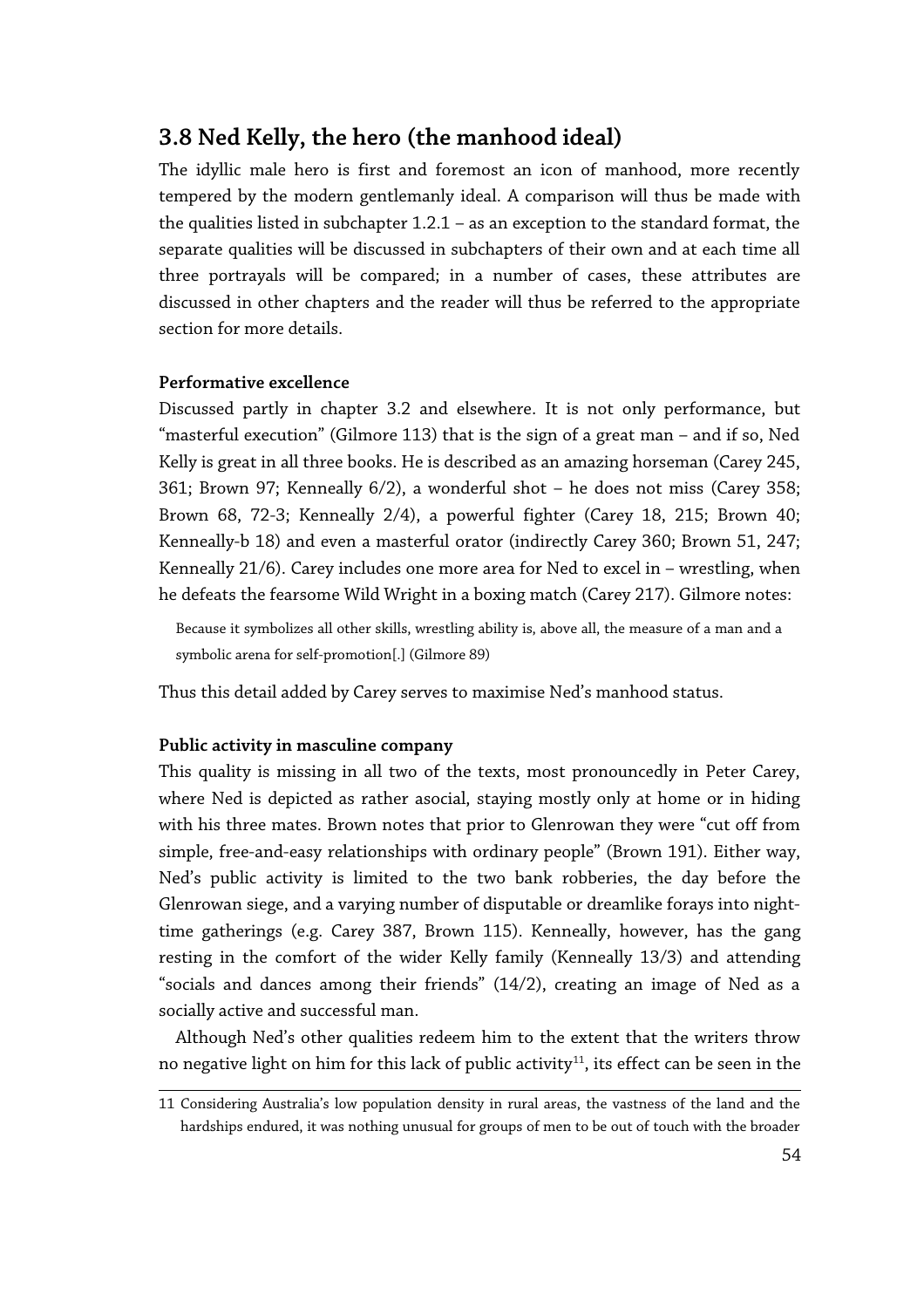(albeit minority) questioning of his heterosexuality, which has considerable basis on his time spent secreted away with his mates (cf. Smyth 206).

# **No fear of pain or death…**

...showing a willingness to protect family and honour at any cost, and proven by visible acts of daring.

The first part is discussed in chapter 3.3 and is shown by all three narratives. The second part is accounted for in all three texts, among other, by Ned's refusal to bow down to the police and by the daring displays of horsemanship Kelly gives on more than one occasion (see Performative excellence above). Carey goes into more detail and thus gives his Ned more specific opportunities to show his daring, such as when he punches the big and fearsome Harry Power (Carey 154), when he brushes past the cowardly police (261), or when he declares he will never abandon his mates or his mother and child (337). Another such moment common to all the texts is when a heavily injured Ned steps out in his armour to meet the police at Glenrowan (Carey 414, Brown 211, Kenneally 18/5).

## **Impressive physical constitution and dexterity**

Discussed in chapter 3.7. All three authors portray Ned as a physically strong and healthy person. Carey stresses this even more by contrasting him with the two men closest to his bushranger image: Harry Power and Joe Byrne. Both are described on occasions as unhealthy and obnoxious – while the former's "bowel were v. badly twisted" (Carey 85) and his mouth probably smelled from not cleaning his teeth (91), the latter also becomes "afflicted by the diarrhoea" (335) and becomes "pale and sick he had no charm" (344). This serves to subtly bring out Ned as the masculine ideal, as:

Good health signified a variety of aesthetic, physical and moral traits, producing a man who was attractive, pleasing and calm, who held himself upright and walked with an energetic step, and whose internal organs functioned efficiently and harmoniously. (Forth 67)

## **Provisioning dependants**

Discussed in chapters 3.3 and 3.7. Ned takes care of his family and the people who support him, he is strong, capable and productive in all versions of the story. Although he does not completely succeed in providing for his kin when outlawed, his ability to do so is undoubted at any time and his efforts are frustrated only because of the array of forces turned against him. He is more successful in providing

society for long periods of time, and for families on distant farms to keep mostly to themselves.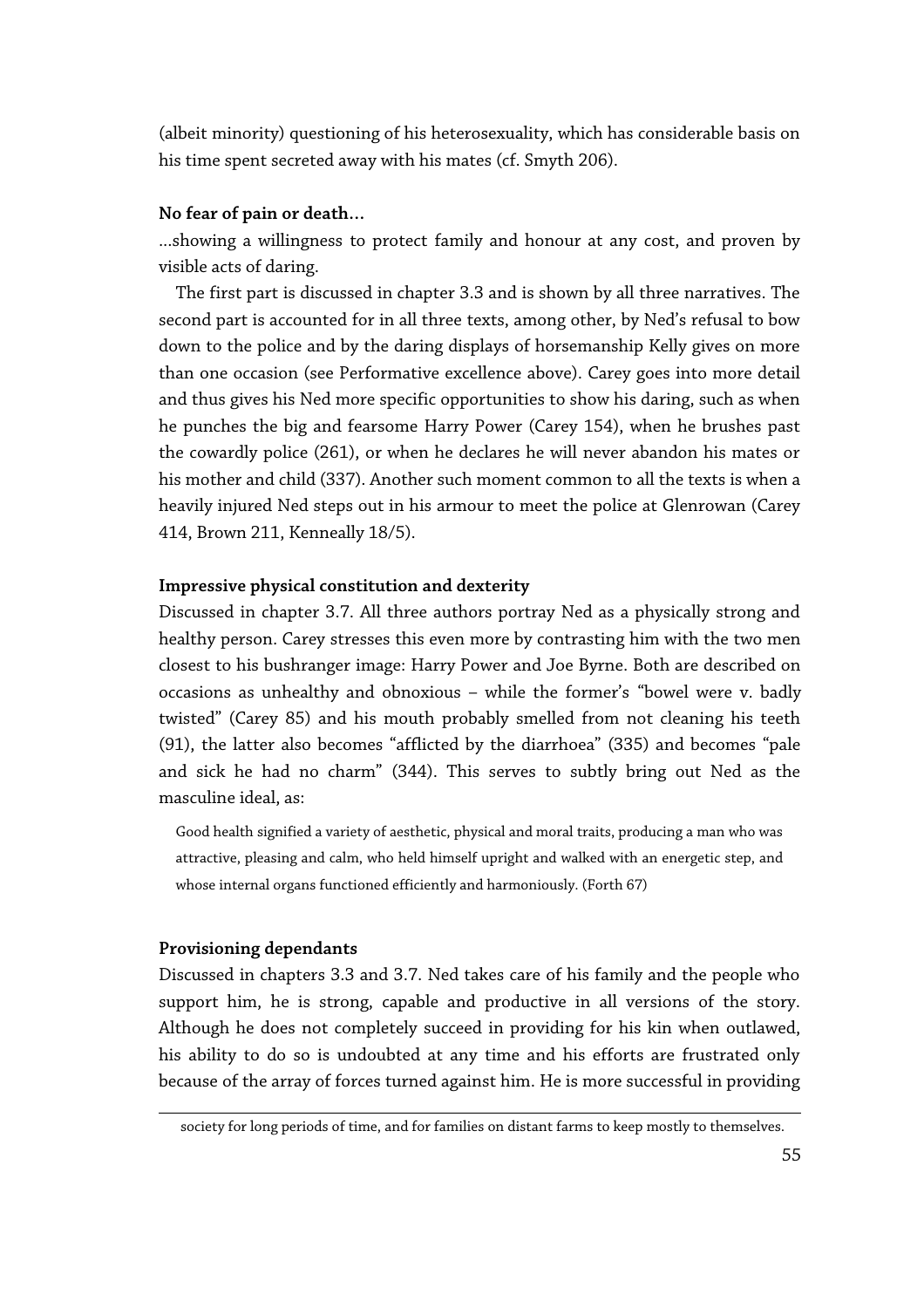for his supporters and, in a metaphorical sense, in providing a voice to the oppressed.

In this, Ned Kelly acquires the reputation and symbolic greatness in par with the likes of the legendary English Robin Hood, Scottish Rob Roy or William Wallace, the Carpatho-Ruthenian Nikola Šuhaj or the Japanese kyokyaku (Gilmore 191), an outlaw fighting against unjust persecution, punishing the evil and helping the poor and the weak – a national myth (see chapter 3.9). And like all of the aforementioned, he is eternalised by the poets and artists his story inspires (cf. Forth 90).

## **Loyalty to social class**

Discussed in chapter 3.7. Ned Kelly is shown to be completely loyal in all three narratives. He represents the poor, the common people, especially the selectors of rural Australia and all those oppressed by the dominating social elite, and it is them he fights for and them he vindicates by his refusal to bow down to persecution. Ned's successes resisting farcical attempts to capture him and his smoothly operated bank robberies cause the police to become the laughing stock of a broad range of the populace that already holds them in contempt, and are thus victories that the common folk celebrate on his behalf.

## **Assertive courtship & potency in procreation**

Discussed in chapter 3.4. Kenneally does not write on the subject. Brown shows women to be dazzled by Ned, though he is also said to be "friendly but shyer" (184). Only Carey makes him actually successful, and that on the very first occasion he tries to court a woman – with immediate results, though the reasons Mary Hearn accepts him are not clear (he could possibly be considered a prostitute's customer). Carey's Ned is also potent in procreation, a child on the way soon after the relationship is begun.

#### **Respectfulness to women and elders**

Discussed in chapter 3.4. Ned does not get into much contact with the elderly, but he is shown as very respectful to women in all cases, though to a lesser degree in *True History*. He does not hurt them and speaks politely to them. Especially in Kenneally he is shown to pay women special consideration as during both the bank robberies in Euroa and Jerilderie he asks about the lady of the house's state of health so as not to cause them any hurt or grievance. In a slight negation of this attribute, Carey's Ned is capable of speaking less than respectfully to his own mother, sending her away angry and somewhat insulted from a visit (Carey 207).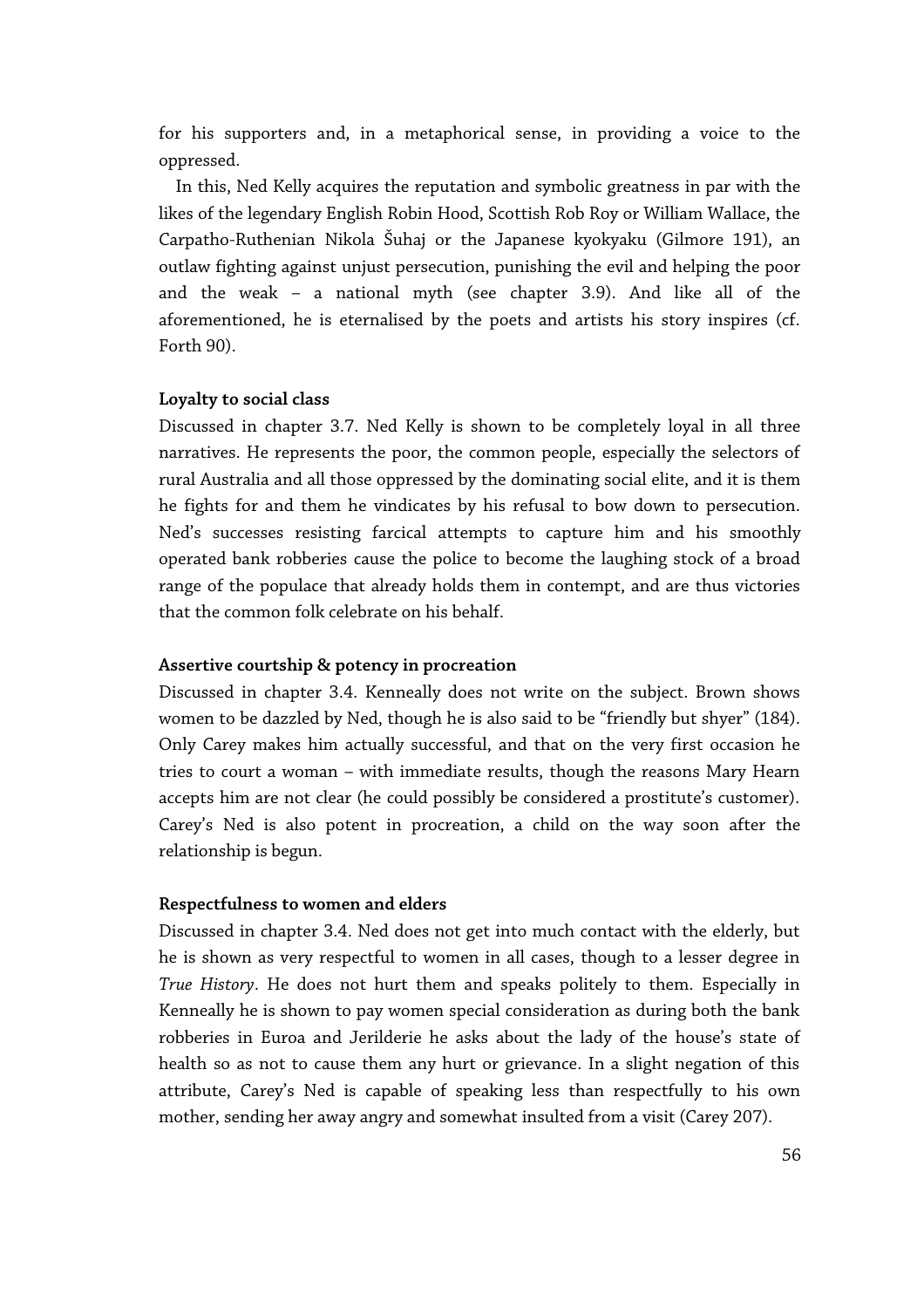#### **Personal autonomy**

This is discussed mainly in chapters 3.2 and 3.3. Ned's refusal to give up his freedom and refusal to back down against the domination of stronger forces makes him symbolic of this trait in all three of his portrayals, though with some differences. While the *Inner History* depicts him as almost completely unhampered by the laughable police efforts to find him, *Australian Son* does show him to be severely constrained by his outlawed status in the months preceding the Glenrowan siege. Carey has Ned forced into certain actions by circumstances and partially enthralled by his lover Mary Hearn, but at the same time his fierce need for independence leads him to repeatedly rebel and strike out against his antagonisers no matter the odds stacked against him.

## **Self-assurance and leadership in war and strategy**

Carey's Ned refers to himself as the "Captain" (Carey 371) and is the one who ultimately decides what the gang will do. He is also portrayed as a strategic mastermind in his preparations of the Euroa and Jerilderie robberies and he himself suggest as much, showing self-assurance, when preparing the (unsuccessful) Glenrowan encounter:

The Commissioner thought he were the servant of Her Majesty the Queen but he were my puppet on a string he ordered the Special train as I desired […] they never imagined they would be captives in a drama devised by me. (400)

Brown and Kenneally give much the same impression. Brown writes of "unsurpassed brilliance of psychological and tactical insight" (Brown 135) and Kenneally quotes Ellen Kelly saying: "My boy Ned would have been a great general in the big war – another Napoleon – whichever side he was on would have won." (Keneally 1/3)

#### **The gentleman**

Based on the previous subchapters, the character of Ned Kelly appears to be depicted very much as that of the generalised masculine ideal. His prowess in reading, writing and strategy may lead the reader to consider Ned Kelly the true man of modern times, achieving a synthesis of physical fitness and mental ability, rough manliness and tempered manners. (cf. Forth 43, 89)

Although Ned is shown more as a proponent of a "rugged, courageous manliness of action" (cf. Gilmore 176), he is also fully capable of the self-control and civility of the more gentlemanly aspect of manhood. (cf. Gilmore 163, Forth 60)

However, this image is not quite stable, and the straightforwardly idyllic picture is not even attempted, as it is filled with the cracks of contradiction and controversy.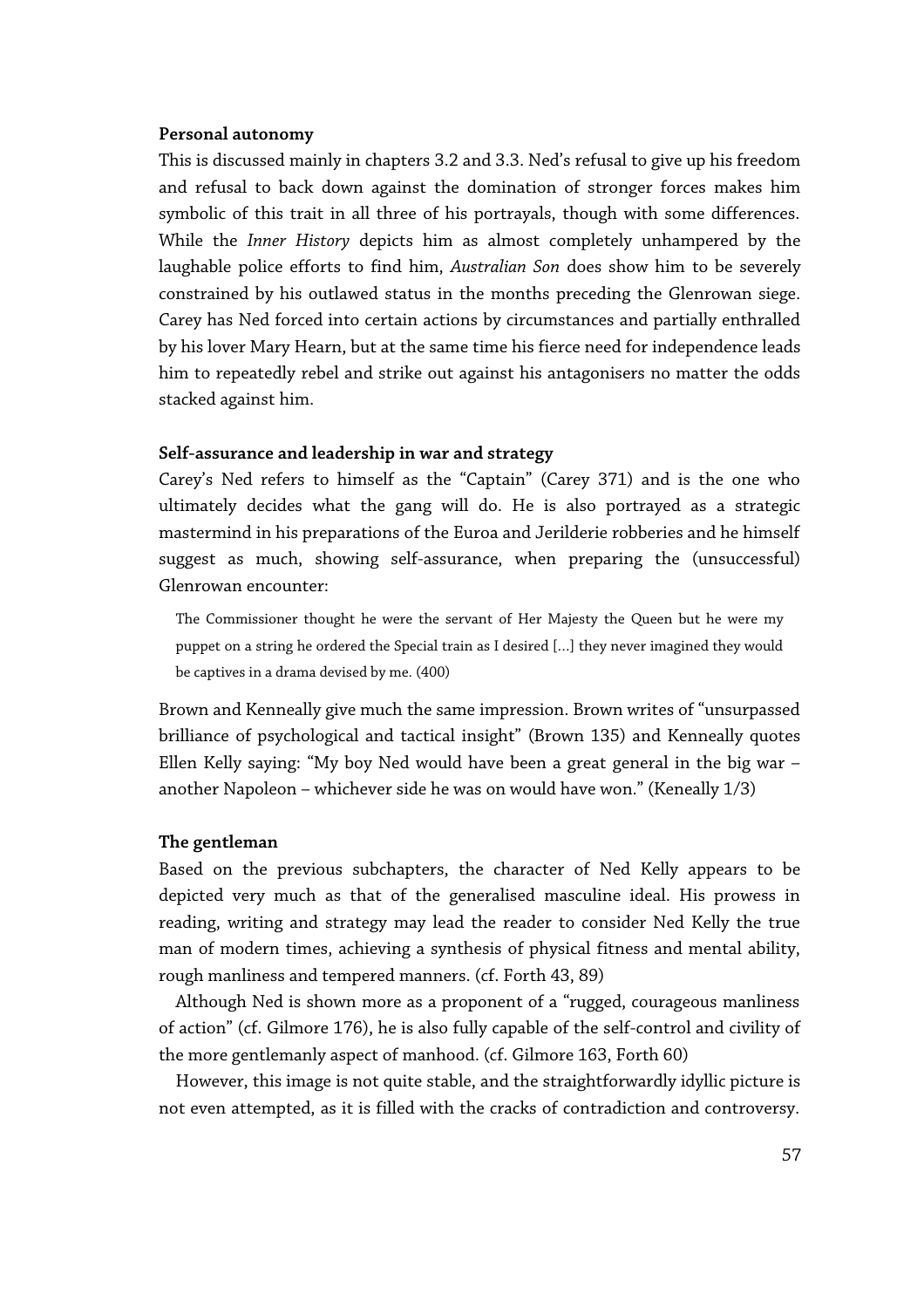Rather, a hero is formed who is – with his questionable status – all the more suitable for a disillusioned postmodern world (cf. O'Reilly 4).

# **3.9 Ned Kelly, the Australian (the national symbol)**

There is no doubt that Ned Kelly is one (indeed it seems the most conspicuous) of Australia's national symbols. It is one of the first things noted in any study of the subject. The reasons for this are also broadly agreed upon, though focus may be placed on various aspects – to quote some opinions on the matter:

Who else is so famously Australian? [...] Who else so potently conjures up the essence of Australianness, as it is stereotypically conceived, involving such qualities as doggedness, populist appeal, and lack of deference for such Establishment as the nation may boast? (McFarlane 26)

Doggedness, populist appeal and lack of deference for the establishment – a somewhat self-ironising view of Australia's stereotypical character, which shows a similar kind of humour as in Graham Seal's summary:

Ned Kelly has become Australia's only real national hero. The image that is perpetuated by this interaction embraces the paradoxes and concerns of the Australian character. Yes, Ned Kelly was a murderer, but he only shot policemen, who have never been very popular in Australia anyway. He robbed the rich, perhaps not to help the poor, but at least to show that the wealthy and the powerful could not always have things their own way. Finally, and most important, Ned Kelly was 'game'. He fought for what he believed in, and died for it. (Seal 15)

Ned Kelly is considered far from perfect, but it is his paradoxical status that makes him so genuinely Australian. He does not bow down to the authorities nor the rich and powerful, and he is brave, keeping true to himself at all costs.

A slightly different and more profound view is given by Deborah Bird Rose in her study on the Aboriginal stories of Ned:

As myth-dream Ned Kelly is both invader and outcast; his position encodes the longing to belong and the fear that white Australians will never belong – will always be castaways in the continent of Australia. (Rose 184)

This harkens to a much deeper emotionality than the tongue-in-cheek somewhat critical remarks quoted previously. It denotes something of the hybrid "in-between" identity addressed by Homi K. Bhaba (McLeod 217) – the liminality of a white Australian culture walking the tight-rope between their European origins and their far-from-European home country, giving an all the more pressing reason for the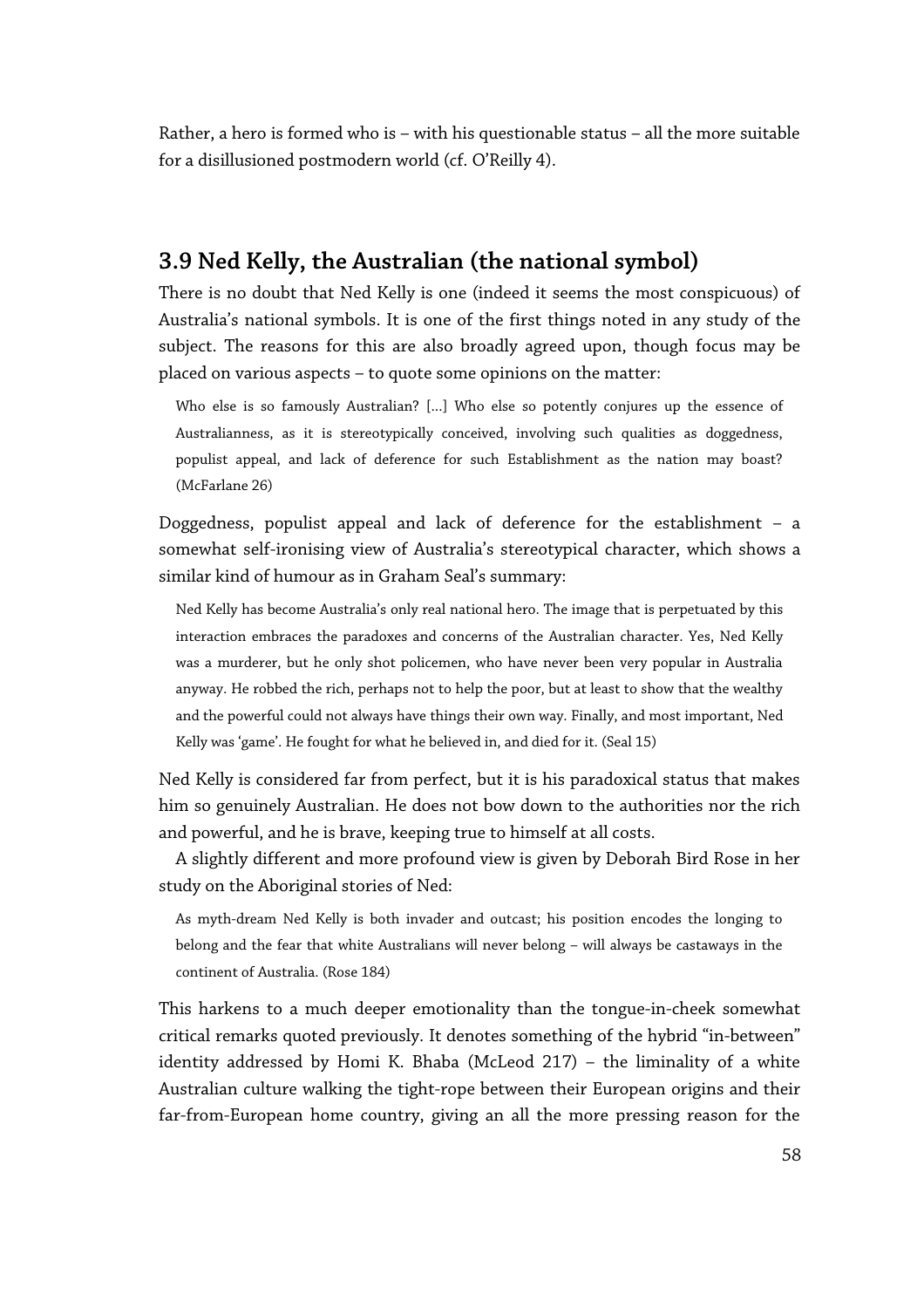nation-establishing efforts of late colonial and early after-colonial literature (see chapter 1.1.3). Kelly the bushranger is emblematic of this ambivalence, but at the same time he serves to more firmly anchor white Australia to Australia itself.

Even his "vocation" is iconic of a new, independent culture. Although a bushranger "is essentially the same as the outlaws or bandits of any nation" (Seal 9), the image that builds up suggests Kelly is not simply a bank robber, a gangster, a criminal or any of the other specific characters of cultures worldwide – he is a bushranger. (Kušnír 38) He is the specifically Australian outlaw as unique to the country as every country is unique unto the rest of the world.

It seems pointless to prove again that the character shown in the previous chapters does in fact coincide with the demands meted out by the descriptions above. Rather, the following lines will examine how the three authors proclaim this Australian popularity and "symbolhood".

## **Peter Carey**

Although it might seem conceited if Ned talked of his own popularity, Carey manages to pull off a good number of mentions to Ned's fame without giving the impression the bushranger is bragging. The first such case, showing he is well known in the area, is when he is approached by an influential innkeeper to set up a boxing match, Ned remarks: " I knew him both by sight and reputation I were most surprised to learn he had any knowledge of me whatsoever." (Carey 211)

This is in Ned's full prime, before he is outlawed. At the end of the (victorious) match, Carey makes use of the rare moment Joe Byrne is made author of the lines to unreservedly glorify Kelly, raising him to god-like status: "On that day you was Jesus Christ Almighty even Father Duffy come to worship you." This is immediately confirmed by Ned, but at the same time humbly downplayed and even complained of: "As a result of winning the fight I become what is known as popular which were even worse than being hated as a traitor[.]" (217)

When robbing the Euroa bank, Ned talks to a group of "men they was Australians [...] the historic memory of UNFAIRNESS were in their blood" (359-60, capitals original), implying that experience with unjust persecution is an innate Australian trait. He tells them his version of the Fitzpatrick incident and Stringybark Creek. The result is complete acceptance by representatives of the whole society:

In the hut at Faithfull's Creek I seen proof that if a man could tell his true history to Australians he might be believed […] And lo they did applaud us with their eyes bright their faces red bank managers & overseers & ex policemen[.] (360-1)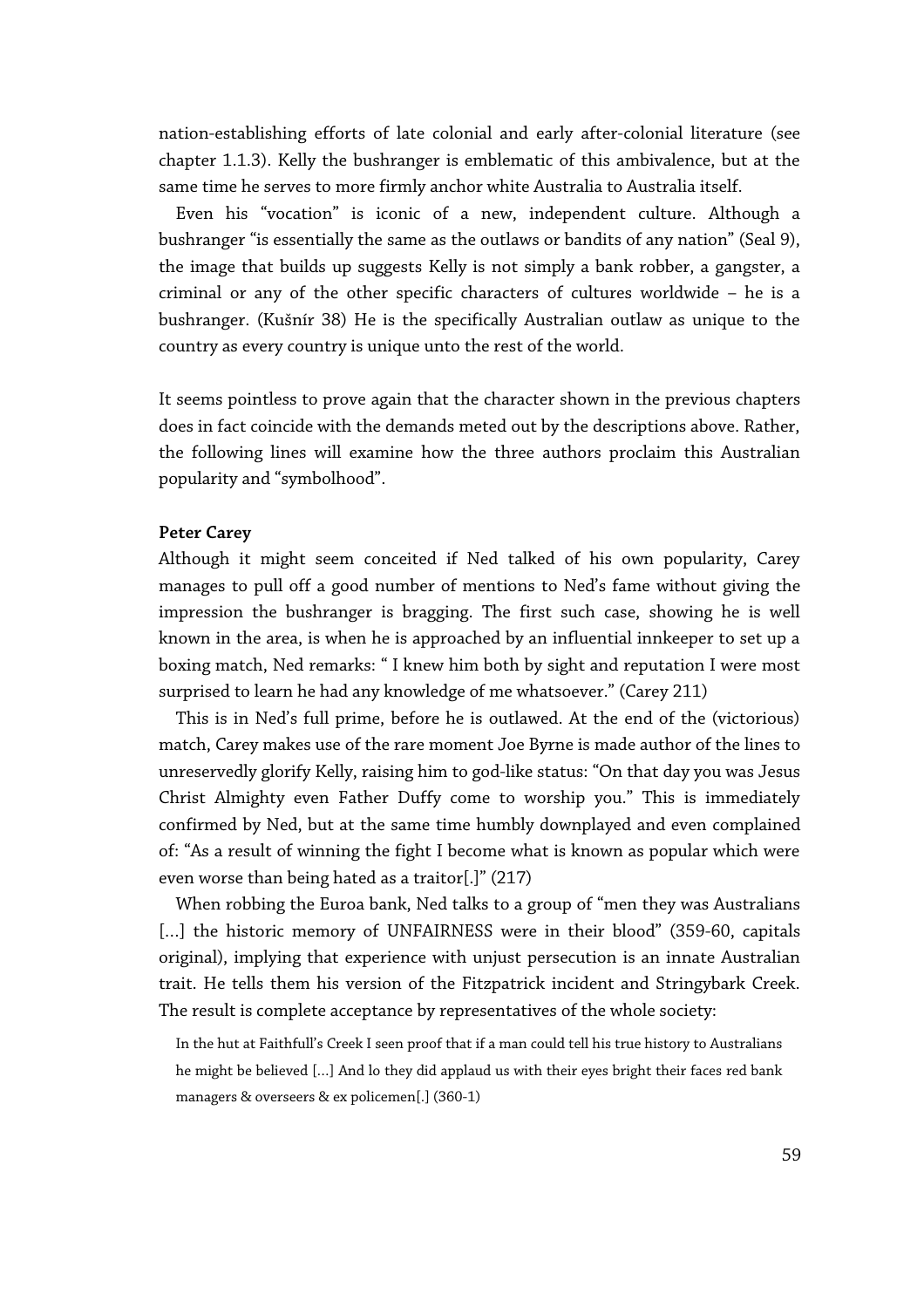Everyone not only believes Ned, but applauds him, showing him active support and acceptance – even members of elite and otherwise hostile social groups: financiers, work leaders and the police.

Ned is also glorified by proximity, when he notes of his mates on the eve of the Glenrowan battle:

Dan & Joe come back in from the night then all eyes went reverently to those armour'd men. Them boys was noble of true Australian coin. (407)

The impression that is given is that they (and by relation Ned) are heroes of the nation, the Australian version of the noble knight in shining armour. They are not fake pretenders to such a status, but they are "true" – authentic in their Australian character, the best that Australia has to offer that no other nation can provide.

In the last-but-one chapter of the book, Carey gives a nod to the whimsical selfderogative humour exemplified above, as he includes a comment by one of Kelly's detractors, the schoolmaster Thomas Curnow, which completes the picture:

What is it about we Australians, eh? he demanded. What is wrong with us? Do we not have a Jefferson? A Disraeli? Might not we find someone better to admire than a horse-thief and a murderer? Must we always make such an embarrassing spectacle of ourselves? (419)

As O'Reilly notes, Australians "*do not* have a Jefferson or a Disraeli" (O'Reilly 4; italics original) and it is their admiration for Ned Kelly and the character traits he represents that make Australian culture stand out in a global context.

#### **Max Brown**

Brown has it easier than Carey, as he maintains a clear voice throughout the book and is able to comment on such matters without fear of showing Ned as boastful. The foreword itself might suffice, giving testament to the bushranger's Australian importance and defending him with a heart-felt conviction:

Yet, I suspect, that behind the name of evil given these young men was a certain worth little understood then or now, which, in a perverse way, put the seal of manhood on our young Australian nation; and that their fame, which made the bushland ring, will therefore never cease to ring in Australian hearts. [...]

Strange that four such young men, born of the soil, educated by few books, but by the deeds of men and the signs of earth, should live so briefly and be remembered so long in spite of the fiercest campaign of calumny the young colony had witnessed.

People are not remembered for nothing[.] (Brown 9)

As in the *True History*, Ned's conversation with the men and women in Faithfull Creek shows that "the more he spoke, the more attentive and sympathetic became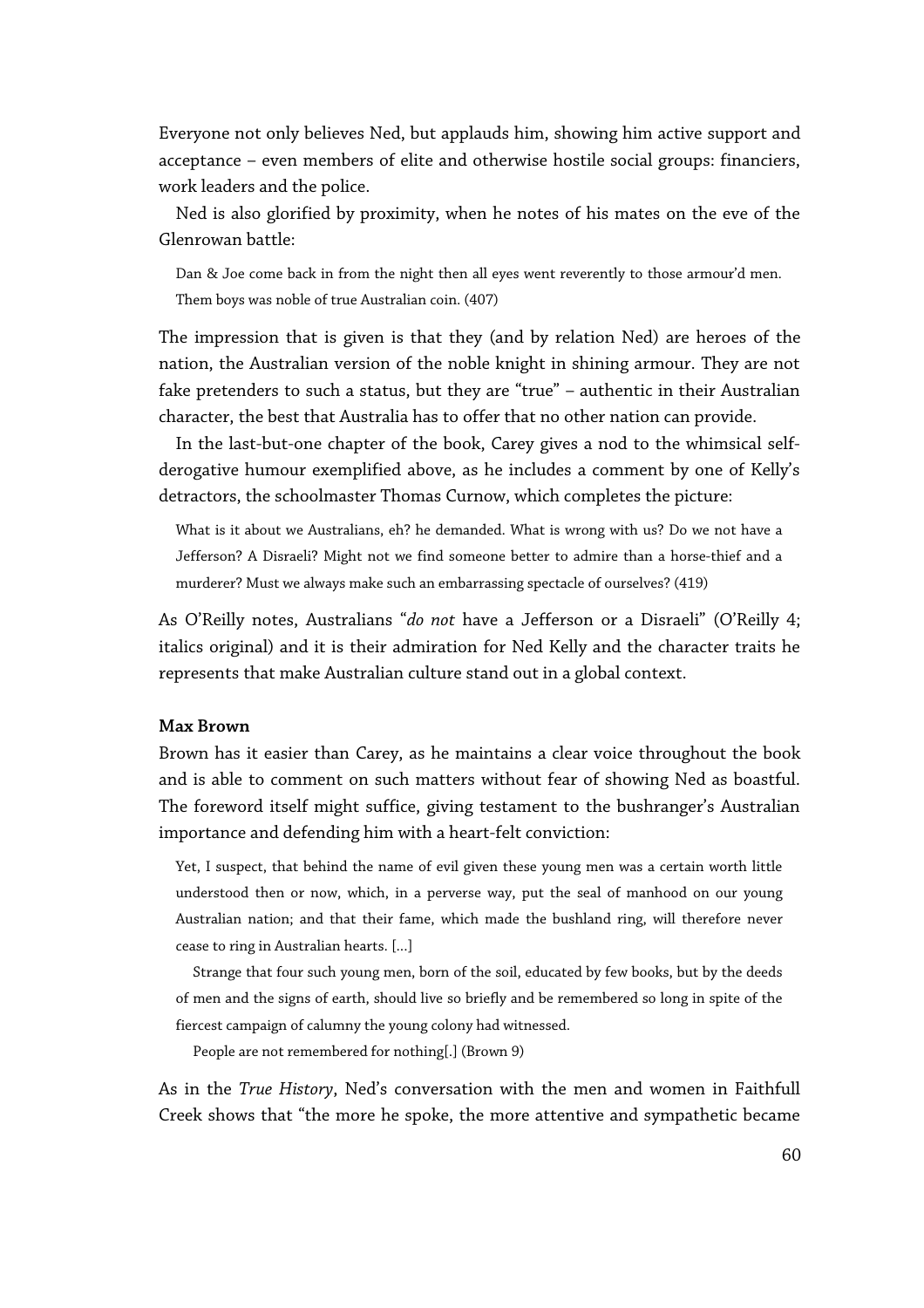his audience" (96) who then entertain "respect and admiration which Kelly engendered wherever he went[.]" (97).

The gang's successful robbery of the Euroa bank becomes a defining moment – the "upper classes were infuriated" (104), but the reaction of the common Australians is described in a grand scale, encompassing the full scope of the continent:

But the poor, from The Bluff to the tropic of Capricorn, talked constantly of Kelly. The kids ran barefooted down to the corner or out to the butter box perched on a gum-tree beside the road to get the papers. And by word of mouth, from pub to pub, along ten thousand miles of roads and rough bush tracks, yellow at noon and purple in the twilight, spread and grew the legend of four bush lads who were to imagine nothing better than to live and love lightheartedly and die in nonentity along the green plains between their stony hills. (105)

Nothing quite trumps this magnificent visionary description, but further moments appear to affirm Ned's position: bush ballads and children playing "Police and the Kellys" (136), remembering Glenrowan where "these raw Australians evinced that fabulous quality of toughness" (226), crowds of people rushing to "catch a glimpse of the man whose deeds of blood and defiance had sent such thrills of horror and admiration across the continent" (232), a note on Ned's jolly humour (194, 251), petitions signed by people from the whole country (252) from all levels of society (256) – this all cut short by Ned's death, and yet culminating in the aftermath with a commentary that is at once humbly simple and powerfully edifying:

An old man recorded in later years: "Bourke Street lit by gaslight- the crowds silent and subdued as if some debacle had occurred. The verdict of old residents is that he was a much injured man who would have made a brave citizen of the world if fate had allowed." (262)

#### **J. J. Kenneally**

Kenneally writes of the Kelly family's local popularity (Kenneally 1/3), and he defends them vigorously from the "large section of Australia's bitterly anti-Kelly Press and equally bitter authors of so-called Kelly Gang books" (1/5); at various moments Kenneally writes of some popular legend or speculation (1/6, 10/2, 18/7- 8) – it is clear that Ned Kelly was famous, but from the determination with which the *Inner History* attempts to clear his name, the impression is given that Ned's status is far from decided and must be fought for.

On the other hand, Kenneally also gives account of the Faithful Creek event and writes that "wherever Ned Kelly explained to the public how his people had been persecuted by the police he made very many friends" (6/2); people sing songs in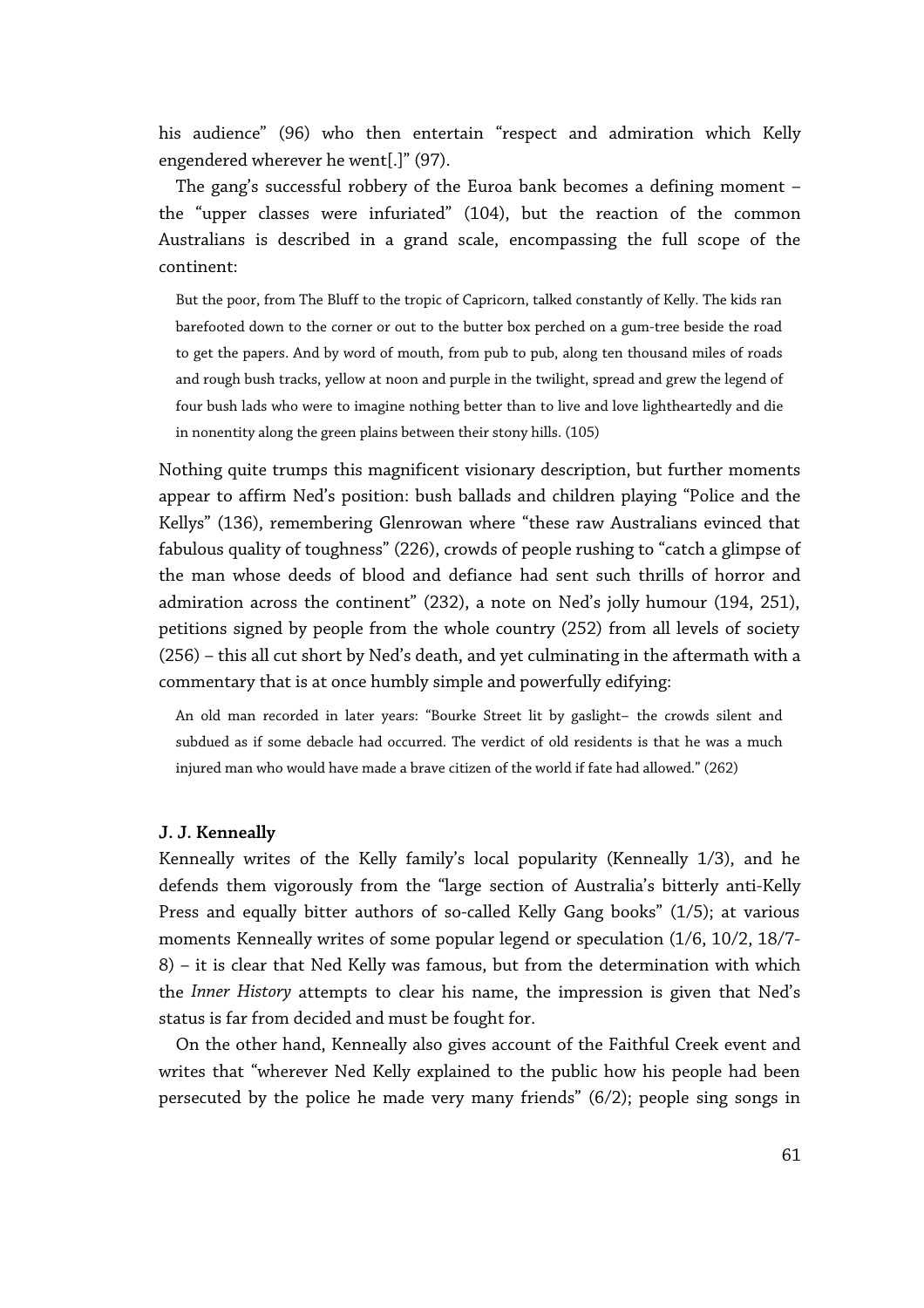praise of the gang (9/4); during Ned's trial "an immense public meeting was held" in his support (21/7). And the popularity of Ned's character is also testified to by the *Inner History* being "eagerly bought up", as the author declares in his closing letter to the Australian government (22/5).

# **3.10 Ned Kelly, the supernatural figure**

What haunts us there is the enigma of the man, the unknown body that hides behind that strangely archaic and yet strangely modern suit of armour. (Innes 85)

The essence of Ned Kelly's heroic character, mythical status and enigmatic narrative almost begs for supernatural elements to appear and be used – and they are. This aspect is more pronounced in Peter Carey, not so much as attributes of Ned himself, but in uncanny occurrences and in the depiction of Irish folk superstitions (from stories told by his mother; Carey 47) come true. These bring about a very powerful imagery, creating a dominant mythology that overshadows the Christian markers (see chapter 3.6) which are shown to weaken in contrast: while "St. Brigit had lost her power" (108), the Banshee is a real figure that Ned's mother has to banish with the swing of her axe (107).

Harry Power's incantation for his bunions (101), the antics of the intelligent horse Daylight (158), the amazing horse-charming ability of George King (233), or the scary resemblance of James Kelly to Ned's dead dad (47) could all be explained as subjective interpretations of events caused by a superstitious and slightly fantastical mind. However, myth becomes reality in a way that is hard to reconcile with a positivist view of the world<sup>[12](#page-61-0)</sup> with the appearance of the Banshee, the nonhuman substitute boy (136) and the rat charmer that curses his mother's hut with a plague of rats (200).

None of the aforementioned occurrences seem to have an immediate effect on the development of the main storyline, they are more independent events adding to the overall atmosphere. The brief mention of his mother's clairvoyant dream (154), however, touches on the Ned Kelly myth more directly as it connects with other versions of the story (see below) and gives Ned's life a prophetic resonance.

<span id="page-61-0"></span><sup>12</sup> Of course, a claim of insanity or hallucination would suffice as an explanation, and this would be an acceptable interpretation of the literary text cosidering that the narrative is given from Ned's very specific viewpoint. However, it would be a refusal of trust alienating the reader from the fictional world of the narrator.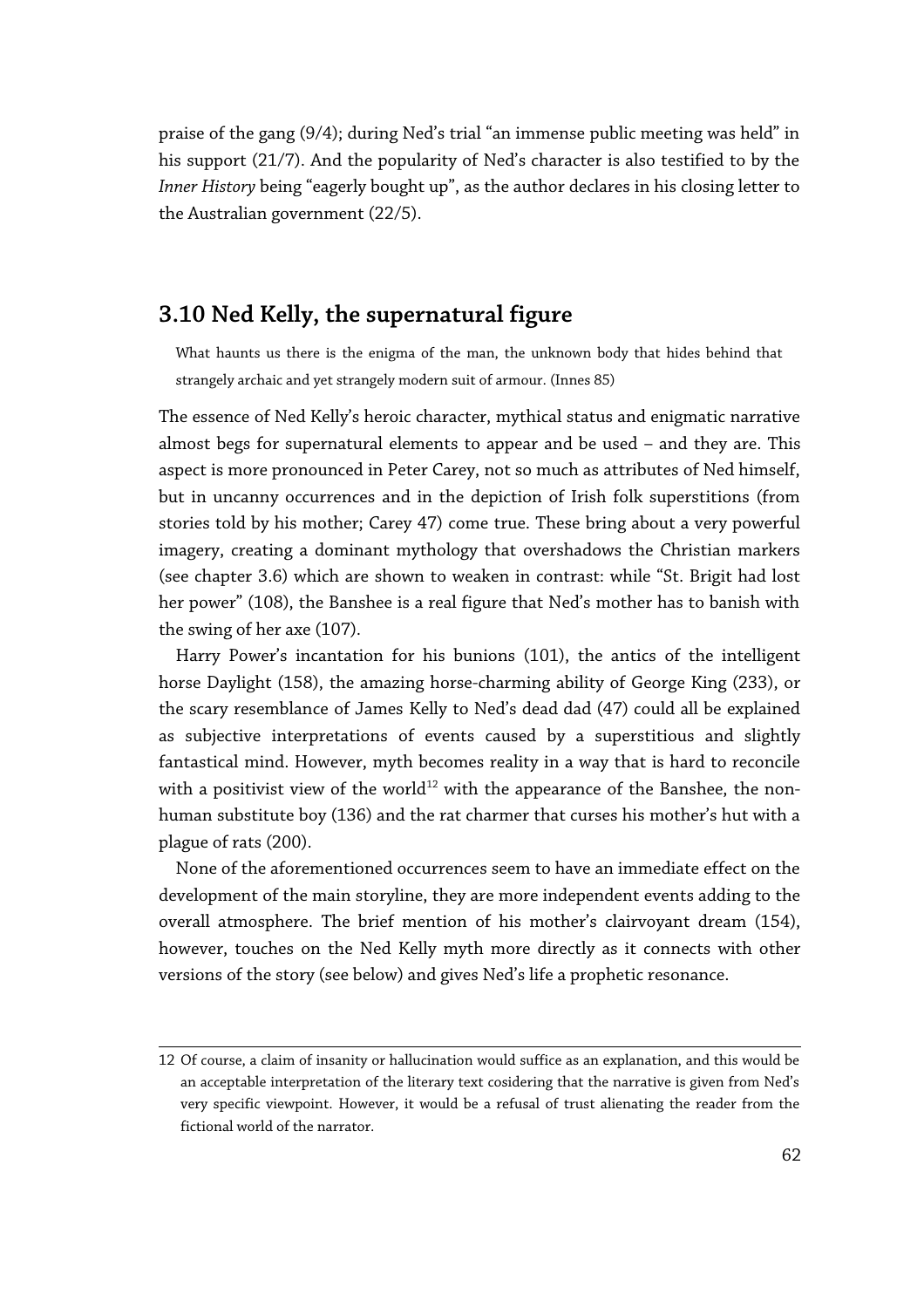Ned himself comes closest to the supernatural in the prologue of the *True History*, in the most iconic Ned Kelly scene – with the sun rising on a besieged Glenrowan, Ned is described as a "creature":

It was nothing human, that much was evident. It had no head but a very long thick neck and an immense chest and it walked with a slow ungainly gait directly into a hail of bullets. Shot after shot was fired without effect[.] (Carey 3)

Such a depiction evokes imagery of headless ghosts, of the long thick necks of serpents and dragons, the enormous bodies and plodding tread of giants, the invulnerability of monstrous beings. However, this otherworldly character is subverted in the epilogue that returns to the same moment with a parallel script, but a wholly different commentary which serves to show him at once as a mere man, and at the same time to give him all the more recognition for overcoming his human frailty:

But he was not the Monitor, he was a man of skin and shattered bone with blood squelching in his boot. The Martini-Henry bullets slammed against him and he was jolted and jarred, his head slammed sideways, yet he would not stop. (418)

Carey depicts Ned as "a man of skin and shattered bone" – vulnerable, mortal, human – who transcends to grasp and achieve in part the supernatural status of the enigmatic forces that surround and effect his life.

#### **Max Brown**

Although Max Brown professes to give as honest an account of the story as possible, he mentions many moments, which hearsay have transformed into the fantastical. He mentions several legends in his foreword, but he then notes:

It is not legend-it is truth-that, in this hour, bleeding from his many wounds and staggering under his hundred pounds of plough-shares through the mist and half-light of the morning to join his mates, Kelly actually did assume supernatural proportions in the eyes of the troopers, who cried out to each other: "It's the bunyip!<sup>[13](#page-62-0)</sup> It is the devil himself!" (Brown 13)

Brown recognises that this aspect of Ned is important and that many saw him and see him as "approaching the stature of god or devil" (13).

Ned Kelly is endowed with prophetic powers, as he foretells that Constable Lonigan will be the first man he shoots (51), or that his judge, Sir Barry, will follow him to the afterlife (263).

<span id="page-62-0"></span><sup>13</sup> "Bunyip" is the term for a dreaded Australian mythical creature, an enigmatic and terrifying spirit.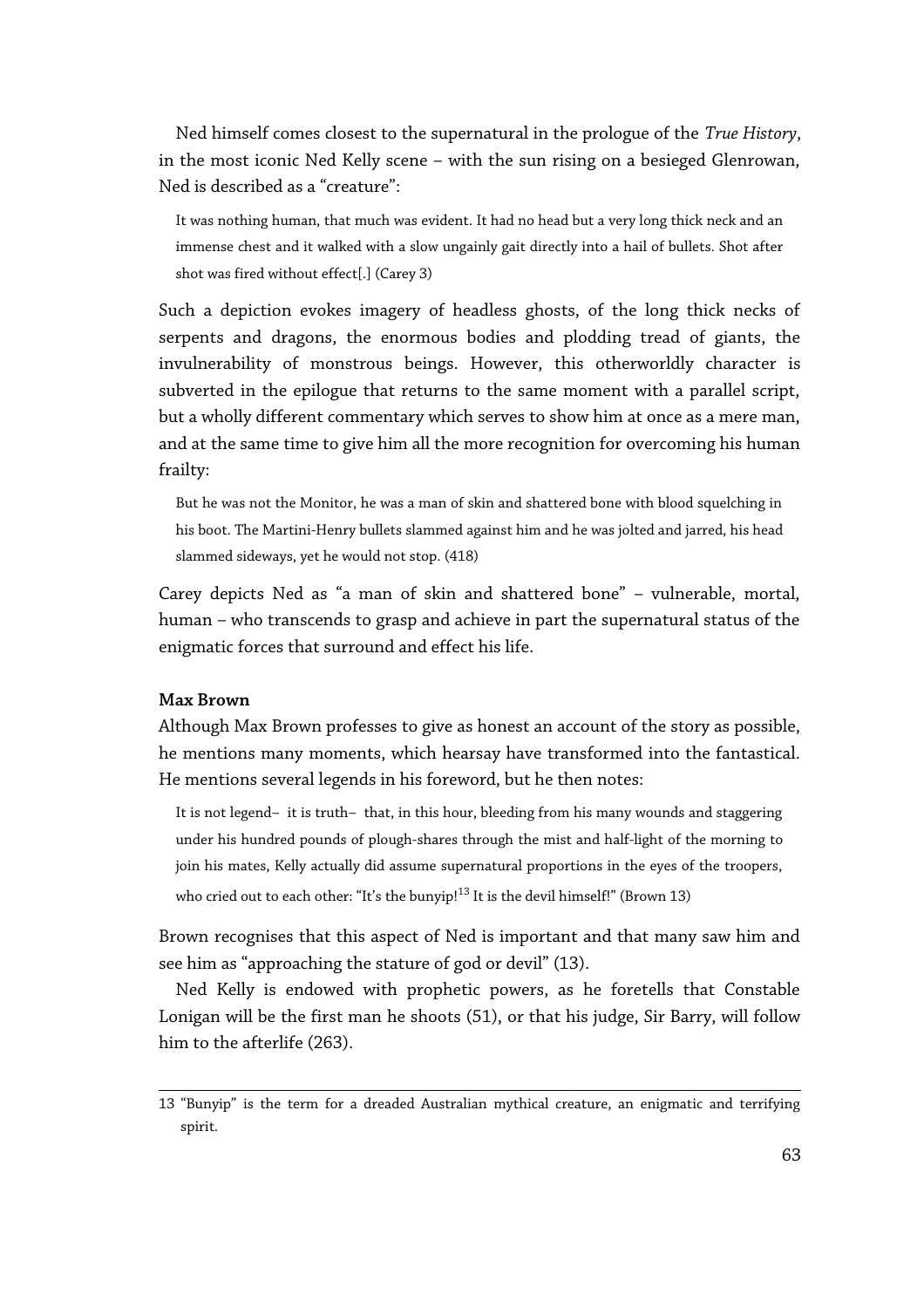Unlike in Carey, there is no mention of Irish myths, no Banshee wailing in the dark, no substitute boy. However, Ned's mother is also shown to have visionary dreams (233).

Glenrowan is the culminating point of the Kelly gang's adventures and it is there that Ned Kelly achieves the most epic and mythic proportions – as noted in the foreword – it is proof of the paradox of his character that he appears the most invincible at the moment he is injured, captured, and (physically) defeated. He cannot be hurt, because he is "in iron" (203). The police are so "awed of the fabulous name of Kelly" (209) that in their minds the outlaws achieve gargantuan levels of power:

By a simple misunderstanding the police became even more scared, and envisaged thirty armoured and desperate men ready to sally out from behind the hotel walls. (204)

When Kelly lurches out through the mists, he is everyone's greatest fear, the guardsmen scream "It's a ghost!", "It's old Nick himself", and "it's the bunyip", adding "He's bullet-proof!" (210) The police open fire and in this last glorious moment of freedom, the mortal man transcends into myth, all the more supported by the human frailty he overcomes:

Kelly, in spite of his wounded foot and arm, continued to advance, laughing derisively, bearing his great weight of iron, staggering under the impact of the shots, and firing deliberately but without accuracy at the inner ring of police. (211)

#### **J. J. Kenneally**

Kenneally is more intent on defending what he considers a great man from slander and injustice, but even so some supernatural elements appear – though they are not central to his case, they add to Ned's status and seem to be considered an undeniable part of the "complete inner history" of the gang.

Ned's prophetic warning to Lonigan is described and upheld as "Ned Kelly had not recognized Lonigan when he fired the fatal shot" (Kenneally 1/5). Ned's supposed prowess reaches literally "superhuman" heights as his enemy Aaron Sherritt uses the descriptor and looks "upon him as invulnerable", and in the words of Superintendent Hare: "Nearly everyone in the district thought him invincible." (14/3)

The siege at Glenrowan is not mythicised to significant degree, and Ned's last stand is described matter-of-factly (18/5), though it is afterwards mentioned, in line with Brown but without the phantasmagorical effect, that: "One of the police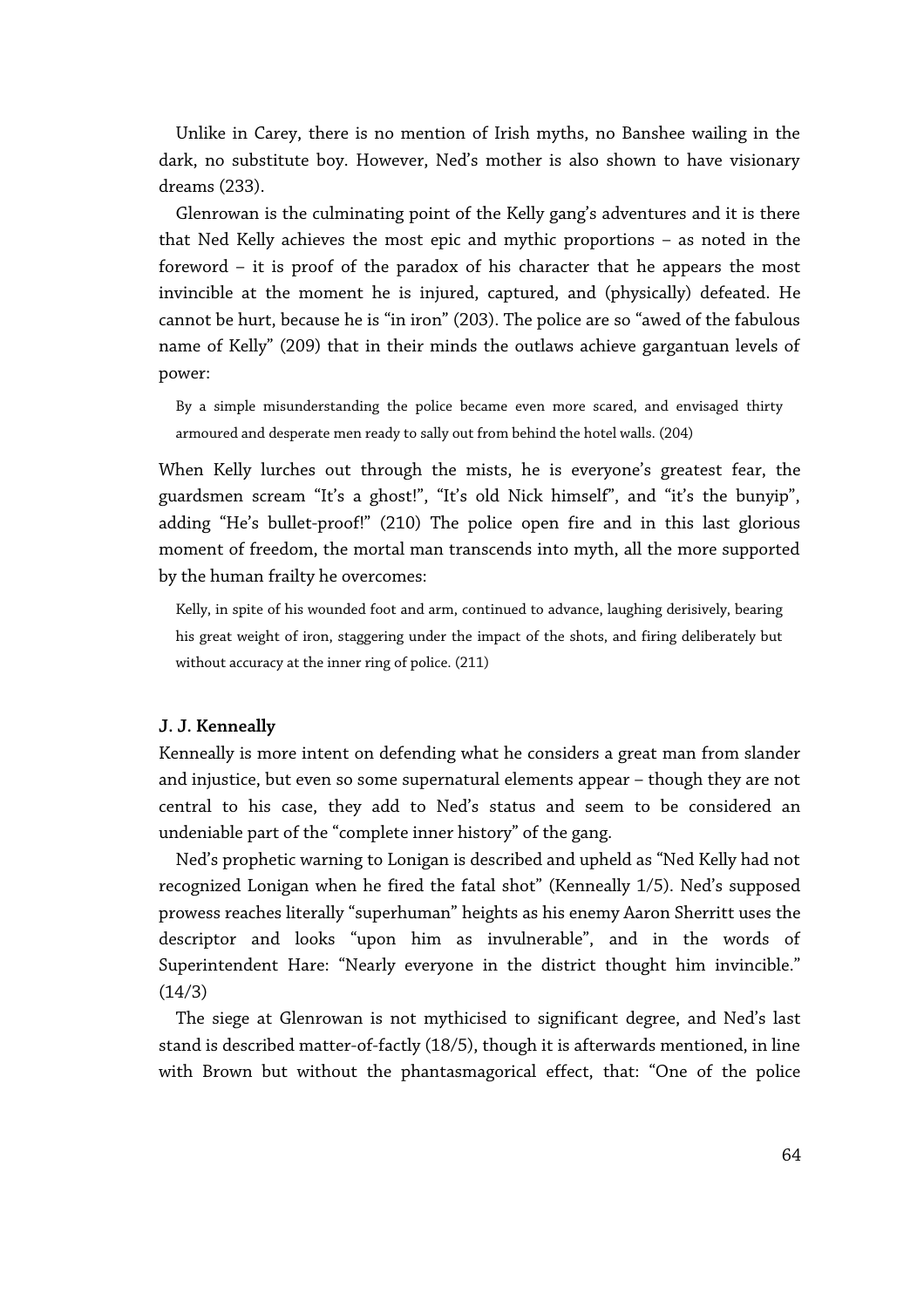thought Ned Kelly was a ghost; some thought it was the devil." (18/6) The police's hugely inflated fears are later commented on with considerable satire:

It was, apparently, feared that the two youths – Dan Kelly and Steve Hart – would, in broad daylight, overcome the fifty armed policemen, and then, carrying heavy armour, escape on horseback. (20/3)

Ned's "challenge" to Judge Barry and the man's death twelve days after Kelly's execution is also included (21/7), a reminder of Kelly's prophetic powers that reinforces the overall impression that the bushranger is an extraordinary man.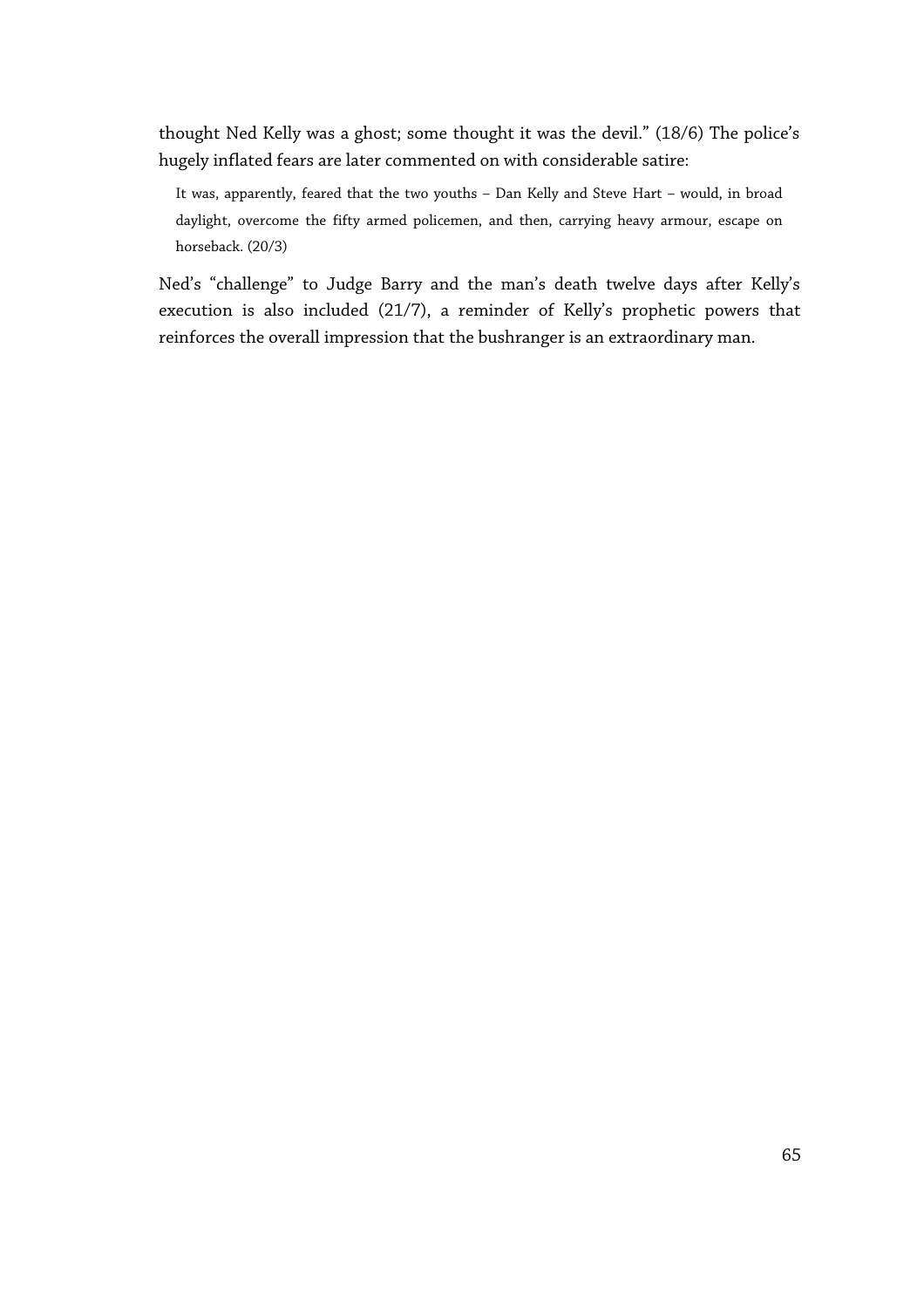# Conclusion

I do not pretend that I have led a blameless life or that one fault justifies another; but the public, judging a case like mine, should remember that the darkest life may have a bright side, and after the worst has been said against a man, he may, if he is heard, tell a story in his own rough way, that will lead them to soften the harshness of their thoughts against him, and find as many excuses for him as he would plead for himself. (Ned Kelly in Max Brown's *Australian Son*, p. 247)

The above quote, credited to Ned Kelly himself (though whether the real man or the fictional one, it is up to the reader to decide if it makes any difference), does well to sum up the essence of this famous narrative. For it is not the character of the man itself which determines his audience's sympathies, but rather the "own rough way" in which it is presented. The story of Ned Kelly remains deep within Australian cultural memory, the "collective activity occurring in the present in which the past is continuously modified and redescribed even as it continues to shape the future" (Huggan 151), and this specific chunk of cultural memory seems to have developed as much as it has expanded.

The Ned Kelly presented by Peter Carey's *True History of the Kelly Gang* certainly has a complex and intriguing personality and his self-narrative fulfils many roles. A great prominence is given to his years of childhood and youth and it is in these aspects that the reader gets closely acquainted with him – his stubborn, somewhat naïve, family-bonded, heartfelt fighting spirit – these attributes remain the same throughout his adult life. His relationship with his mother is one of emotional dependency. His relationships with women are non-existent until the sudden, passionate affair with Mary Hearn that makes him a father avowing marriage – only for mother and child to disappear with equal suddenness and with hardly any lasting impact on Ned. The bushranger is forced into his criminal life by unfair circumstances, killing only in self-defence and stealing only from the rich who surely came by their great property through foul play. He is drenched in Irish Catholic culture, crosses himself at any given moment and does not doubt a priest's words on the rare occasions he meets one, but does not let this hinder his actions. He is of the untamed country, his body honed by physical hardship, a man of the common people – and the common people claim him as their own. He is the stuff of heroes, a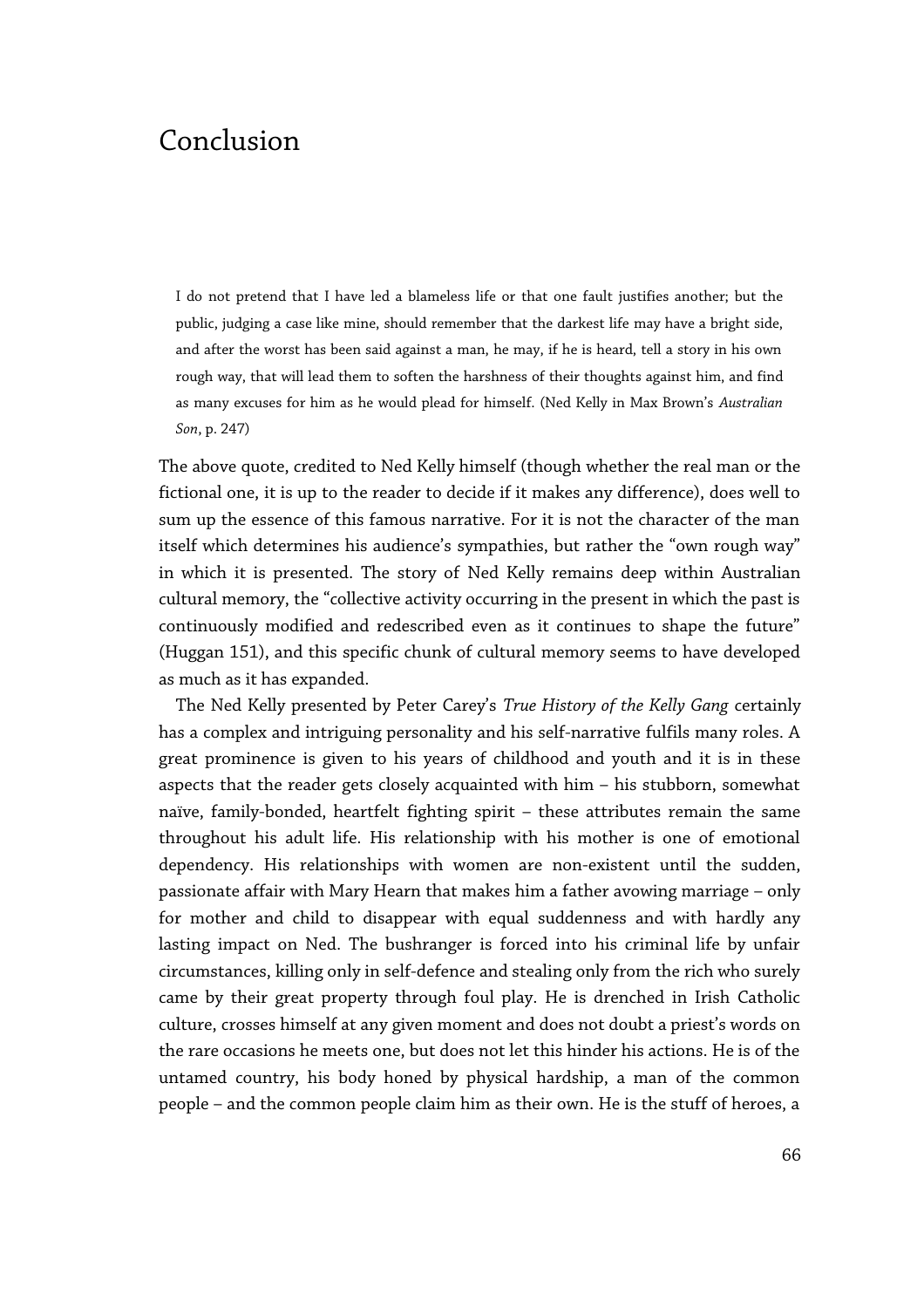man of true grit – a master at all he does, fearless, loyal unto death, fending for those who need him, never bowing down to oppression, sexually potent, rough yet gallant, a captain of men. He is *the* Australian. He is the dark figure treading through the mists, bullets bouncing away. He is myth immortalised by man.

This turn-of-the-21<sup>st</sup>-century Ned does differ from his post- and pre-World War II alter egos, though a clear evolutionary pattern is hard to map, the changes are not as streamlined as could be hoped and in some cases, Max Brown's version comes closer to Carey than to Kenneally. Both *Australian Son* and *Inner History* practically leave out Kelly the boy and only Brown mentions Kelly the youth in any detail, with no focus on a gruelling apprenticeship passage into manhood. Both depict Ned's feelings for his mother as those expected of a son. Both show Ned as dazzling the ladies, yet without any romantic or sexual relationship and without child. Kenneally is much more unambiguous on Ned's impeccable character. Both make a clearer point of Ned following Christian values, while Brown includes faith markers more frequently (but less than the Catholic-culture markers in the *True History*). Brown shows Ned's connection with the poor in a more class-struggle ideology, making Kenneally closer to Carey. Brown is closer to Carey in depicting Ned and his gang as rather secluded, whereas Kenneally imagines them as socialites. Both paint a less detailed, less "manhood-making", but cleaner image of Ned's heroism. Brown surpasses Kenneally and Carey in open claims of Ned's status of Australian national symbol. While Brown and Kenneally remain within the scope of realism, *Australian Son* is slightly closer to Carey in the frequency and detailing of mythical occurrences.

The attributes that hold strong throughout all three comparisons (with varying levels of stress) are: the strong family bond of the Kellys – the family members keep together, protect each other and share a headstrong disposition; Kelly's long-lasting troubles with unjustified police persecution which force him into killing – Ned's criminal acts are either police slander or the desperate reactions of an unjustly hunted man; Ned's Catholic cultural background – projected not so much in his morals, but rather in occasional moments of his speech and towards the end of his life when captured at Glenrowan, at the trial and before his execution; his physical hardiness and the reciprocal support of the common people – standing together against the oppression of a corrupt and elitist city-based police force; his heroic manliness – as shown in his performative excellence, fearlessness, loyalty and a myriad of other facets; his moments of prophetic utterance – described with conviction as fact but with no attempt at arguing the matter in detail.

The bushranger depicted in these three books is at once the same Ned and a different Ned. There is some Chimaeric basis, a ground essence of Kelly that each of the authors calls upon to imbue their story with the man's spirit – what we might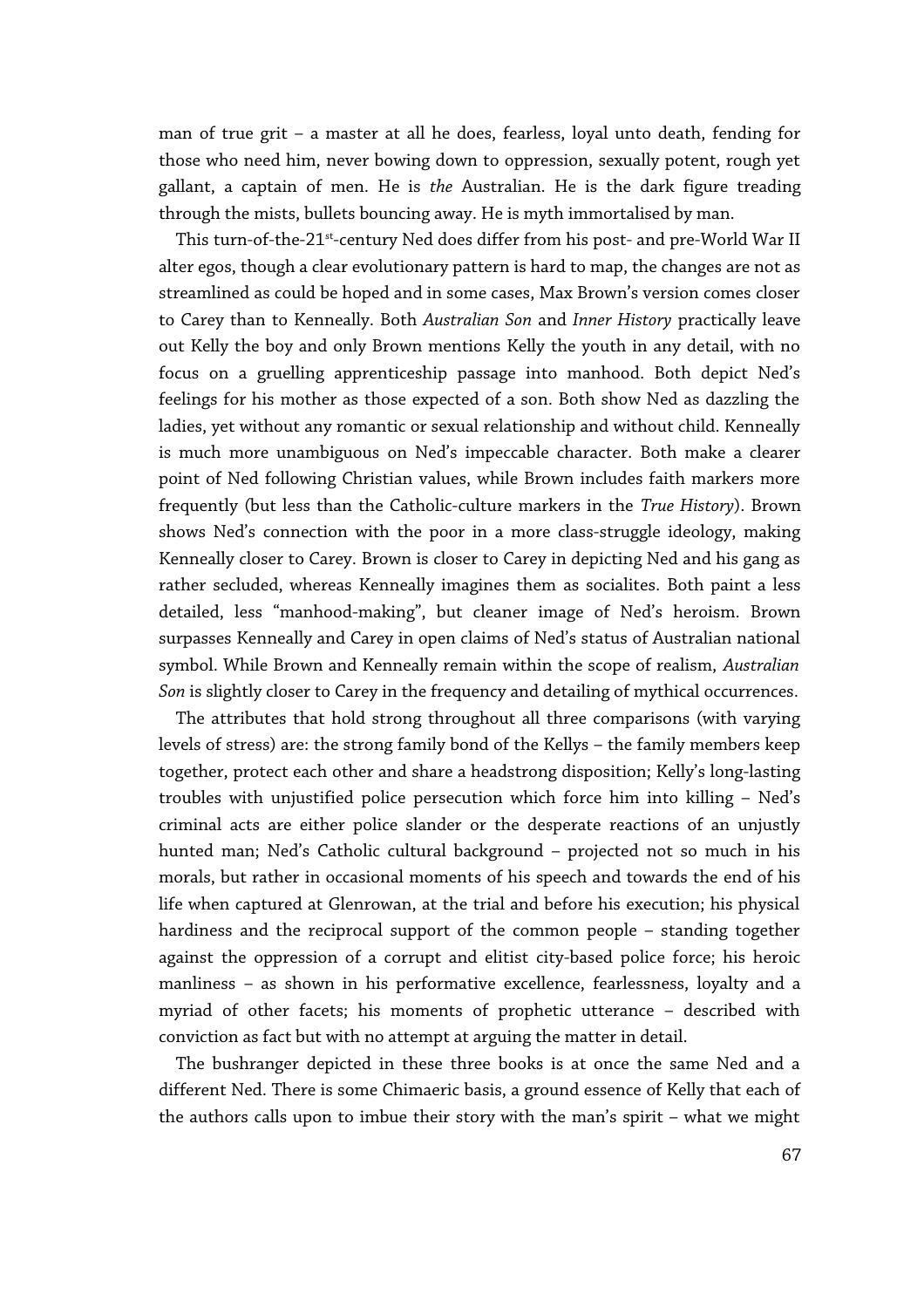call the "deep structure of Kelly" that shows itself in a loosely linked chain of events, sometimes bizarre details, quotes attributed to the man or drawn selectively from contemporary news coverage, and personality traits offered to the reader in various guises. This deep structure is camouflaged by the often unique and contradictory trappings of the specific text, so that while the "body" of the Ned Kelly character remains buried and solid as stone, the details, the form, and the face are very much written in the shifting sands of myth.

A comparison with texts from the "opposite" side of opinion, such as the novels by the police superintendents Francis Hare and John Sadleir, newspaper articles of the majority of the contemporary press or early Kelly Gang books, would certainly show a stark contrast in some aspects (and possibly some surprising similarities), but the confrontational tone might lead to a lop-sided picture of Ned, rather than the gently swaying mosaic recreated herein. As previously noted, it is not so much the character as the story-teller that matters most. The suggested existence of a deep structure to the story does not mean that no version of the story may differ from these tentatively-sensed foundations, but rather that if it does differ or is found insufficient, it will be refused as unacceptable or at the least flawed. This can be seen in the approach to the many film adaptations of the story, which have yet to produce what could be felt as the definitive Ned Kelly film (cf. McFarlane 26-7, O'Reilly 5, Fitzgerald 58).

It would be useful to make further assessments of other aspects of Ned Kelly not included in this work, such as: the Nineteenth-century man (esp. his racial views of Asian immigrants or the African trackers in the police force), the ordinary human being (faults, bad temper, limitations), the gang member (mateship and gang relations), citizen of the intertext (esp. Carey's allusions to Lorna Doone), the unreliable, contradictory essence imbued in the narrative. More focus could have been placed on the humorous, light-hearted side of the bushranger. As with any subject, the possibilities of research are boundless.

To summarise the results, a comparison shall be made with the expectations outlined at the beginning of this paper. The character of Ned Kelly does indeed differ in each of the books, and more so in Peter Carey's novel – though not so completely and one-sidedly as was presumed, and the differences are mostly in details and focus. The mythical aspect does increase in each of the later books, with Kenneally the most interested in appearing to give indisputable facts. However at the same time Kenneally idealises his protagonist, refusing almost any fault, whereas Brown and Carey aim to glorify a flawed man. Ned Kelly is most strongly represented as a victim, a hero and a national symbol, but also as a family member.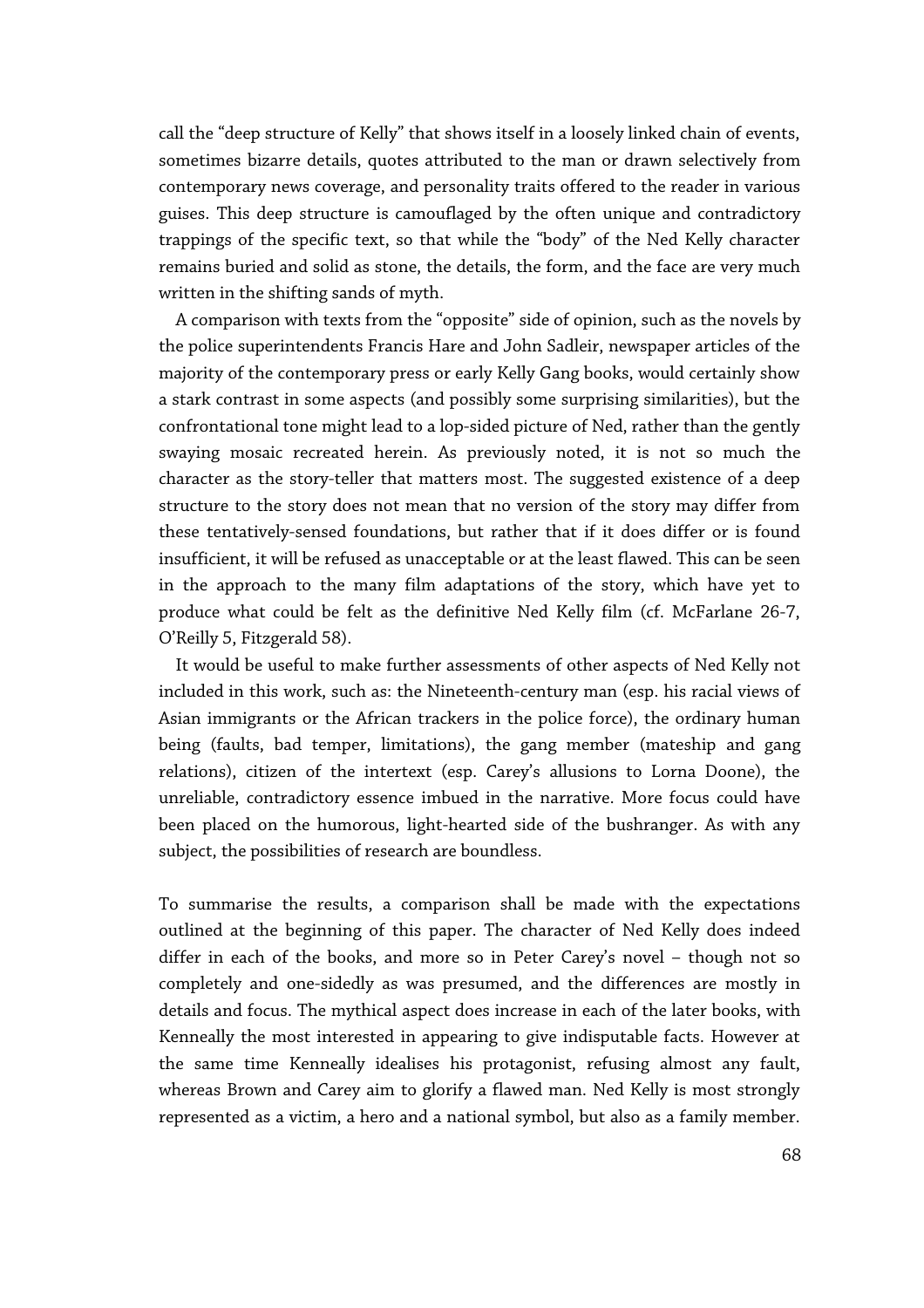Peter Carey's choice of viewpoint creates a strong subjectivity which questions the narrator's reliability, destabilises reality by introducing mythical beings, and opens up the protagonist's psychological and sexual identity. However, the *True History of the Kelly Gang* does not seem to question national symbolism, but rather reaffirms it.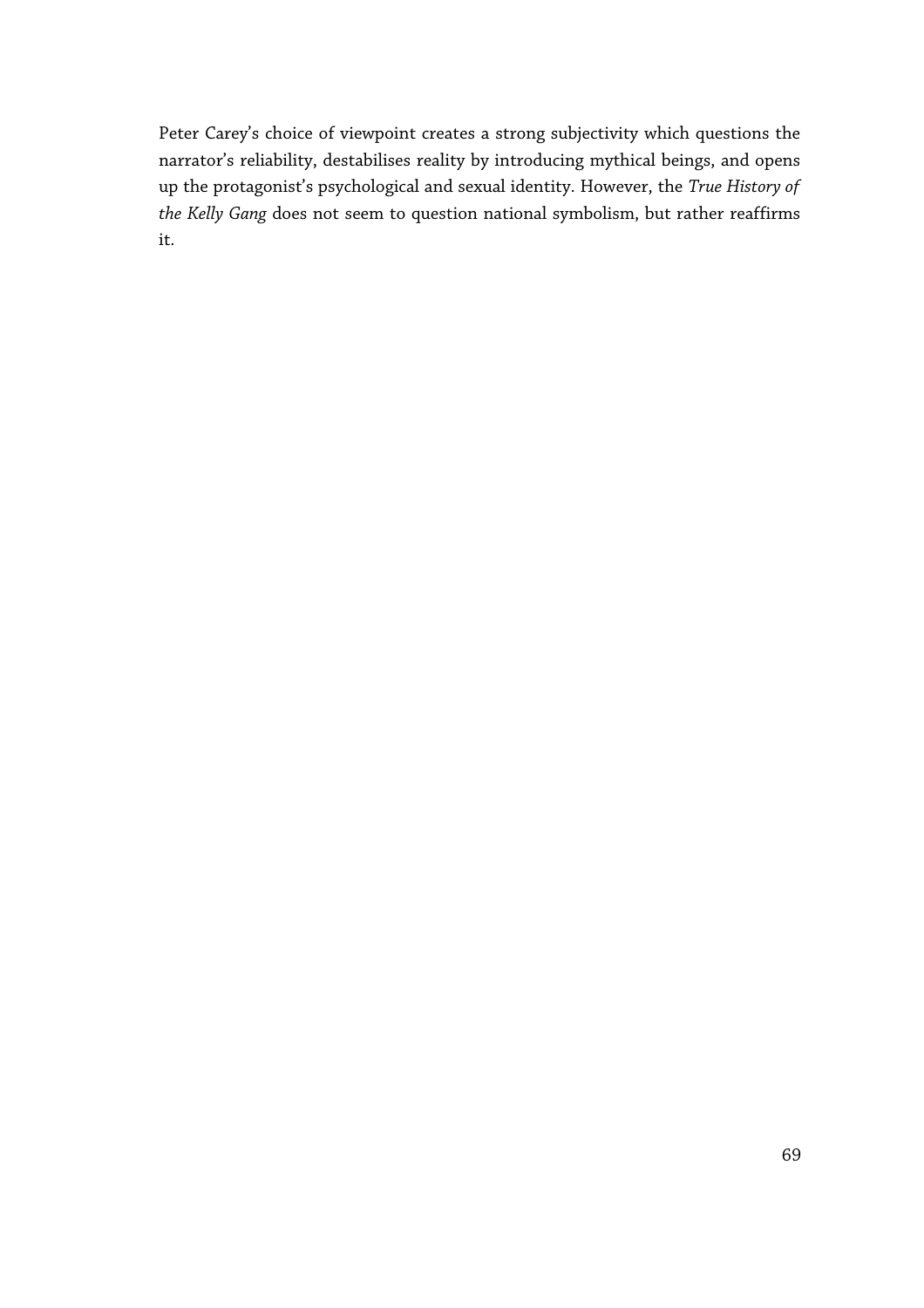# References

#### **Primary Literature**

**Brown, Max.** *Australian Son*. Melbourne : Georgian House, 1948. 282 pages.

- **Carey, Peter.** *True History of the Kelly Gang*. London : Faber and Faber, 2001. 424 pages.
- **Kenneally, James Jerome.** *The Complete Inner History of the Kelly Gang and their Pursuers*. 2nd edition. Melbourne : Ruskin Press, 1929. Full text transcript.

Web: <www.kellygang.asn.au/documents/Kenneally/Kenneally\_Index.html>. 18 Sep. 2012.

- [Note: the page number of citations draws from the digital version and follows the chapter/page description used therein.]
- ---.---. 2nd edition. Melbourne : Ruskin Press, 1929. Full text transcript. Web: <http://www.nedkellysworld.com.au/archives/the\_inner\_history\_of\_the\_kelly\_gang\_1929.doc>. 8 Nov. 2012. [Note: used as reference of authenticity of the aforementioned source. When cited, referred to as Kenneally-b.]

#### **Secondary Literature**

- **Boehmer, Elleke.** *Colonial & Postcolonial Literature*. Second edition. New York : Oxford University Press, 2005.
- **Fitzgerald, Michael.** "Man And Myth." *Time International* (South Pacific Edition) 11 (2003): 56-58. Business Source Complete. Web. 10 Dec. 2011.
- **Forth, Christopher E.** *Masculinity in the modern west: gender, civilization and the body*. Basingstoke : Palgrave Macmillan, 2008.
- **Gaile, Andreas.** "True history of the Kelly Gang. (Reviews)." *Meanjin* 60.3 (2001): 214+. Literature Resource Center. Web. 10 Dec. 2011.
- **Gilmore, David D.** *Manhood in the making : cultural concepts of masculinity*. New Haven : Yale University Press, 1990.
- **Huggan, Graham.** "Cultural Memory In Postcolonial Fiction: The Uses And Abuses Of Ned Kelly." *Australian Literary Studies* 20.3 (2002): 142-154. Academic Search Complete. Web. 10 Dec. 2011.
- **Innes, Lyn.** "Resurecting Ned Kelly." *Sydney Studies in English* 29 (2003): 83-94. Web: <http://escholarship.usyd.edu.au/journals/index.php/SSE/index>. 10 Dec. 2011.
- **Jager, Colin.** "Shelley After Atheism." *Studies In Romanticism* 49.4 (2010): 611-631. Academic Search Complete. Web. 15 Nov. 2012.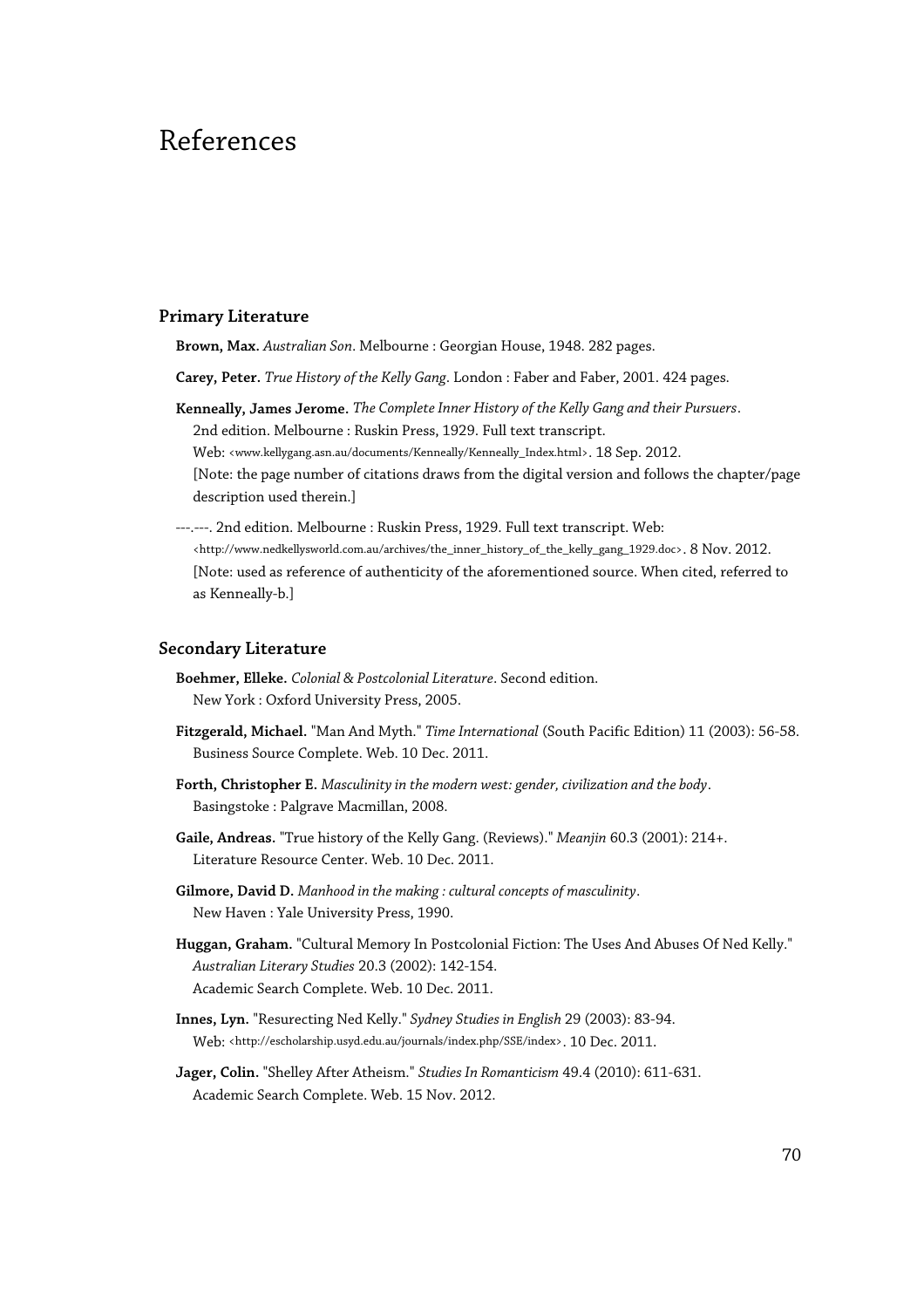- **Jones, Radhika.** Paris Review : Peter Carey, writer, Booker Award winning novelist. Peter Carey, n.d. Web: <http://petercareybooks.com/life/paris-review/>. 9 Nov. 2012.
- **Kušnír, Jaroslav.** *Australian Literature in Contexts*. Second edition. Prešov : Impreso, 2004.
- **Lin, Bao.** "Modern Ideologies And The Ned Kelly Myth: The Interpretation Of The Ned Kelly Story In Jean Bedford's Sister Kate." *Studies In Literature & Language* 1.5 (2010): 71-76. Communication & Mass Media Complete. Web. 10 Dec. 2011.
- **Mackie, Erin Skye.** *Rakes, Highwaymen, and Pirates : The Making of the Modern Gentleman in the Eighteenth Century*. Baltimore : Johns Hopkins University Press, 2009. Web: <http://site.ebrary.com/lib/natl/docDetail.action?docID=10365012>. 6 Nov. 2012.
- **McFarlane, Brian.** "Ned Kelly Rides Again … Again And Again." *Screen Education* 41 (2006): 24-32. Film & Television Literature Index with Full Text. Web. 10 Dec. 2011.
- **McLeod, John.** *Beginning Postcolonialism*. Manchester : Manchester University Press, 2000.
- **Meacham, Steve.** Childhood sweetheart Ned's secret love. *The Sydney Morning Herald*, 3 March 2012. Web: <http://www.smh.com.au/national/childhood-sweetheart-neds-secret-love-20120302-1u7yw.html>. 13 Nov. 2012.
- **Mullaney, Julie.** *Postcolonial Literatures in Context*. London : Continuum IPG, 2010.

**O'Reilly, Nathaniel.** "The Influence Of Peter Carey's True History Of The Kelly Gang: Repositioning The Ned Kelly Narrative In Australian Popular Culture." *Journal Of Popular Culture* 40.3 (2007): 488-502. SPORTDiscus with Full Text. Web. 10 Dec. 2011.

[Note: the page number of citations draws from the digital version (9 pages) and differs from the original.]

- **Ondrášek, Jakub.** *Masculine Identity in Chuck Palahniuk's Early Novels*. Diploma thesis (Mgr.). Univerzita Karlova. Pedagogická fakulta, 2010. Digitální archiv UK. Web. 10 Dec. 2011.
- **Pericic, Marija.** *Ghosts of Ned Kelly: Peter Carey's True History and the myths that haunt us*. Diploma thesis (MA). University of Melbourne. Faculty of Arts, 2011. University of Melbourne Digital Repository. Web. 16 Nov. 2012.
- **Rose, Deborah Bird.** "Ned Kelly Died For Our Sins." *Oceania* 65.2 (1994): 175-186. Academic Search Complete. Web. 10 Dec. 2011.
- **Ryan, Paul.** James Jerome Kenneally profile. *Mundia.com*, n.d. Web: <http://www.mundia.com/au/Person/18112882/712530877>. 8 Nov. 2012.
- **Seal, Graham.** "NED KELLY: The Genesis Of A National Hero." *History Today* 30.11 (1980): 9-15. Academic Search Complete. Web. 10 Dec. 2011.
- **Shore, Matt et al.** Further Reading. *Ned Kelly Adventure Tours*, n.d. Web: <http://www.nedkellyadventuretours.com/Further\_Reading.html>. 8 Nov. 2012.

**Smyth, Heather.** "Mollies Down Under: Cross-Dressing And Australian Masculinity In Peter Carey's True History Of The Kelly Gang." *Journal Of The History Of Sexuality* 18.2 (2009): 185-214. Academic Search Complete. Web. 10 Dec. 2011.